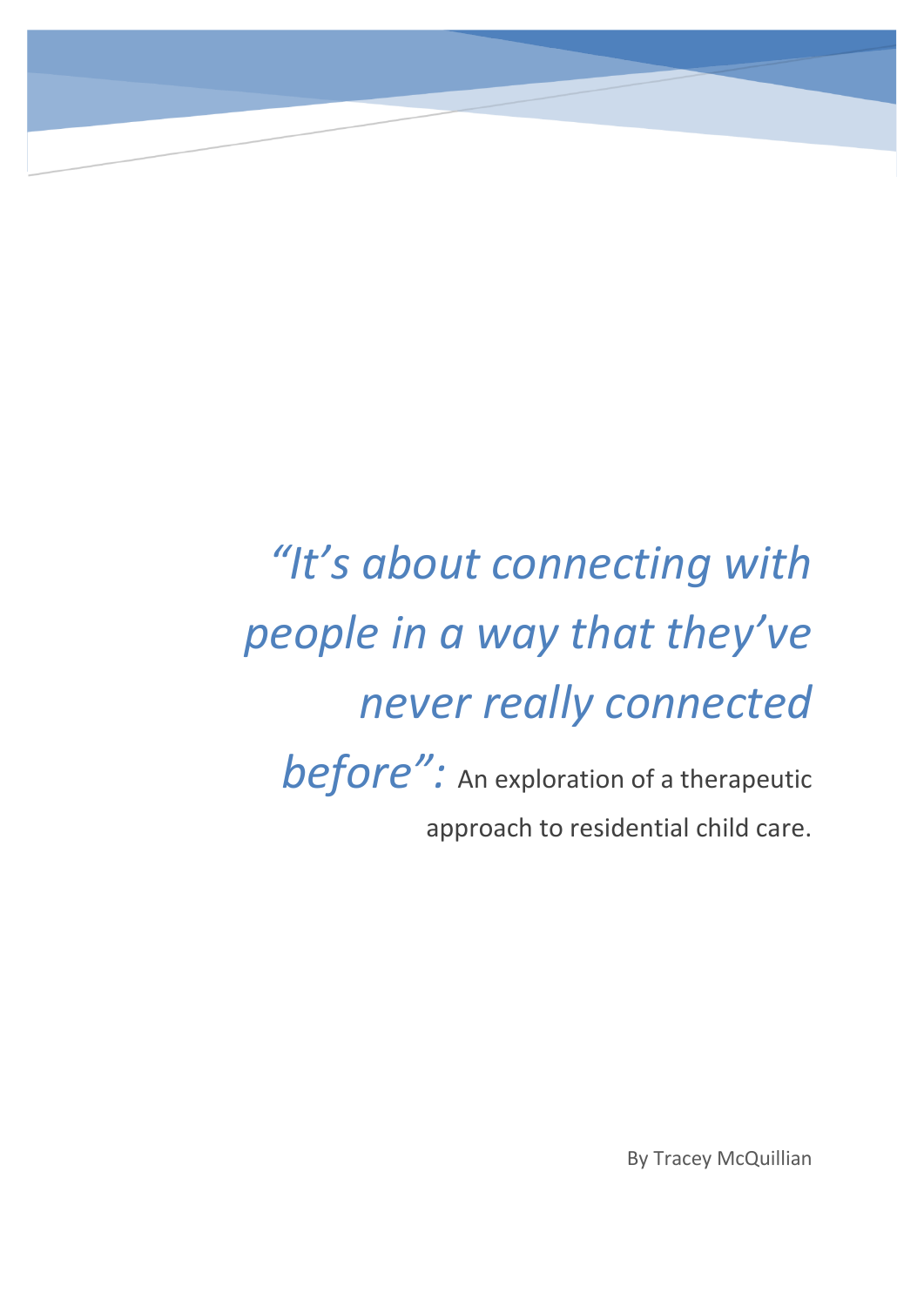# **Contents**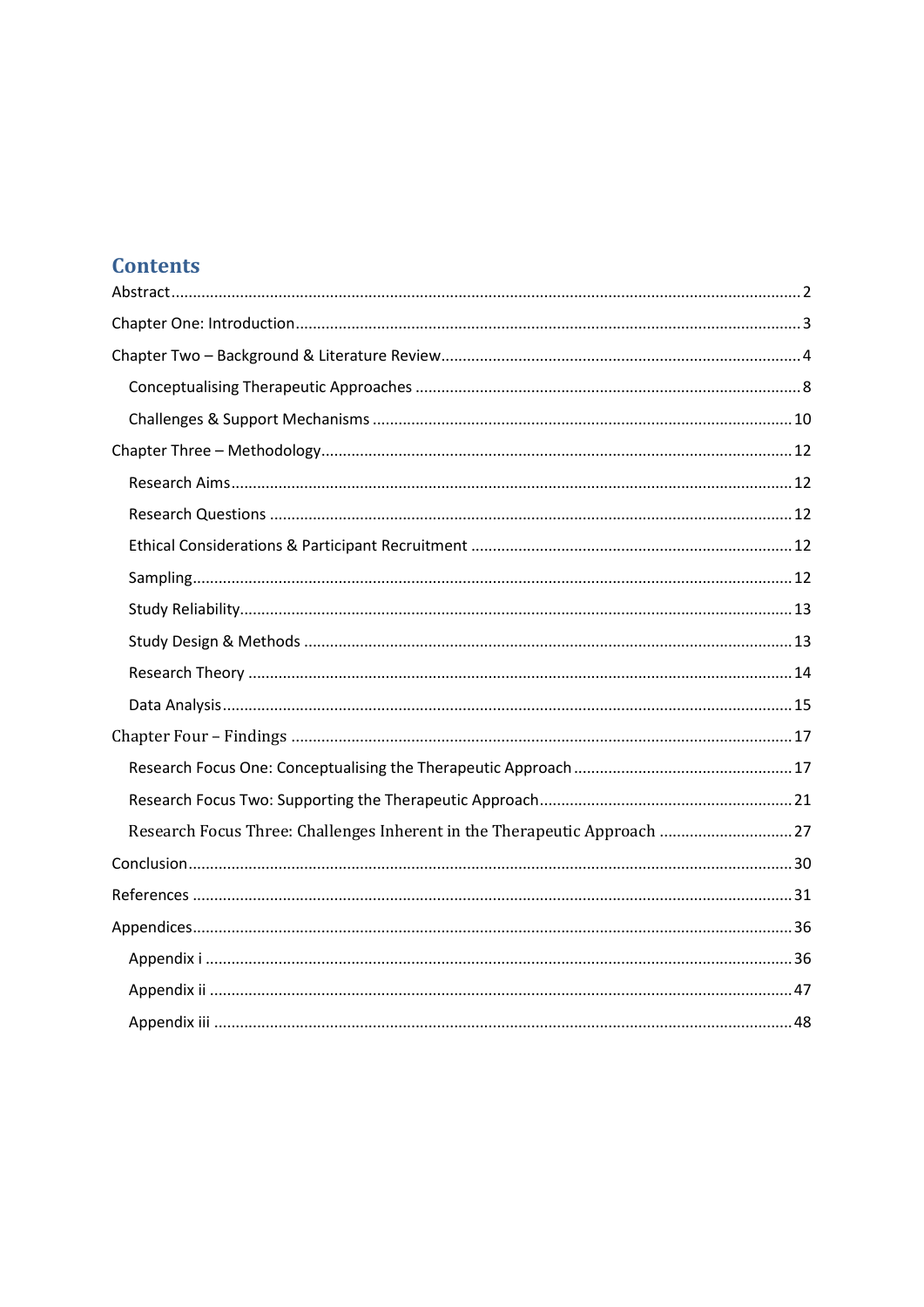## <span id="page-2-0"></span>**Abstract**

Internationally, there is a lack of consensus on the underpinning principles of therapeutic residential child care (Gilligan, 2014; Whittaker et al, 2016). In Scotland, there is a current political push to review whether residential care is currently able to meet the needs of Scotland's most vulnerable young people (Sturgeon, 2016). This study enters into this contemporary debate by generating new knowledge to contribute to policy direction. It critically examines the therapeutic approach of one residential child care provider in Scotland. It de-constructs how the approach is conceptualised, alongside the processes required to support it. These elements are then contextualised via an exploration of the challenges posed by the approach within its personal and structural context. The study featured semi-structured interviews with ten residential care workers. Thematic analysis and visual concept mapping were used to identify key themes and conclusions from the research. The therapeutic approach was found to be underpinned by the dominant concept of love. This was communicated via a deeply felt belief that young people could achieve their potentials. This was demonstrated symbolically, by staff who helped young people to create narratives around difficulties, and communicated via non-judgemental acceptance. However, for a small sub-section of respondents, shifting age related behavioural expectations presented challenges which were expressed in 'moral' terms. In addition, structural challenges were identified as the approach was not universally understood by social workers across all local authorities. A reflective culture was highlighted as essential to supporting staff to maintain the approach. This appeared to develop selfawareness and emotional regulation amongst staff and young people, whilst simultaneously encouraging practice to continually evolve. The study concluded that genuine emotional connections between staff and young people may have therapeutic potential. The study found that further research exploring the role of love in residential care could be of value to current political debates. However, the study recommends that future research should also explore the systemic challenges inherent in this aspect of practice to offer platforms for inter-professional discussion between local authorities and residential care providers.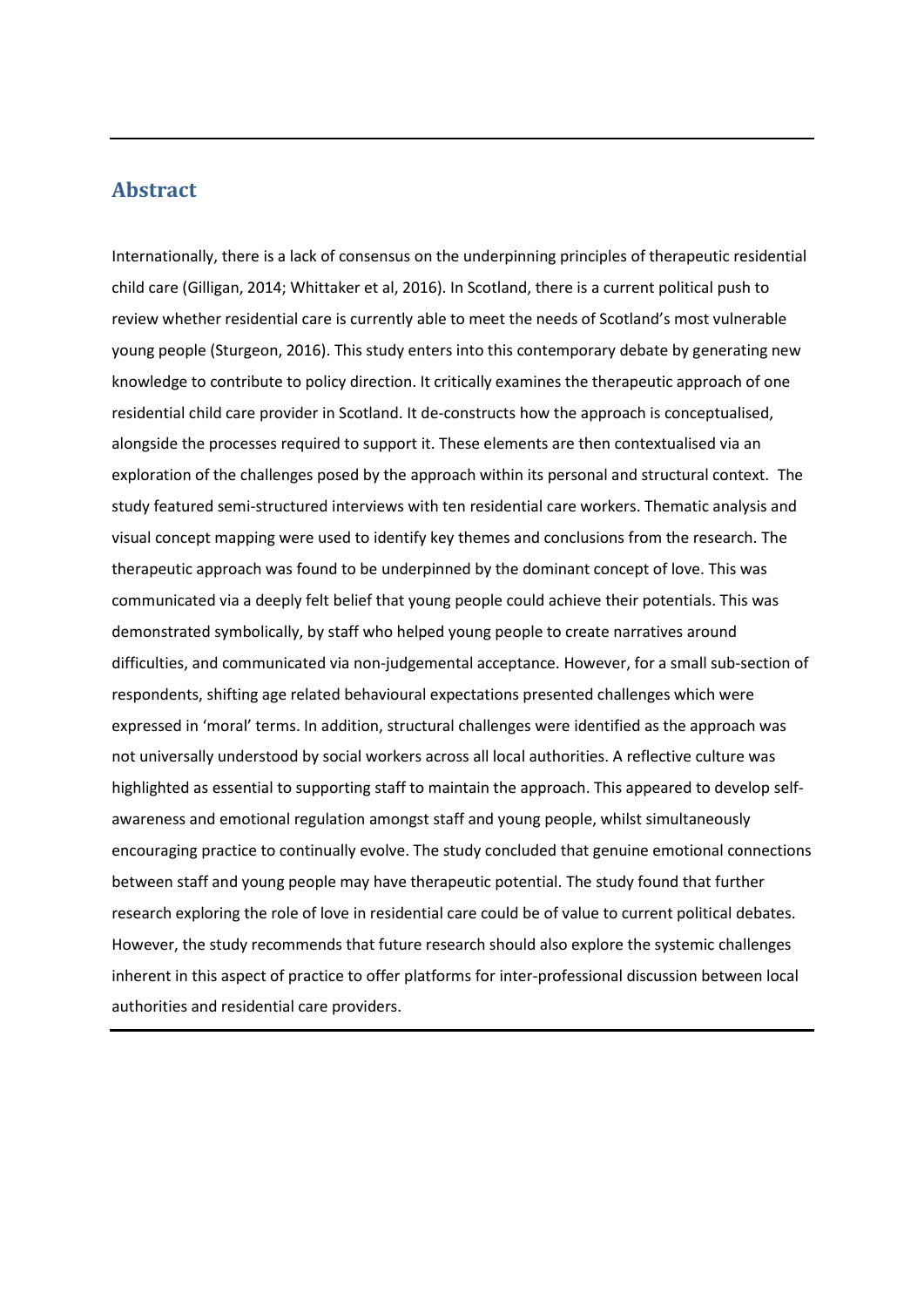## <span id="page-3-0"></span>**Chapter One: Introduction**

A total of 1,529 young people are currently accommodated in residential child care settings in Scotland (Farrugia, 2016). Residential care is a term used to describe group care, which accommodates more than one child at a time, in settings which are staffed by employees who live off-site (Scottish Government, 2017). The ethos, scope and provision of services is known to vary dramatically between providers (Bayes, 2009; Whittaker, 2015; 2016). Increasingly, residential care is being used as a last resort for young people who have experienced trauma, neglect and multiple placement breakdowns (Bayes, 2009; Davidson et al, 2009; Langland, 2009; Whittaker, 2015; 2016). This means that many young people in residential care have complex emotional, behavioural and/or mental health needs (Langland, 2009). A vast terrain of research explores the complex needs facing young people within the care system (Perry, 2007; Belsky & Nezworski, 2015; Goldberg et al, 2015; Bowlby, 1969). Despite this, there are very few studies which examine the process involved in delivering therapeutic residential care (see Gallagher & Green, 2012; Berridge et al, 2012).

Internationally, a lack of agreement on the underlying therapeutic principles of residential care has led towards calls for urgent legislative reform (Gilligan, 2014; Whittaker et al, 2016). Within Scotland, there are calls for a systematic 'root and branch' review of residential care (Sturgeon, 2016). This sits alongside political discourse which questions whether residential care can meet the complex needs of Scotland's most vulnerable young people (Sturgeon, 2016). This research is being undertaken to contribute to both policy and practice by examining how one specialist provider conceptualises their therapeutic approach to residential care. The aim of this is to generate new knowledge about the potential for residential care to make a positive difference in the lives of young people. Using case study methodology, the research critically analyses the processes which support the approach, and considers the challenges that staff face in daily practice.

The study is motivated by my own belief that the need for change should be situated within the system, rather than the pathology of individual young people. The study avoids a pathologizing focus, by identifying the challenges that young people may face, whilst looking at how services can adapt to meet needs. This is recognised however, as an area of potential researcher bias.

The studied organisation came to my attention around one year before the research began. They provide specialised therapeutic residential care to young people who have experienced trauma, loss and multiple placement breakdowns. Because of my own experiences in this area, and my belief in the need for structural change, I met with the organisation's managing director to deepen my own professional learning. At this point, there was no plan to conduct research. However, as interest grew, tentative enquiries were made. This revealed that the organisation were open to potential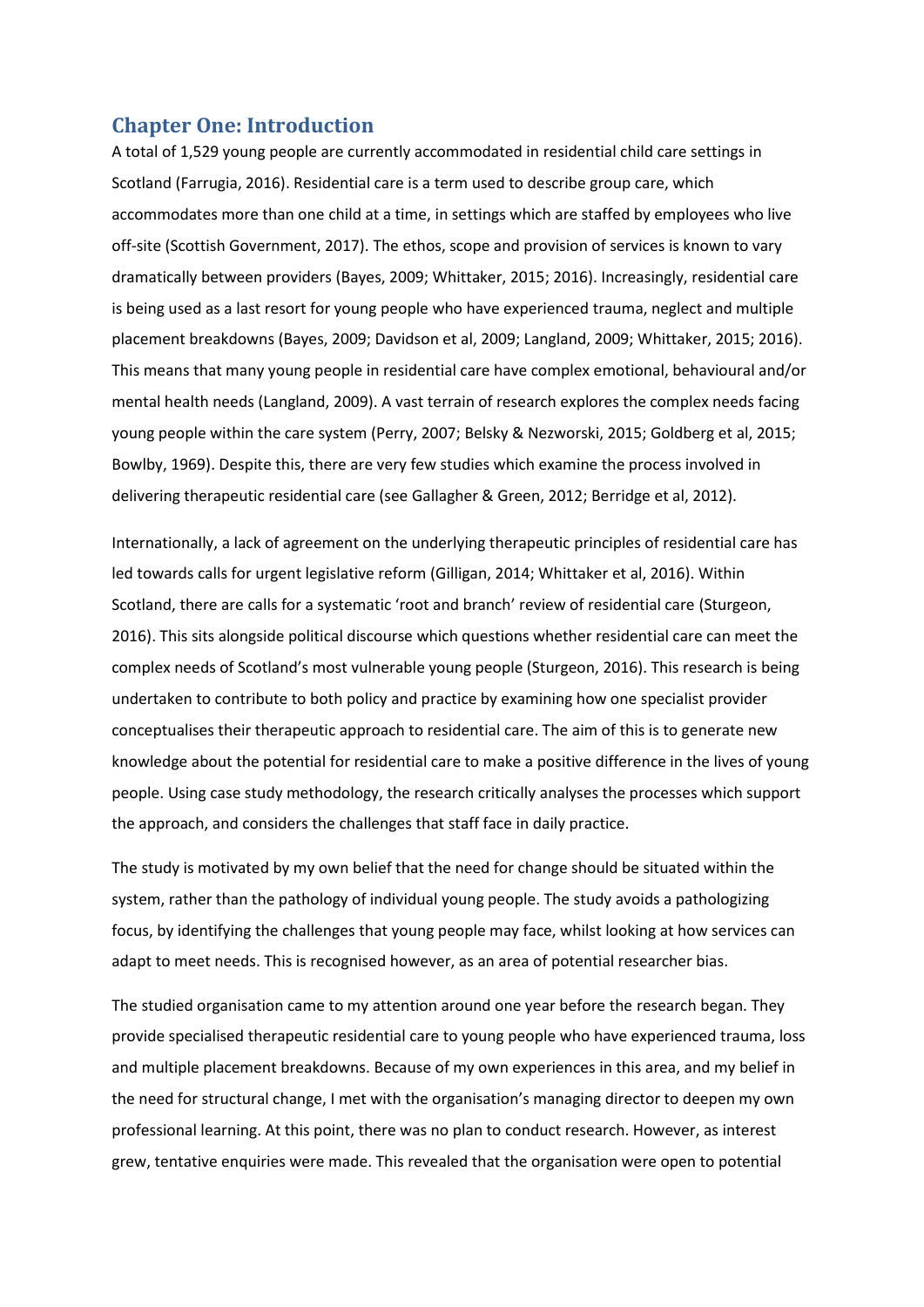researchers. To avoid the impact of potential researcher bias, the study features visual concept mapping. The purpose of this is to allow readers to interpret and analyse the findings, encouraging discussion. Throughout the research, reflexive processes have been used to check for assumptions to maintain study objectivity.

## <span id="page-4-0"></span>**Chapter Two – Background & Literature Review**

#### *Navigating the Literature*

The first stage in the literature review consisted of an unstructured search using large scale search engines. This is often described as a narrative approach (Onweugbuzie & Frels, 2016). This began with an initial search using the term 'therapeutic residential care", which revealed a vast amount of literature. From this, the following key themes were identified as important to the study:

- Therapeutic Relationships
- **Reflection**
- Theoretical Knowledge

These terms were then used as keywords in subsequent searches using university databases and internet search engines. This identified key journal articles, and their reference lists helped to source further literature. Supervision was also used to identify key authors. I made direct contact with some of these authors, to deepen my own learning and allow critical discussions. This highlighted contrasting perspectives, which helped me to cast a wide conceptual net by identifying further sources of literature. Carey (2016) points out that the narrative approach is sometimes criticised by positivism because it is subject to the researcher's frame of reference. However, it was considered important to the study, because it provided a way to navigate a large volume of literature within time constraints; whilst allowing sufficient flexibility to generate new insights.

#### *Policy & Legislative Context*

To contextualise the study, a brief exploration of the policy and legislative context of residential care is required. In Scotland, all professionals involved in the life of a child have a duty to work together to ensure that young people's wellbeing needs are met (Children & Young People (Scotland) Act, 2014; Scottish Government, 2008). Wellbeing is universally assessed against common domains: safe, healthy, active, nurtured, achieving, respected, responsible and included (SHANARRI). Where a young person is in need of support and protection, referrals are made to the Children's Reporter. From here, the case may be heard at a children's panel (Children's Hearing (Scotland) Act, 2011). Within this, a panel of trained lay members make decisions about the steps required to promote wellbeing (McKnorrie, 2013). The panel make decisions about whether a child needs to be 'looked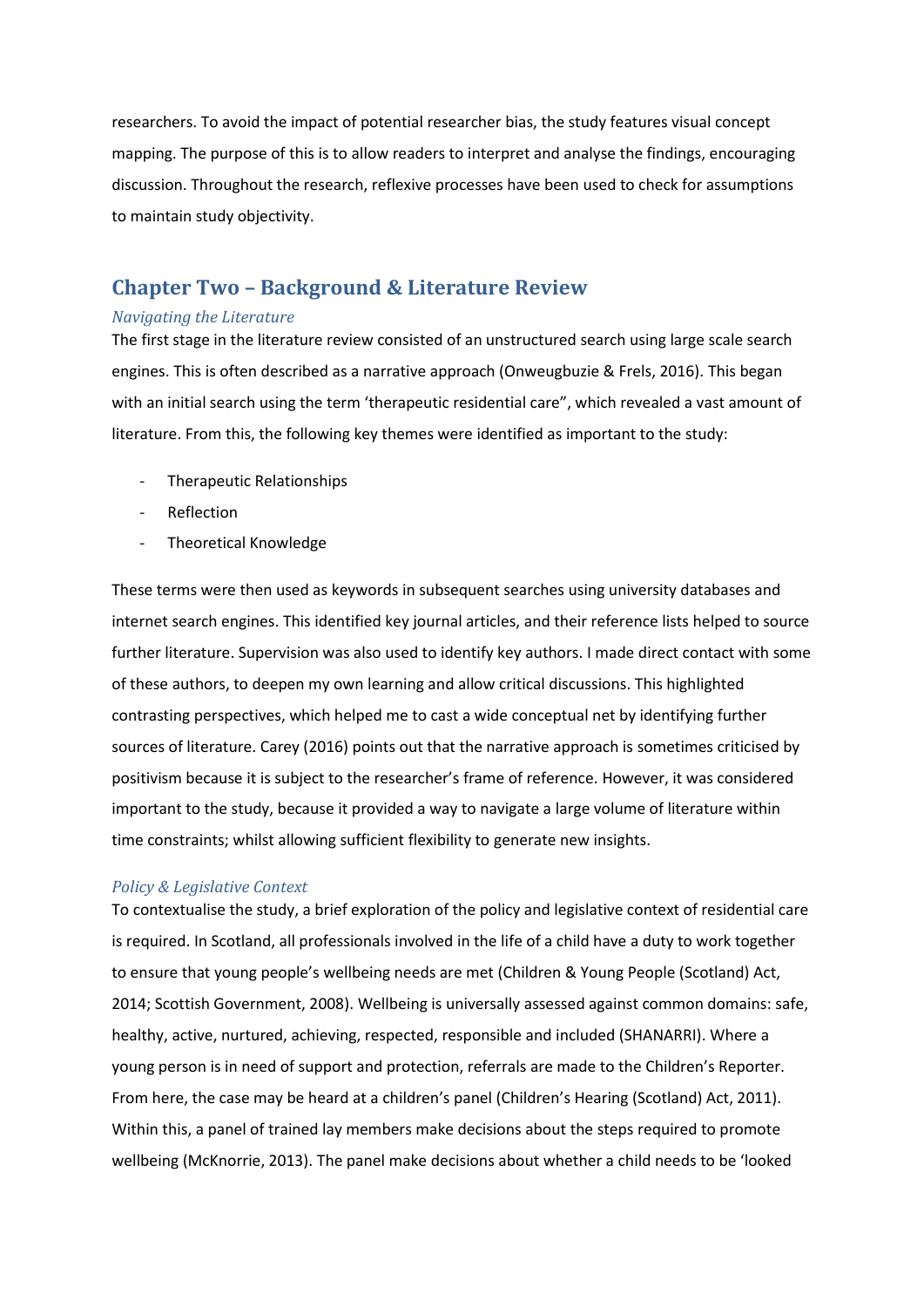after by the local authority' to ensure that his/her needs are met (Davis & Gordon, 2011; Children (Scotland) Act 1995, S.17, 22, 25).

## *Scope*

The following graph gives a breakdown of the settings where young people may be accommodated within the 'looked after' system:



As the graph highlights, residential care is only used in approximately 10% of cases. Despite fluctuations in all other forms of care provision, this statistic has remained static over the last ten years (Farrugia, 2016).

## *Inequalities*

Research has shown strong links with social inequalities and involvement with child welfare services (Bywaters et al, 2014a; 2014b; 2015). The likelihood of young people being accommodated by the local authority has been shown to rise significantly with deprivation levels (Bywaters et al, 2014a). In Scotland, young people who become accommodated belong overwhelmingly to the most disadvantaged social groups (Bywaters et al, 2015). This research highlights the importance of considering how residential care approaches can support young people to manage transitions into care. It also points to a need to examine how residential care can be used to provide young people with opportunities to overcome structural oppression.

## *Therapeutic Residential Care*

In 2016, researchers and practitioners from across the world came together to form an international working group (Whittaker et al, 2016). Their aim was to examine the current position of residential care and identify future directions. Within their consensus statement, they stated that a specialist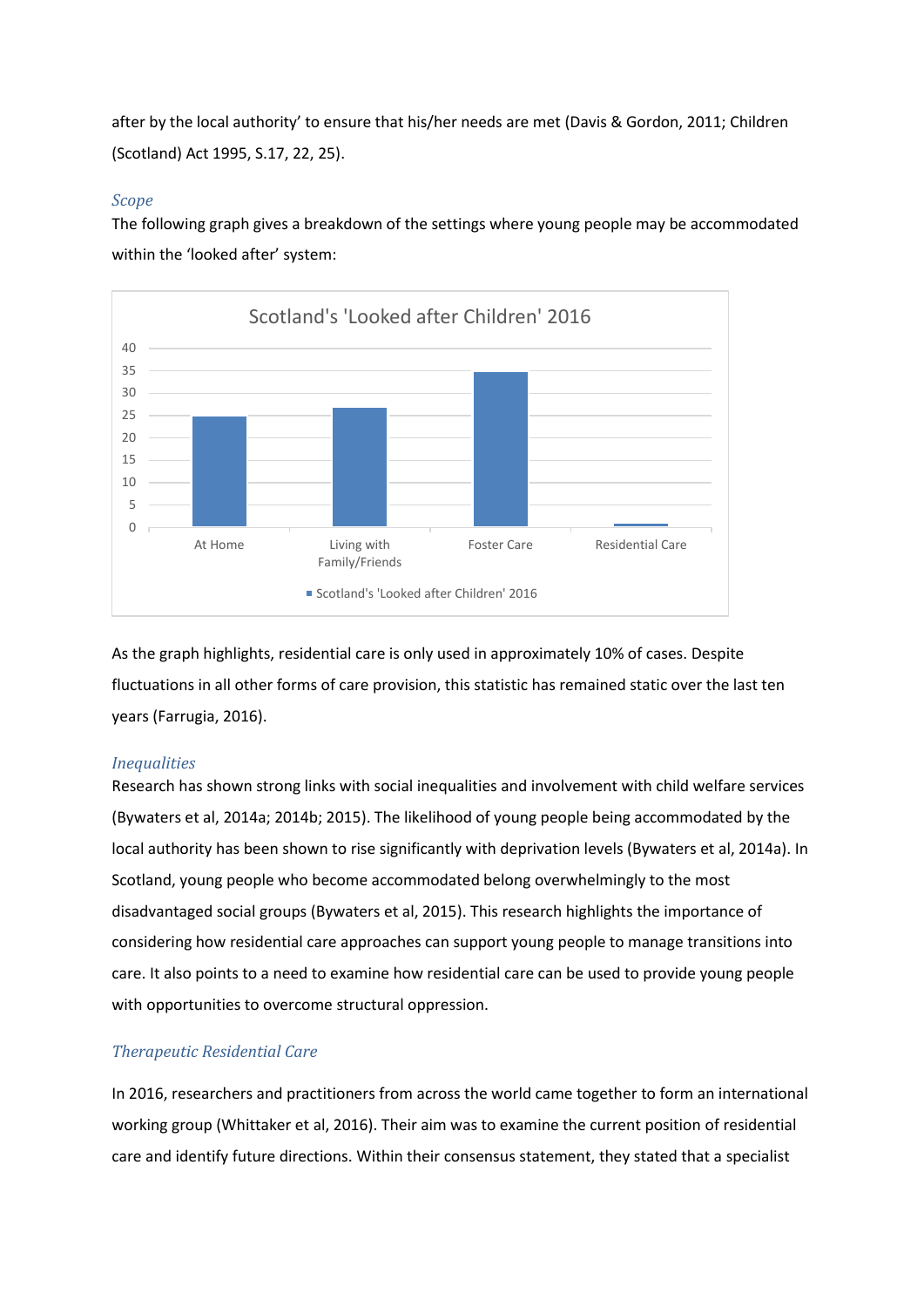therapeutic form of residential care should exist within a "suite of intensive, family based interventions to offer choice" to placing social workers, young people and their families (Whittaker et al, 2016:93). From the reviewed literature, it became evident that the following concepts are considered important within therapeutic approaches to residential care:



(Picture source: researcher's own. Data sources: Whittaker et al, 2016; Gallagher & Green, 2012; Berridge et al, 2012; Robinson, 2012; Perry, 2009; Gordon & Hughes, 2012).

However, it is worth pointing out that these principles are often embodied across all residential care approaches, not merely confined to the domain of 'therapeutic' services (Cross, 2010). Whittaker et al (2016) state that is the intensity and flexibility that distinguishes specialised therapeutic residential care as a specific form of placement. Whittaker et al (2016) highlighted that there is an urgent need for further research which critically analyses the components of individual therapeutic approaches to create clarity and insights. They state that this has the potential to add value to policy and practice by identifying innovative approaches, whilst identifying key underpinning principles which are shared across therapeutic providers. This study contributes to this gap in literature by considering how the studied therapeutic approach is conceptualised and supported, alongside the challenges that staff encounter in practice.

### *Challenges*

Many researchers suggest that the specialism of residential care is rarely recognised (Steckley & Smith, 2011; Smith 2009; White, 2016; Bayes et al, 2009; Langland, 2009). Smith (2009; 2011) argues that historical (and current) abuse scandals create fear and distrust which affects the sector. This, he states promotes an audit culture in which residential care workers must account for and evidence all aspects of practice. This creates a power differential between residential care staff and placing social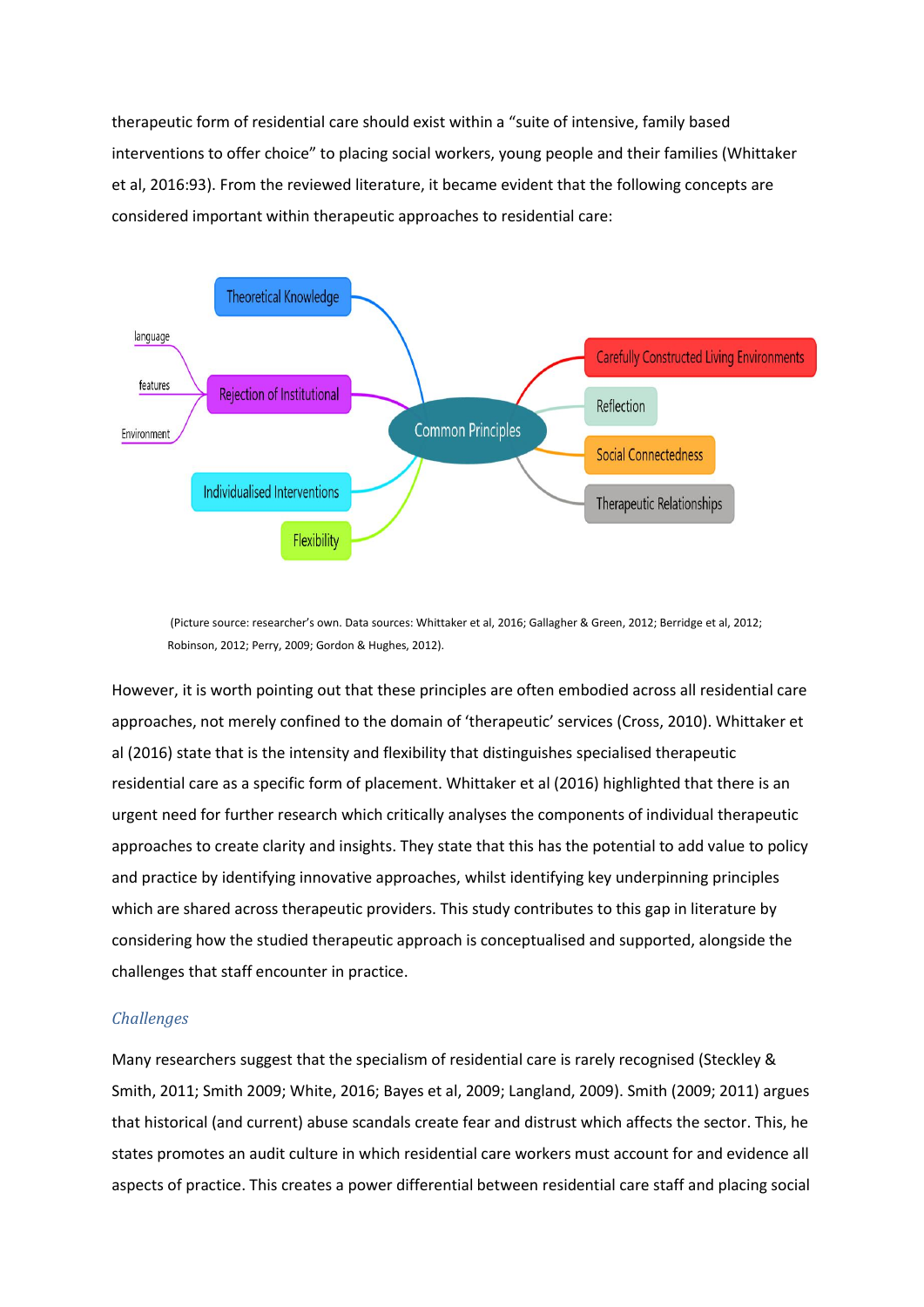workers, which can cause challenges in daily practice (Bayes, 2009; Langland, 2009). Steckley & Smith (2011) point out that these factors lead to structural oppression in the form of societal ambivalence towards the sector.

Bayes (2009) suggests that a lack of belief in the ability for residential care to make a positive difference means that advocating for young people's unique needs can be difficult. She suggests that there is a further dynamic to this issue. Bayes (2009) argues that within society, the media and politics, there is a lack of awareness about how trauma and neglect affects young people's development. This means that the wider community and other professionals can often see young people's struggles, without recognising the progress that they may be making, or indeed the nature of the challenges they may face. This one-dimensional view disempowers both staff and young people, which constrains their ability to have the complexities of care and recovery more widely understood (Steckley & Smith, 2011). Furnivall (2011) highlights that therapeutic approaches must respond to young people's emotional needs, rather than chronological age. The importance of this is extolled throughout the literature (Blaustein et al, 2016; Gallagher & Green, 2012; Gordon & Hughes, 2012; Vaughan, 2016; Bayes, 2009). However, Furnivall et al (2012) point out that shifting behavioural expectations and focusing on emotional need requires a further cultural and ideological change. This shows a need to examine how therapeutic approaches adapt to unique needs, alongside how this is perceived by staff and wider professionals.

Bayes (2009) claims that a lack of societal acceptance of the challenges that young people in care face promotes a focus on their in-care experiences rather than the possible impact of pre-care histories. In her view, this locates blame within the residential care system, and paradoxically within the pathology of the young person. This obscures the need for services to adapt to meet unique needs by promoting the concept that young people's behaviour must change, without considering the needs which underlie behaviour. This creates structural oppression, because wider services fail to adapt to young people's unique needs, thereby limiting the therapeutic opportunities available to them (Bayes, 2009). This also promotes the ideological notion that young people who have been accommodated away from home are less likely to achieve long term positive life outcomes (Bayes, 2009). This highlights a need for further research which examines how services can respond to unique needs, offering reparatory, healing opportunities. The study looks at how care could adapt to support young people to develop at a pace which supports their needs.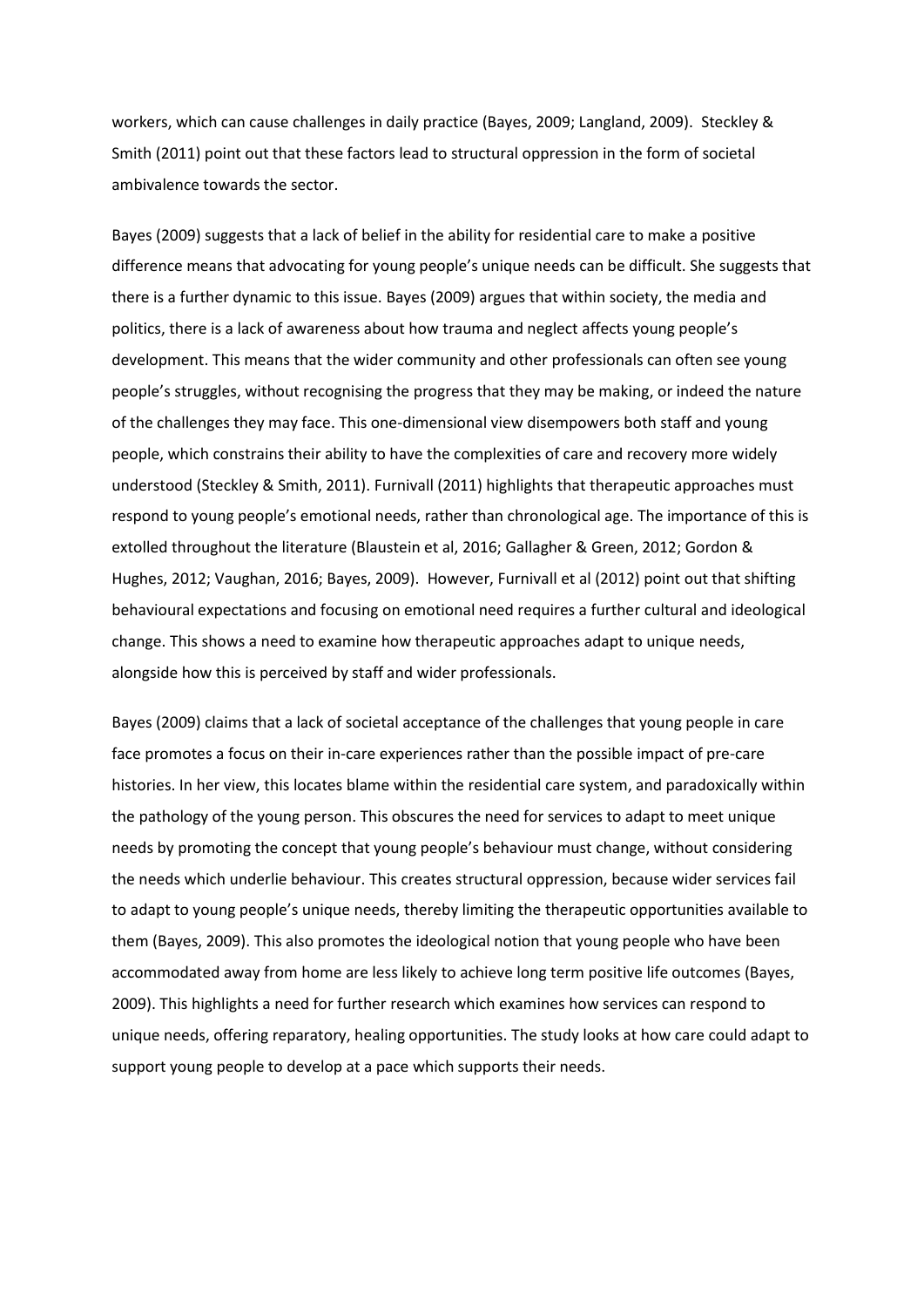#### *Critical Analysis of Contextual Issues*

In 2008, Scotland's 'these are our bairns' policy stated that all residential child care providers should offer young people love, belonging and opportunities (Scottish Government, 2008). This built upon a policy focus geared towards providing emotional warmth, safety and 'attachment' relationships between residential care staff and young people (Scottish Executive, 2007; Scottish Government, 2008). In 2016, Nicola Sturgeon, Scottish First Minister announced plans to undertake a systematic review of residential care providers, to assess whether the needs of Scotland's "most vulnerable young people" were being met by the care system (Sturgeon, 2016). The outcome of this review cannot yet be known, but it perhaps reflects a recognition that these policy aims have not yet been universally achieved. This is relevant to the study because it shows that there is growing political recognition that there may be gaps between the rhetoric about therapeutic residential care and practice realities. This study contributes to this by generating new knowledge about how one Scottish residential child care responds to challenges, whilst embodying therapeutic concepts in practice.

## <span id="page-8-0"></span>Conceptualising Therapeutic Approaches

#### *Relationships*

The study will now look towards how therapeutic approaches are conceptualised. Within the literature, relationships between staff and young people are considered important (Berridge et al, 2012; Bullock & McSherry, 2009; Gallagher & Green, 2012; MacDonald & Millen, 2012). Gallagher & Green's (2012) case study highlighted that therapeutic relationships were complex, and were often underpinned by staff member's knowledge of attachment theory. Bowlby's (1969) attachment theory emphasises the importance of an infant's primary relationship with his/her caregiver, stating that this provides a blueprint for all future relationships. In their study, Gallagher & Green (2012) found that this theory helped staff to look beyond behaviour, and to make links to what a young person might be communicating about his/her needs. In their study, young people valued relationships which helped them to develop emotional coping skills and communication abilities. This was confirmed by the perspectives of Matos et al (2013), who highlighted that approaches which could help young people to regulate emotions had the potential to improve longer term mental health outcomes.

#### *'Family Metaphors'*

Berridge et al's (2012) study compared findings between four therapeutic residential childcare approaches in Northern Ireland. They found that a focus on building therapeutic relationships was common across each of the approaches. Relationships which embodied genuine emotional warmth were valued by both staff and young people. Their study drew links to relationships, which were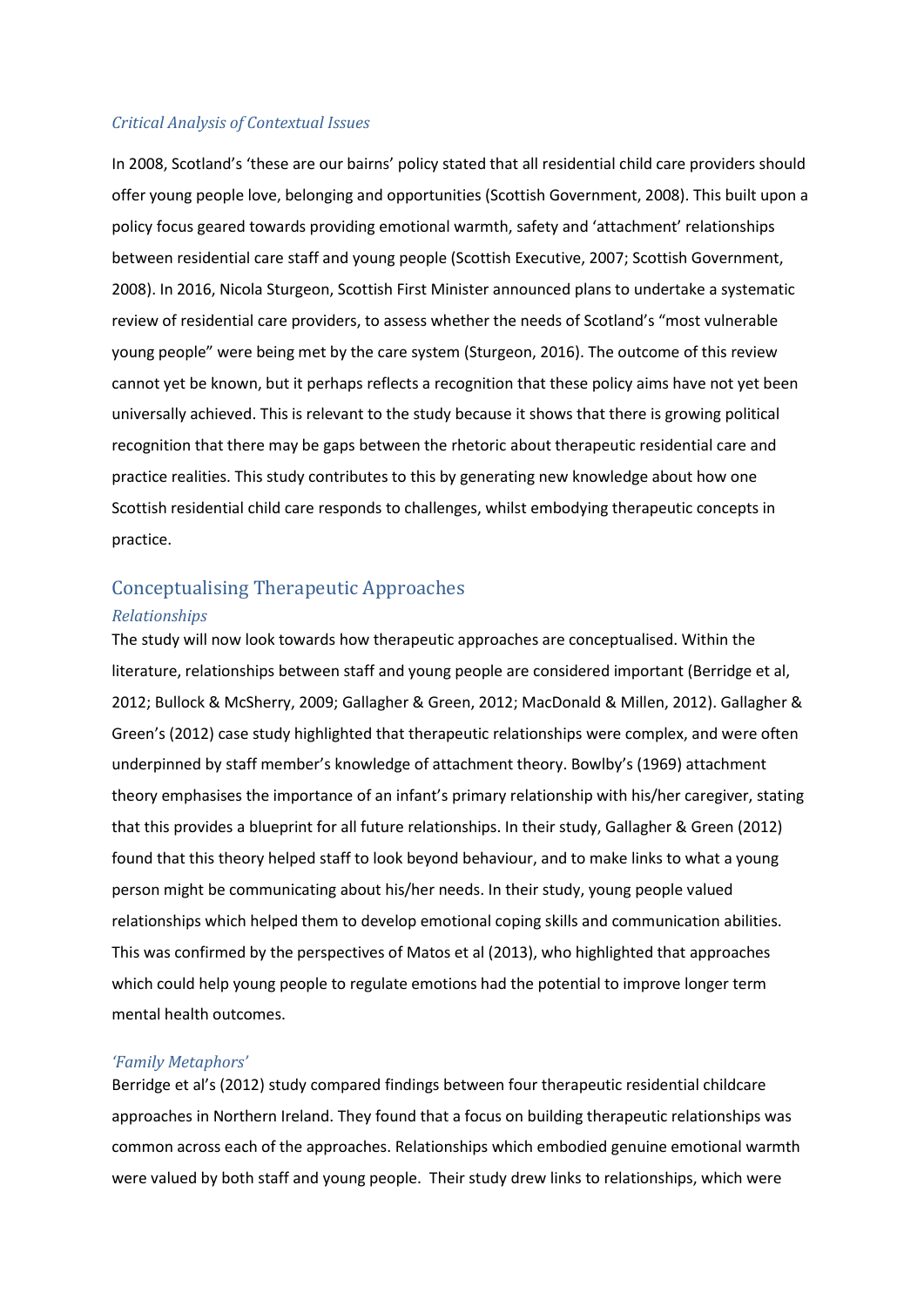'kin-like in nature'. This is something which is explored further by Kendrick (2013) and Fowler (2015). Kendrick (2013) uses the term 'family metaphors' to describe the ways that staff conceptualised their role. In his research, terms such as 'like a mum/dad/auntie/uncle' were often used. Fowler's (2015) research also found that many staff used terms such as this to make sense of their role as residential care workers. In her study, all staff acknowledged that they did not entirely fulfil these roles. However, the family like terms helped staff and young people to make sense of their relationships, by providing a frame of reference which drew from personal experiences. Emond et al (2016) emphasised the ways that the environment and engaging in activities such as eating together could be used symbolically to create this sense of togetherness and in-group membership.

#### *Love*

However, Giata's (2012) research explored the nature of relationships further. She began to use the term 'love' to define the genuine emotional connections which emerged between staff and young people. Her study suggested that a deeply felt desire to see, hear and respond to young people's feelings was often described by staff as love. Maata & Uusiautti's (2013) study also explored the presence of love in residential care. They defined this as staff's ability to demonstrate that relationships could withstand difficult circumstances. In their study, this was intertwined with staff's deeply felt belief in young people's ability to change. Maata & Uusiautti (2013) suggested that this form of love offered commitment and could communicate that young people were accepted and valued. They found that this had a transformative healing power, because young people came to understand that acceptance was not contingent on behavioural expectations. In their study, this was a vehicle which could be used to develop positive self-narratives and identity, which helped young people to develop resilience and coping skills. This was also considered important within the studies of Schore (2015) who suggested that love was central to the development of a positive sense of self.

#### *Equality*

Loreman's (2011) study however, points out that love can only exist in organisational cultures which avoid dominance and control. This means that love requires an acceptance that all humans are equal, regardless of their status as young person or staff member. In his study, this was found to create a culture of mutual respect. Arguably, links can be made between this and Rogers (1980) concepts of unconditional positive regard. In Rogerian terms, this requires empathy and emotional congruence. In Loreman's (2011) study, this was demonstrated by equalising power relations and communicating acceptance. For Rogers, unconditional positive regard also includes the ability to mirror emotions in a positive way by validating feelings. The study considers how these perspectives fit within the studied therapeutic approach. However, this discussion highlights that love is a concept which holds potential therapeutic value. The study considers the extent to which these concepts are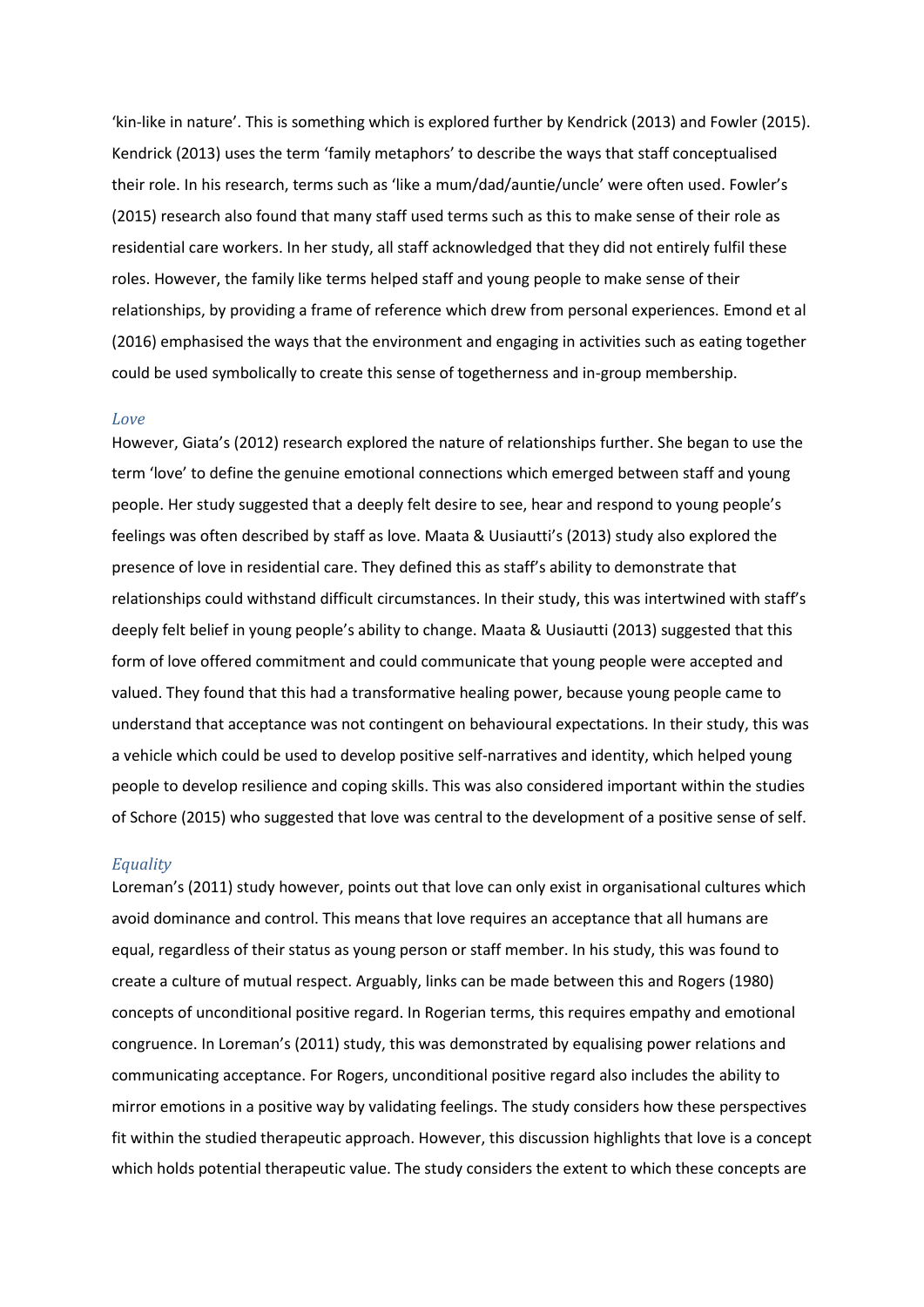embedded within the approach, and looks to some of the challenges involved in this aspect of practice.

#### *Ideologies & Therapeutic Approaches*

White (2016) claims that the dominance of attachment theory means that, from the 1960s and 1970s onwards, relationships with young people in general could be thought of in technicalised, scientific terms, where emotional bonds could be re-defined as 'attachment style' rather than 'love'. This, he claims, coincided with a political focus on creating services which could evidence value for money. Within this, the quality of relationships could be measured in technicalised ways, to evidence the value of therapeutic approaches, which promoted the concept that care could be standardised (White, 2016).

Hanlon (2007) argues that residential care's history of abuse scandals plays into this, by encouraging emotional distance to be viewed as a valued aspect of professional care practice. In White's (2016) view, technicalisation of care obscures the complexities of human relationships, thereby reducing their healing potential. He claims that this embodies a 'neo-liberal Western metanarrative' in which failures to thrive can be located in the pathology of the young person, rather than failures of the wider social system. Steckley & Smith (2016) suggest that blame for poor outcomes is also often attributed to residential care staff and/or organisations. Each of these researchers claim that this obscures the ways that the wider social structure oppresses young people by denying them love, belonging and genuinely felt care (Steckley & Smith, 2016; Hanlon, 2007; White, 2016). These perspectives highlight that although love is a possible direction for therapeutic residential care, cultural and ideological issues may present challenges within practice. The study considers these perspectives in relation to the therapeutic approach, to offer insights into the challenges staff encounter in practice.

## <span id="page-10-0"></span>Challenges & Support Mechanisms

Ruch's (2007) study found that to maintain therapeutic relationships with young people, staff required help to understand their own emotional needs and behavioural triggers. She found that managers often provided an important role in 'containing' staff's emotions. Her work builds upon Bion's (1962) concept of 'emotional containment'. This is where a supportive person listens nonjudgementally and absorbs troubling emotions. These are then detoxified by the reassurance and unequivocal acceptance provided by the other person. In Ruch's (2007) study managers provided this to residential care staff via supervision and reflective discussions. Her study found that reflective discussions helped staff to become critically aware of their own expectations of young people's behaviour. Additionally, she found that this helped staff to examine their own family experiences,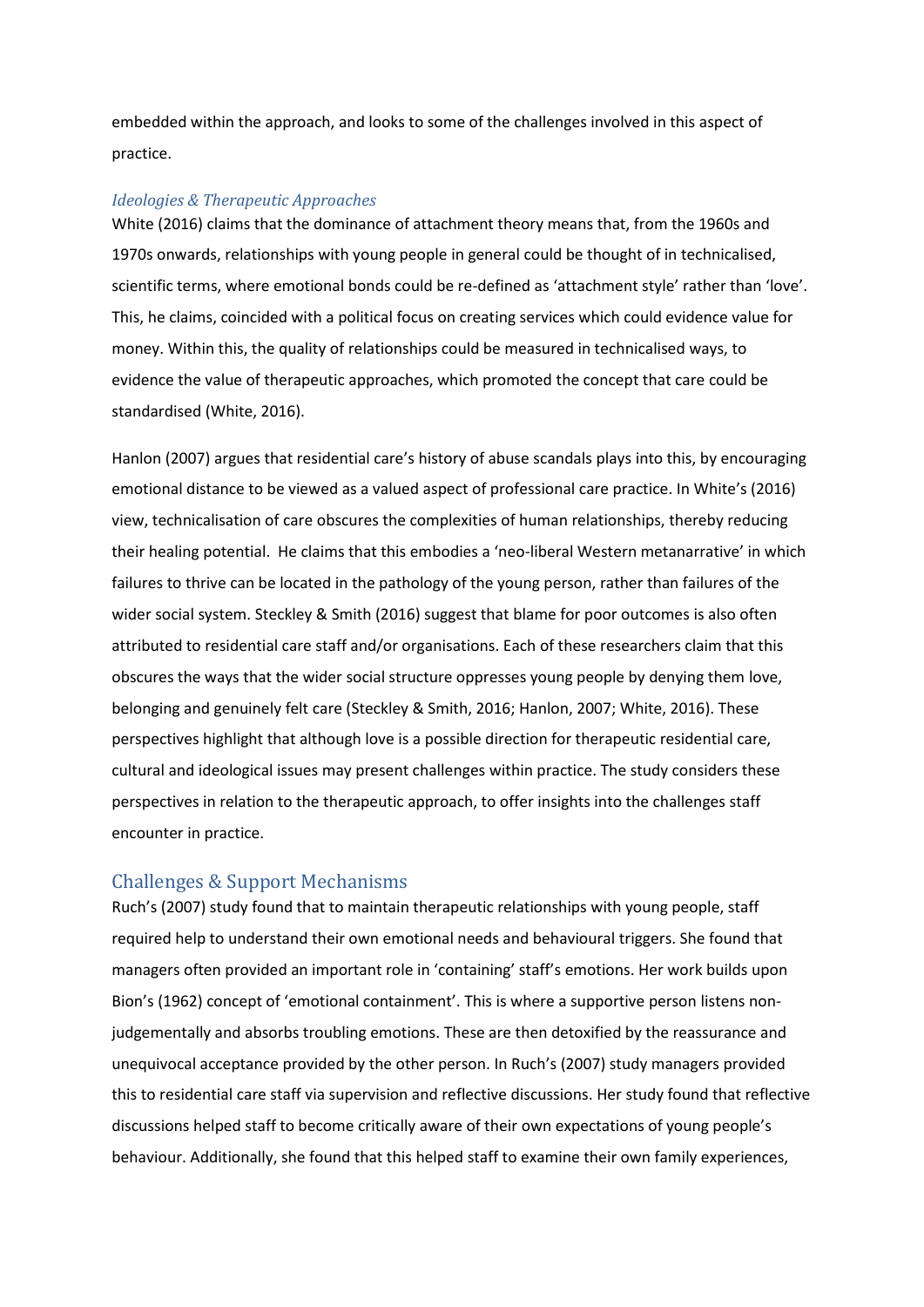and develop awareness of how these affected their responses within the care setting. Over time, this 'containment' allowed staff to develop emotional resilience. This helped staff to respond positively to difficult situations.

Ruch's (2007) study found that emotional containment created a reflective organisational culture, where all staff, young people and managers were encouraged to openly discuss and analyse emotions. However, she also found that where managers were unable to provide 'emotional containment', there was a risk that staff, young people and the entire organisation could be overwhelmed by emotion. Various other studies have sought to examine this (see Bloom, 2013; Berridge et al, 2012; Houston, 2010; Ruch, 2007). Overwhelmingly, the research indicates that if staff member's emotions are not validated and mindfully supported, it can lead to defensive organisational practice (Bloom, 2013; Cairns, 2007; Houston, 2010; Ruch, 2007). This is where young people become blamed for the perplexing emotions that their behaviour evokes, thereby reducing the likelihood of supportive interventions (Ruch, 2007; Houston, 2010; Berridge et al, 2012; Bloom, 2013). These points generate important contextual information which highlights the importance of exploring how staff perceive reflection within the studied approach.

#### *Knowledge*

Houston's (2010) study re-enforced the concept that reflection and open discussion of emotions can support staff to manage the challenges of daily residential care practice. However, his research considered how organisational anxiety could be managed. He found that therapeutic approaches were strengthened by manager's ability to cascade theoretical knowledge mindfully down throughout the organisation. His study showed that reflection was a vehicle to encourage critical thinking. This encouraged flexible interventions to meet young people's needs, because staff were encouraged to question assumptions and think creatively about solutions to presenting issues. This perspective highlights that therapeutic approaches may be underpinned by theoretical knowledge. The study considers this within the context of the therapeutic approach, and looks to how knowledge supports the approach and why.

The study examines how these concepts relate to the studied therapeutic approach and considers how the approach is conceptualised and what processes support it, alongside some of the challenges experienced in practice.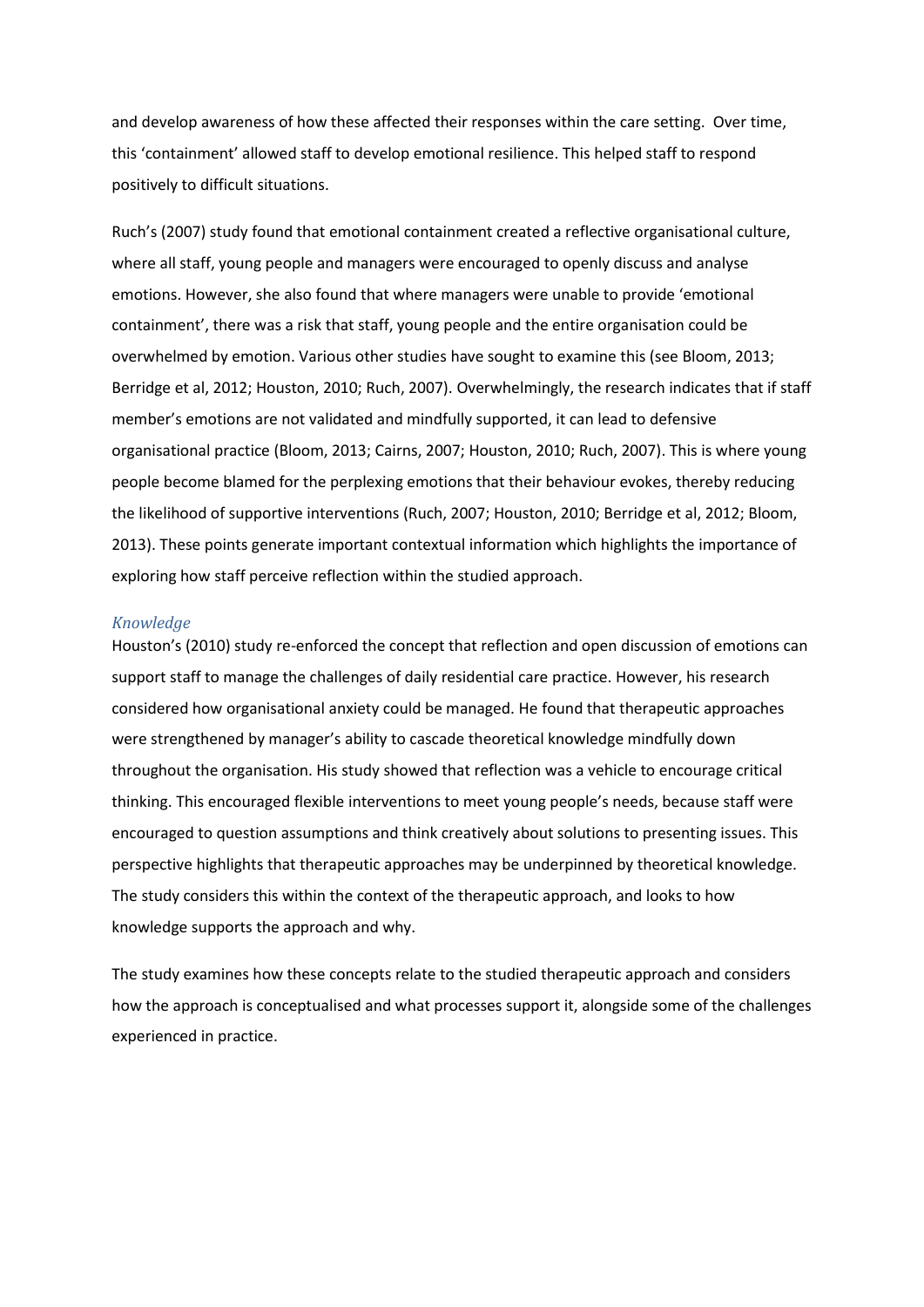# <span id="page-12-0"></span>**Chapter Three – Methodology**

#### *The Organisation*

The studied organisation is a private residential childcare provider, based in Scotland. They provide residential care for young people aged 12- 18 years, who have experienced multiple placement breakdowns, trauma and/or neglect. Referrals are accepted from local authorities throughout Scotland. The organisation has three houses, which are set in rural locations. Each house accommodates a maximum of two children, who are supported daily by two staff members. Staff members live off-site with their own families, who are not involved in the care of young people. Shifts are rotational, and are 24 hours long, beginning and ending at 7am.

## <span id="page-12-1"></span>Research Aims

The study critically analysed how the therapeutic approach was conceptualised and identified the challenges, alongside the support required to maintain it. Case study methodology was used to critically analyse this, offering an in-depth qualitative exploration. Case study methodology is sometimes criticised on the basis that it is difficult to prove how representative it is, given the absence of comparisons (Bryman, 2015). However, this methodology was selected because comparing two or more settings in the allotted time frames was unlikely to gain sufficiently detailed data. Within the literature, there was an urgent call for studies which offer an in-depth qualitative exploration of individual therapeutic models. Case study methodology was selected to uncover new knowledge to contribute to policy and practice in this area.

## <span id="page-12-2"></span>Research Questions

The study aimed to answer the following research questions:

- 1. How is the therapeutic approach conceptualised by staff?
- 2. What processes support the therapeutic approach?
- 3. What are some of the challenges involved in the therapeutic approach?

## <span id="page-12-3"></span>Ethical Considerations & Participant Recruitment

A detailed ethical proposal was approved by the university ethics committee in December 2016. This highlighted that no amendments were required, and gave permission to commence research. This enabled formal proposals to be outlined to the organisation. I then attended a management meeting, and three team meetings to outline proposals and recruit participants. This allowed open discussions about study aims, design, confidentiality and data storage procedures (see appendix ii).

## <span id="page-12-4"></span>Sampling

From the outset, staff were generous in their sharing of perspectives and insights. Study reliability was important, so a decision was made to avoid purposive sampling. Carey (2013) describes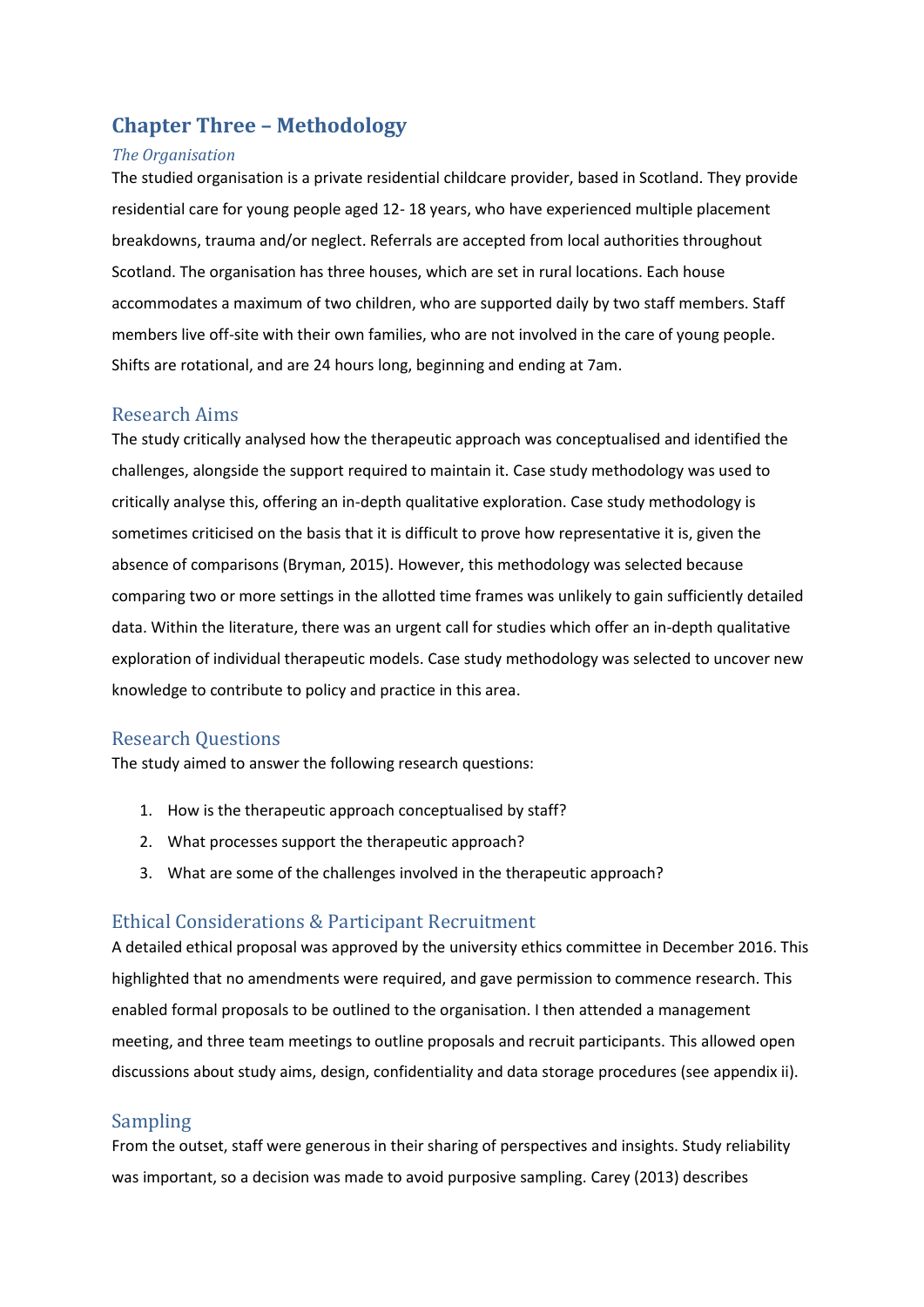purposive sampling as being where participants are selected who are most likely to give insight into a specific issue. I understood that there was a risk of selecting participants who would embody my own view. To avoid this, and create objective, valid research, I randomly selected participants from a high number of interested respondents.

## <span id="page-13-0"></span>Study Reliability

To obtain a cross section of opinions, equal numbers of participants were selected from each of the organisation's houses. Participants were predominantly residential care workers, although two managers were also randomly selected for inclusion in the research. Due to the size of the organisation, and the close relationships between participants, identifying individuals by job role had the potential to expose identities. To avoid this risk, no distinction was made in terms of job role within the finished research. However, it is also a limitation of the research, because this is an area where further insights may have been of value.

## <span id="page-13-1"></span>Study Design & Methods

In total, ten interviews were conducted. The following pseudonyms have been used throughout the research:

| Lucas      | Danny | Jamie    |
|------------|-------|----------|
| Suzanne    | Terry | Sarah    |
| <b>Bob</b> | Lucy  | Patricia |
| Andrew     |       |          |

#### *Pilot Interview*

A pilot interview was conducted to test the study design. This revealed that the interview questions were too vague. A decision was then made to adapt the questions prior to commencement of the main study (see appendix iii).

#### *Limitations*

The focus of the study was to consider how the approach was conceptualised by staff. Whilst this generated valuable insights, it failed to examine how the approach was understood and experienced by young people. If further research is done in this field, it is recommended that young people's voices are incorporated. It is possible that this would generate alternative viewpoints, which may bring value to both policy and practice.

Although interviewees were not asked specific questions about length of service, some volunteered information about the length of time that they had been with the organisation. Cross referencing this data with responses revealed some potential trends. However, this data was not reliable because it was not universally known across all participants, so the insights gained could not be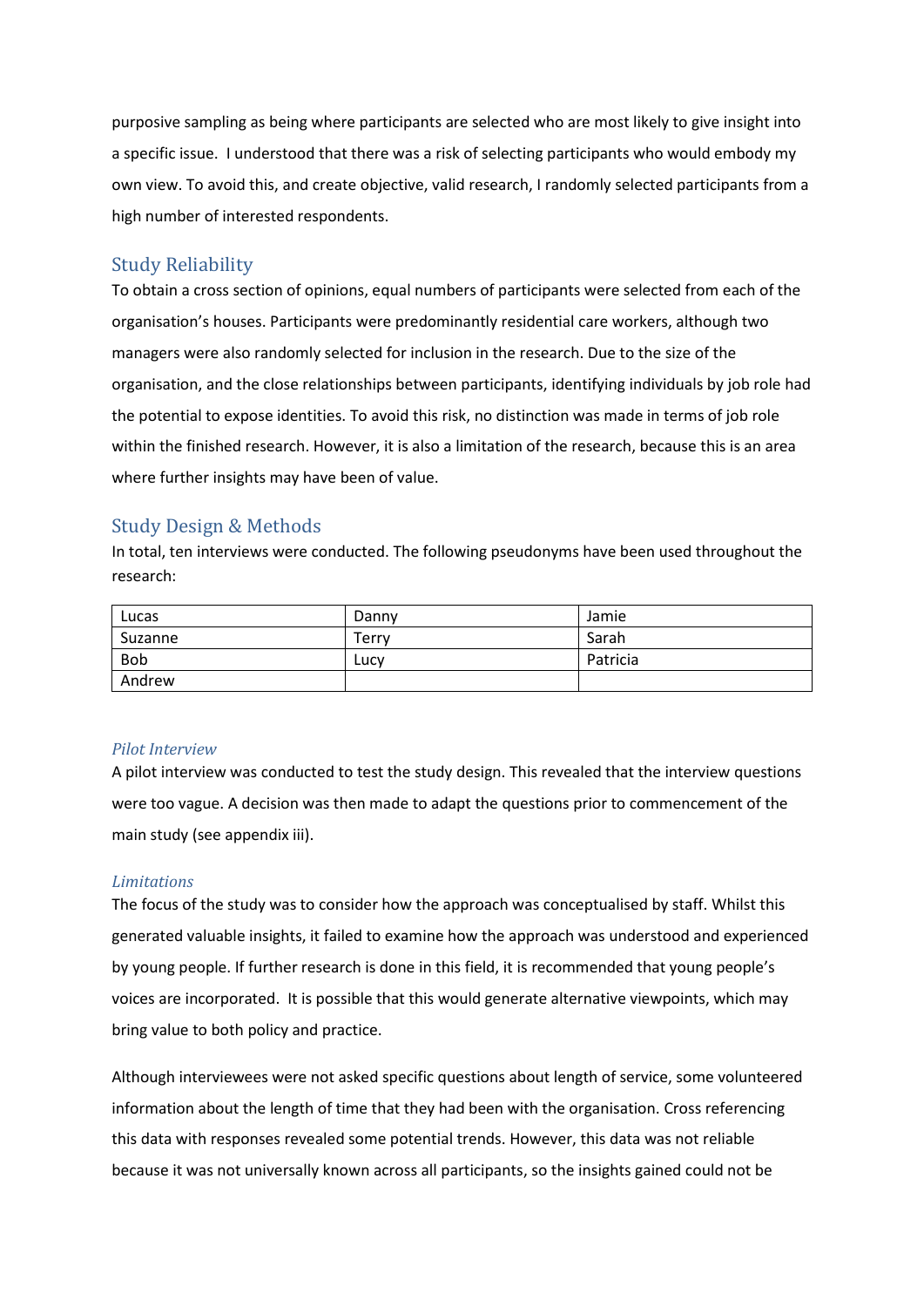considered conclusive. This is seen as a limitation of the research. If further research is done in this area, it is recommended that the study design can offer comparisons between participant responses and length of service.

#### *Study Scope*

The interview questionnaire had a total of sixteen questions. It became apparent that many participants were highly motivated to contribute to research in the field. As a result, very detailed data was uncovered. The interview questions, although refined, were still relatively open to interpretation. This meant that interviews lasted between 45 minutes to one hour and 45 minutes. This generated a large amount of data, which had to be processed and transcribed. Initially, I had planned to transcribe data from the audio files verbatim. However, given the sheer volume of data, and time constraints, it was necessary to transcribe only the relevant data. The need for study reliability was important, so I drew upon supervision to reduce the risk of skewing the data. Due to the small scale of the research, the vast quantity of data was manageable. However, it is important learning, because if the study had been larger, the scale of the data may have rendered the project unmanageable within time and/or funding constraints.

#### <span id="page-14-0"></span>Research Theory

An inductive reasoning approach helped to analyse the literature review, and the study data. This meant that I did not set out to prove or disprove a specific theory. This helped to maintain study validity by reducing the risk of researcher bias (Carey, 2013). Avoiding a fixed hypothesis helped to avoid the risk of contaminating the research with my own perspectives. Despite this, themes such as therapeutic relationships, reflection and theoretical knowledge emanated strongly from the literature. This meant that I had to recognise these themes as pertinent to the study. Once this became apparent, an element of deductive reasoning was used to create the interview questionnaire. Carey (2013) refers to this combinistic approach as 'retroduction'. What this means is that inductive reasoning helped me to avoid a firm hypothesis, whilst deductive reasoning provided a framework to understand and analyse findings.

However, the case study methodology was also important because I could recognise that I may identify phenomenological data, which whilst pertinent to the study, may sit outside general research findings. Open-ness to this possibility allowed me to cast a wide conceptual net, and I was open to re-negotiating hypotheses as they began to form. Within the literature review, many researchers had identified the importance of this form of research to the field (Whittaker et al, 2016; Gallagher & Green, 2012). This re-enforced the decision to adopt this methodology.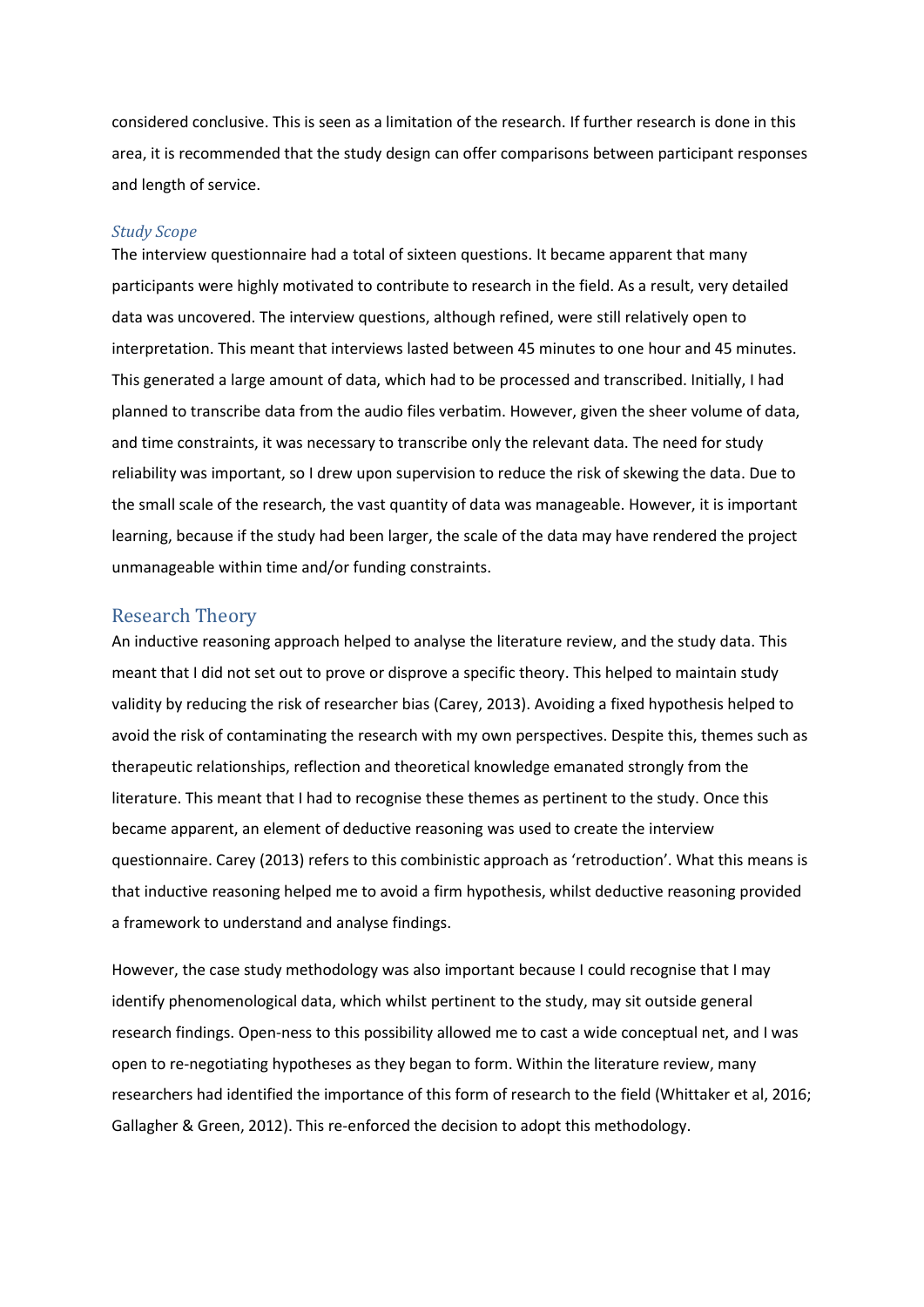## <span id="page-15-0"></span>Data Analysis

Initially, a grounded theory approach was used for data analysis (Glaser & Strauss, 1967). This meant that I listened carefully to audio recordings and analysed interview transcripts, using thematic analysis to scope for identifiable codes. Initial coding helped me to analyse findings, reducing the data into the following categories:

- Therapeutic Relationships
- Living Environment
- Activities
- **Reflection**
- Knowledge

However, two outliers were also identified – these were 'love' and 'morals'. Within a grounded theory approach, my aim was to reduce the data by developing the dominant categories into a theoretical framework (Silverman, 2006; Carey, 2013). However, the two outliers and the links between the concepts required further analysis. To manage this, I used concept maps to explore links between themes (Wheeldon, 2010). Initially, these were in written form as the picture below shows:



However, I began to pull these themes together into the following concepts and drew links, as the below graphic shows: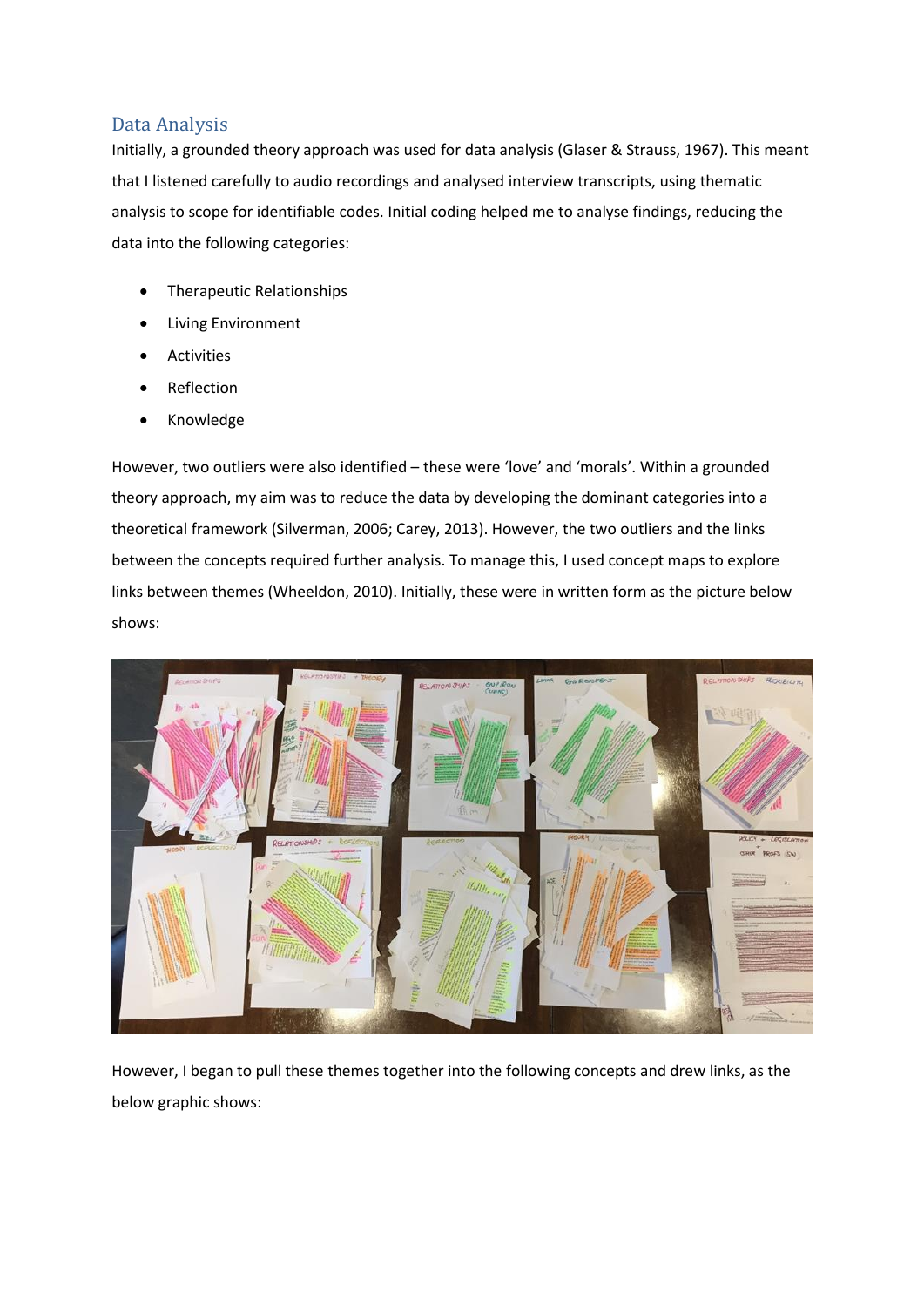

Wheeldon (2010) points out that concept maps can help to identify how phenomenological findings fit within overarching themes. Lee et al (2014) highlight that creative methods can generate important innovative insights within qualitative data analysis. I understood that using concept maps would allow the data analysis to be flexible. It was also an innovative way to analyse the subjectivity of participant's narratives, whilst being open to reflexive and critical thought. This showed that in fact, some of the supposed outliers, such as 'love' were significant findings, which thematically linked across all other areas. This discovery heralded the way for topical findings.

The use of concept mapping was also helpful because it helped to minimise researcher bias. Constructivists argue that all qualitative data is subjective (Creswell & Plano Clark, 2007). It is also recognised that data analysis is inevitably influenced by the subconscious value that a researcher places upon participant's responses (Wheeldon, 2009; Creswell & Plano Clark, 2007). Without the use of the concept maps during the second stage of data analysis, there is a risk that I may have missed the importance of the theme of 'love' within the research.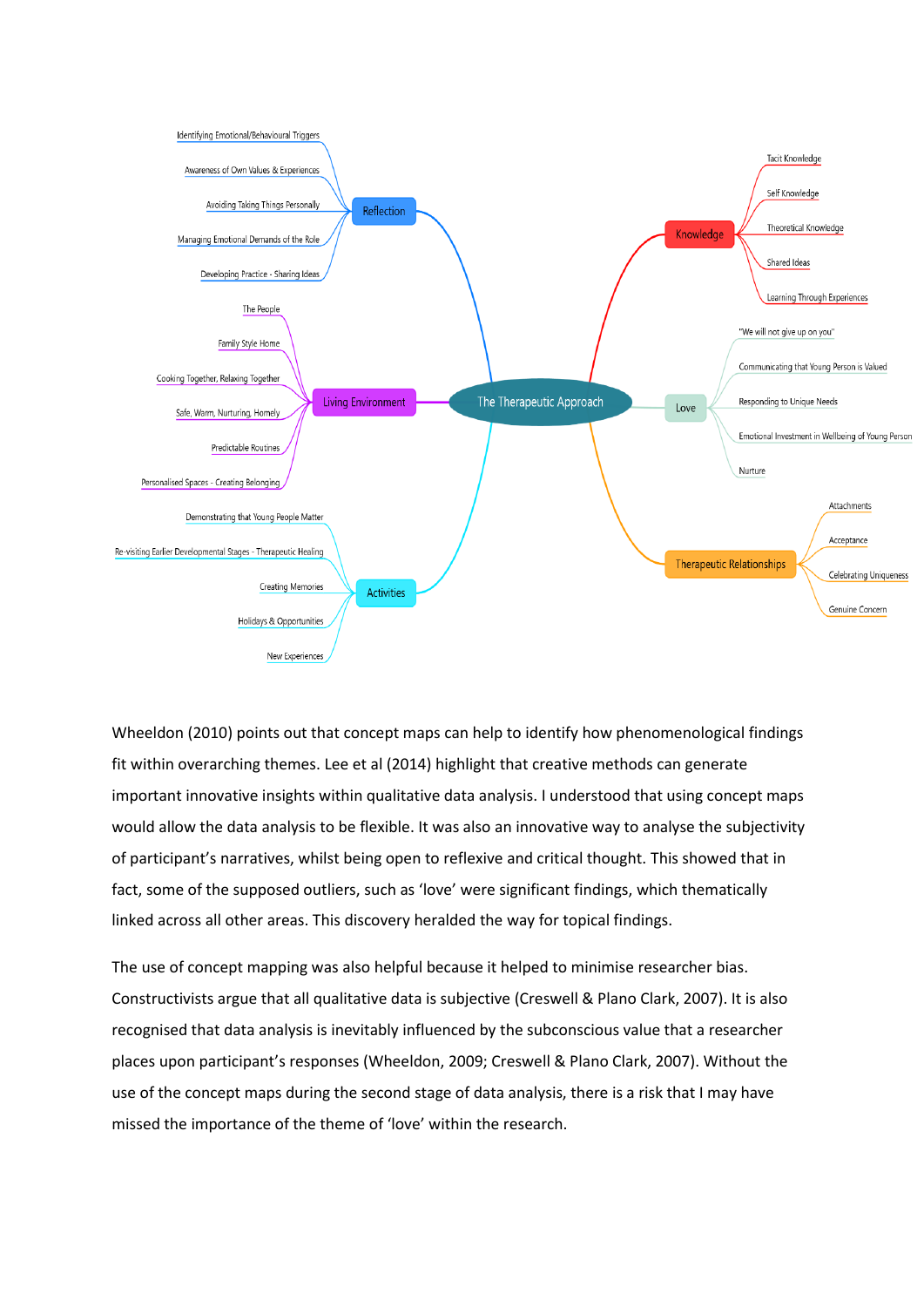# <span id="page-17-0"></span>**Chapter Four – Findings**

# <span id="page-17-1"></span>Research Focus One: Conceptualising the Therapeutic Approach

## *Love*

The first research question aimed to look at how the therapeutic approach was conceptualised. This revealed that love was a central concept within the approach. This concept was found to interlink with many other aspects of practice, as the following graphic shows:



The study found that the concept of love linked with staff's descriptions of therapeutic relationships. For example, one participant stated,

*"We are trying to get their trust, we are showing them what love is, we are showing them what a relationship is, we are showing them empathy." (Terry)*

The above quote highlights a trend within the findings. The importance of staff engaging in meaningful relationships with young people was explored by many studies within the literature review (Gallagher & Green, 2012; Berridge & Biehal, 2010; Whittaker et al, 2016). Standing with young people, and helping them to make sense of difficulties was shown to be significant across other studies also (Gallagher & Green, 2012; Berridge & Biehal, 2010). However, within these studies, this appears under the terminology of 'therapeutic relationships', rather than 'love' (Berridge & Biehal, 2010; Gallagher & Green, 2012).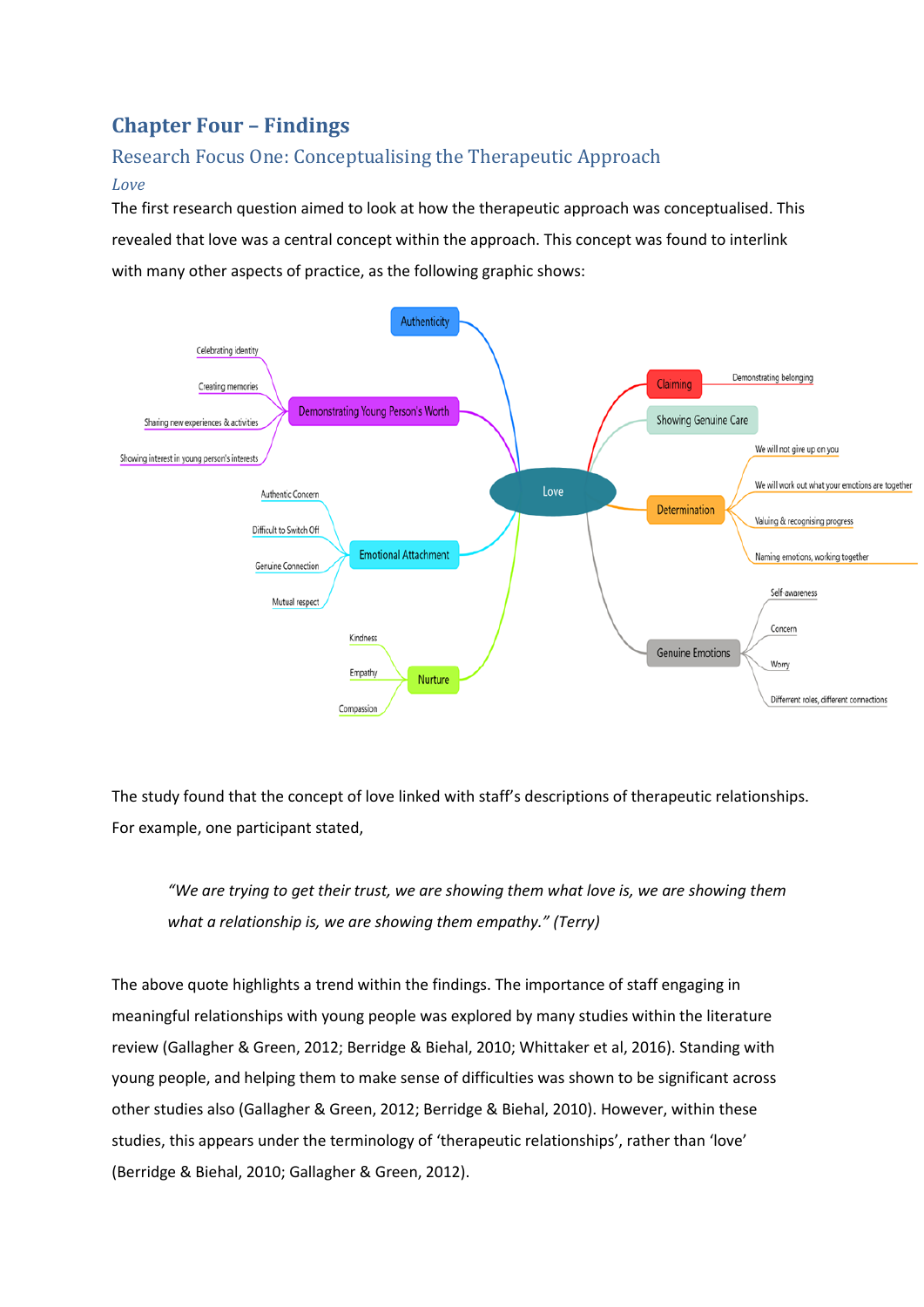Within participant's accounts however, the term 'love' was found to have more than semantic value. It appeared to help staff to make sense of genuine, emotional connections, and their investment in working to ensure the wellbeing of young people. The literature review highlighted however, that love is a concept to which residential care may be returning. This shows that these findings are not unique. However, they do demonstrate a contemporary change in thinking, which may highlight a potential new direction for Scotland's residential care sector.

#### *Organisational Culture*

In her 2012 study, Giata found that love was linked to empathy, which is consistent with the above quote. However, Vincent (2016) argues that love is a far wider, more reaching concept than empathy. Vincent's (2016) research suggests that describing the concept of love in terms of empathy often reflects a recognition that love is a debated term in professional care services. Consistent with this perspective, the study highlighted that for staff, love although linked to empathy, was described more as a way of being. This often linked to notions of ethos and organisational culture as this example shows,

*"I see it like a holding place. Like containing. They're allowed to express their emotions, their trauma. We'll try and help them understand why they might be feeling the way they're feeling. We try to help them to see what might be the trigger, the catalyst that's caused them to have a really good day, or a really bad day, but because we have only got them for a short time, maybe a year, well you've got to kind of slow-drip it, you know compassion, kindness, love, nurture" (Suzanne).*

The above quote highlights a key theme, where staff linked love to showing young people that they were determined to help them to build positive narratives around difficulties. In many ways, the concept of love appeared to support the approach, because it acted as a motivator for staff, who often communicated a deeply felt belief in young people's ability to overcome current difficulties, and attain positive futures. In the literature review, Maata & Uusiautti (2013) described this as 'transformative', indicating that it had huge therapeutic potential. One participant explored this by stating,

*"it's showing [young people] that they are interesting, and that they are loveable. Like even when they are struggling, we are not going to put in the towel, that we are going to love you and support you because that is what the need is. They're in because they are struggling, not because they are thriving"* (Lucas).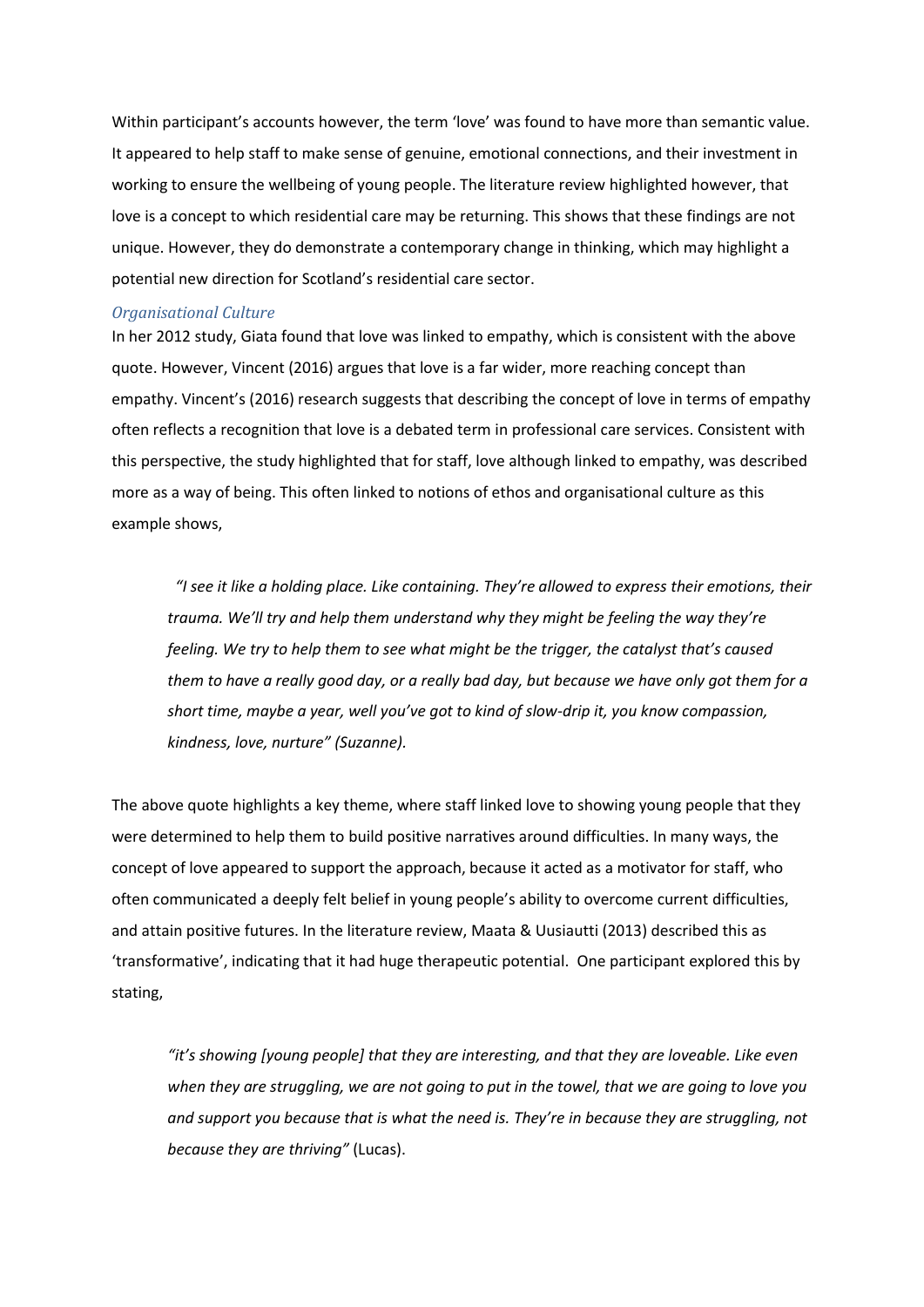The above quote highlights that staff often recognised and reflected upon young people's struggles. Within this, the theme of acceptance emerged. Many participants linked love to themes of empowerment and solidarity. For example, one participant stated,

*"Well, it doesn't matter what kids do, they don't leave us, unless they are moving on. So there's been… kind of, windows taken out the building and stuff, but they don't go to secure. That's what I mean by claiming them. We don't give up. We try to let them know that we understand why they are doing things. Instead of being like "oh, they're bad" and we don't use restraint, so they know we'll take time to help them work things out" (Danny).*

The above quote demonstrates staff's acceptance of young people's individual pathways towards recovery. In the literature review, this was often framed as an aspect of love in professional practice (Giata, 2012; Loreman, 2011; Hanlon, 2007). Loreman's (2011) research highlights that love cannot exist without a sense of mutual value and equality. The findings confirm this perspective, in that staff regularly linked the therapeutic potential of the approach to the organisation's non-restraint policy, as this example shows,

*"… let's not communicate to that person that they're bad, that they're not okay. I'm not that chuffed with the behaviour, but you're okay. It's okay to be upset, it's okay to be angry as well, it's how you display that anger. And I'm watching it every day with our young people, who yes, smash things and yes, do smash things to pieces. And then the next day, it's not six cups that get smashed, it's five. It's someone who goes from smashing things to [swearing]. And yes, that's not very nice. It's not very nice to be on the receiving end of that, but you know, because we are not physically intervening, that person is building a relationship." (Bob).*

The above quote shows that for staff, avoiding restraint allowed young people space to work through difficulties. The study did not expressly look at how risk was managed within this, which remains an area where further study could be of value. However, a further theme was also found to link with this, where staff regularly expressed that connecting with young people on a genuine level was possible due to staff building relationships at each young person's pace. Linking to Loreman's (2011) perspectives, staff within the study often expressed that they valued young people as equals, and felt that they were all in it together.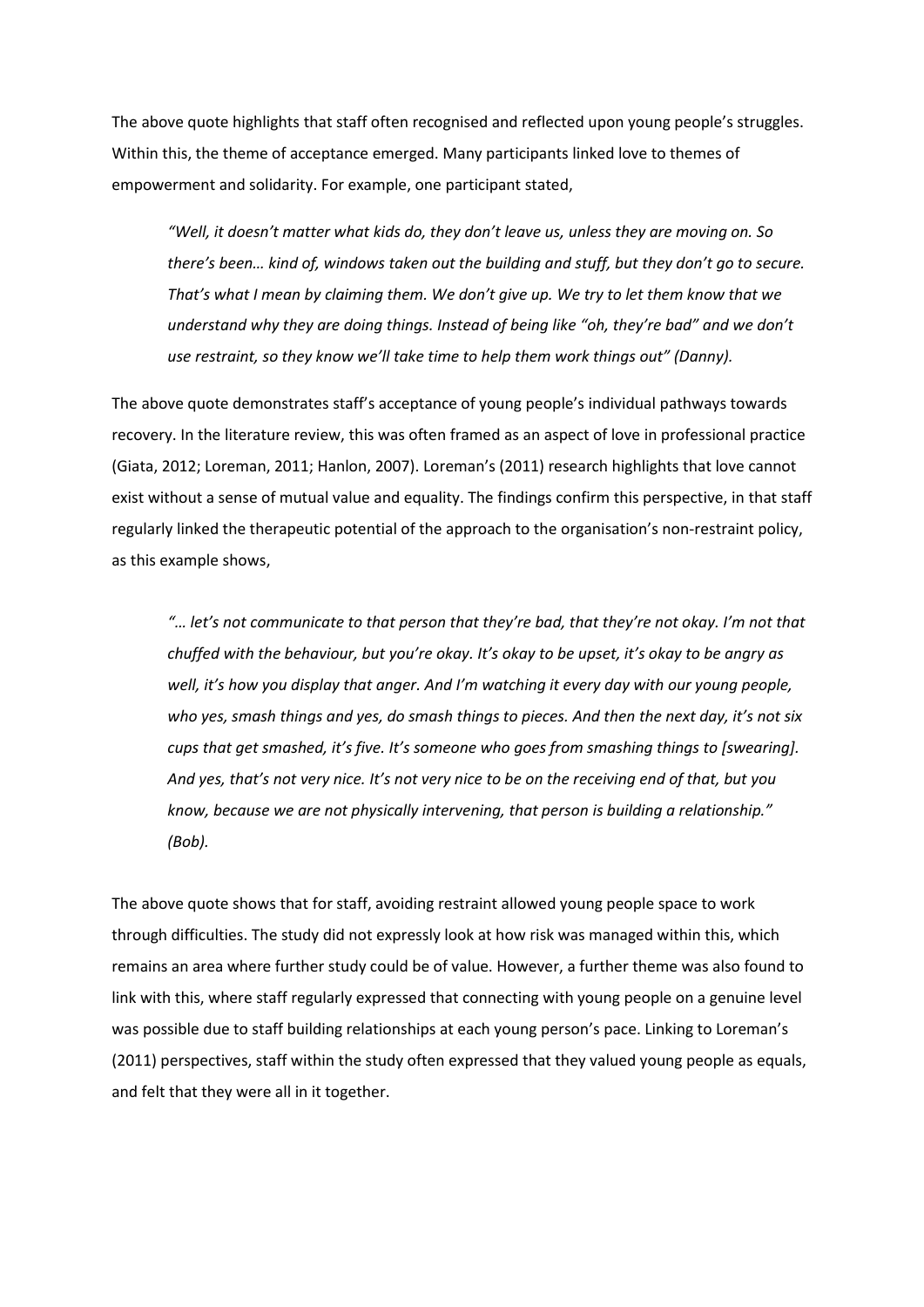Several aspects of the environment were found to be important ways to communicate belonging, equality and in-group membership. Participants regularly mentioned that only two young people lived within each house, and that they were supported by the same two shift partners on a rotational shift basis. Many participants reflected that shift partners were 'like a mum and dad' during their 24-hour shifts, as the following example shows,

*"while I'm on shift, even the adults can come to me. So even sometimes, I get told that I'm not Dad. Not so much now, because I'm aware of it now, but I'd be like I'll protect everyone, I'll look after everyone. I'd do all the heavy lifting, I'd sort the car. I would do 'father role'" (Danny).*

The above quote highlights that many staff drew upon concepts of kin to understand their daily roles. The literature review highlighted that this is a potential trend within residential care settings (Kendrick, 2013; Fowler, 2015). However, the study found that daily activities such as cooking together and domestic tasks were often used to communicate belonging and love, because they demonstrated equal power relations, and that staff valued young people. This finding links to the perspectives of Emond et al (2016) who suggest that these activities convey belonging and in-group membership. This also links to Loreman's perspectives in that it required an avoidance of dominance and punitive control, as this example shows,

*"And it's kind of like unconditional acts of care. You are trying to support them with their behaviour, but within all of that there's got to be unconditional acts of care where judgements are not made, and it's not held against them" (Lucy).*

The above example highlights that the approach was underpinned by staff's ability to continue to offer nurturing care no matter how difficult situations or behaviour became.

#### *Discussion & Recommendations*

The first research focus was to examine how the therapeutic approach was conceptualised. Although the study did not initially intend to examine the concept of love, it became evident that this was inherently important to staff members, and this was found to be a central concept within the approach. As the above section highlights, love was also a means to communicate determination, and a deeply felt desire to help young people to overcome difficulties. This appeared to be underpinned by non-judgemental acceptance and flexibility. Although this exploration largely answers research question one, the depth of data uncovered suggests that larger scale research may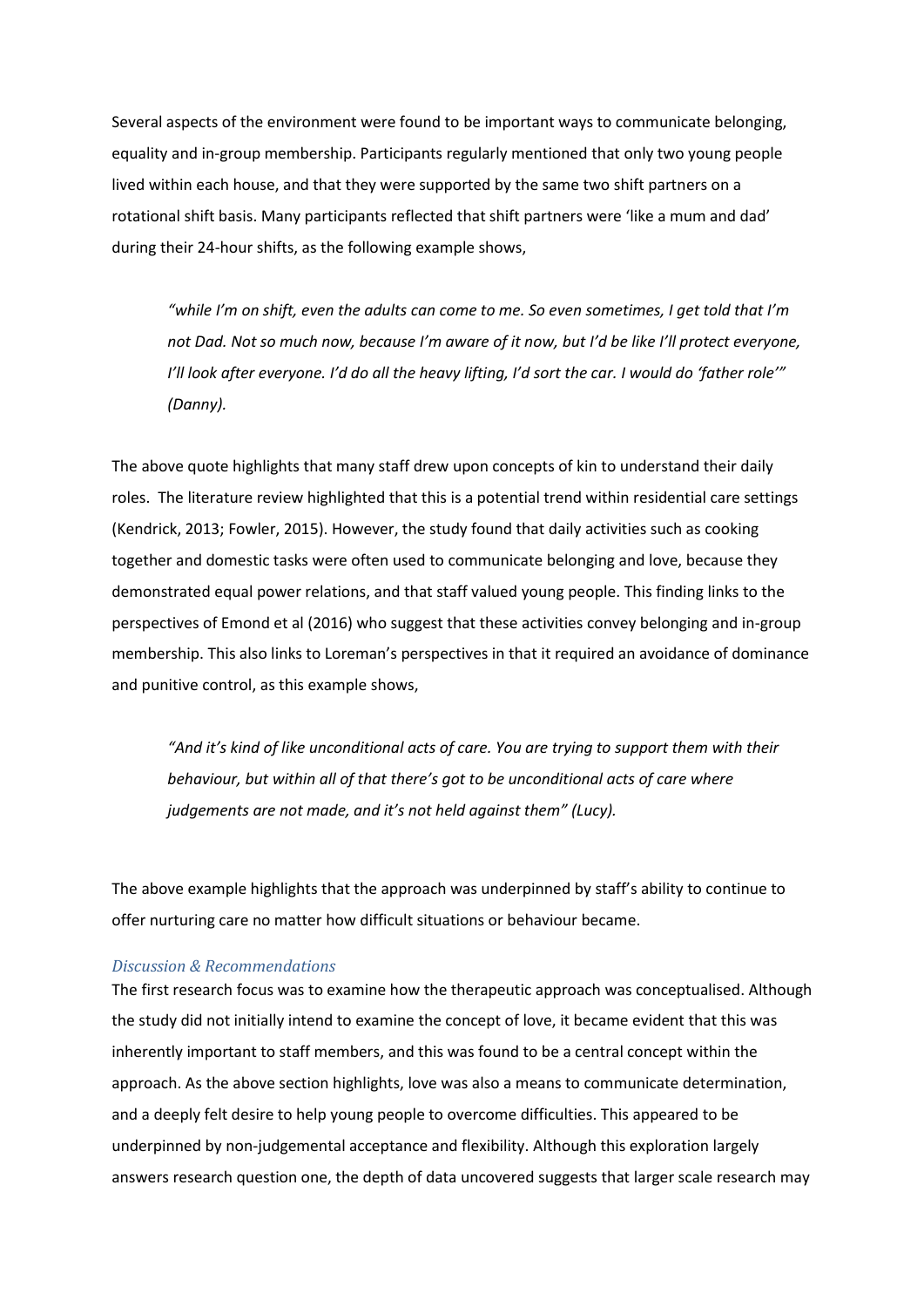be of benefit. It is possible that further research may be able to analyse this further, leading to insights which could be developed into a framework for therapeutic residential care practice.

The literature review highlighted that dominant theories and ideologies have allowed the relationships between staff and young people in residential care to be described in technicalised terms. This means that in practice, it is common for notions of 'care' to be considered distinct from notions of 'love'. The finding that love was the dominant therapeutic concept was important, because it challenges this, showing that love is a concept to which residential care may be returning. Staff gave many examples where demonstrating enduring love and acceptance had helped young people's behavioural issues to reduce. Staff reflected that the therapeutic approach had helped young people to build emotional coping skills, as the genuine relationships offered a platform to create narratives around difficulties. However, the study did not feature the direct voices of young people, so how the approach was experienced by young people cannot be known. The findings indicate that this is a potentially promising direction for residential care practice. To fully investigate the potential of this, it is recommended that further research is undertaken which explores how this form of practice is experienced by young people, placing their voices at the centre of enquiry. Further research in this area could add value to Scotland's ongoing review of residential child care (Scottish Executive, 2008; Sturgeon, 2016).

## <span id="page-21-0"></span>Research Focus Two: Supporting the Therapeutic Approach

The second aim of the study was to examine how the approach was supported. Overwhelmingly, the approach was found to be supported by a reflective organisational culture as the following concept map highlights: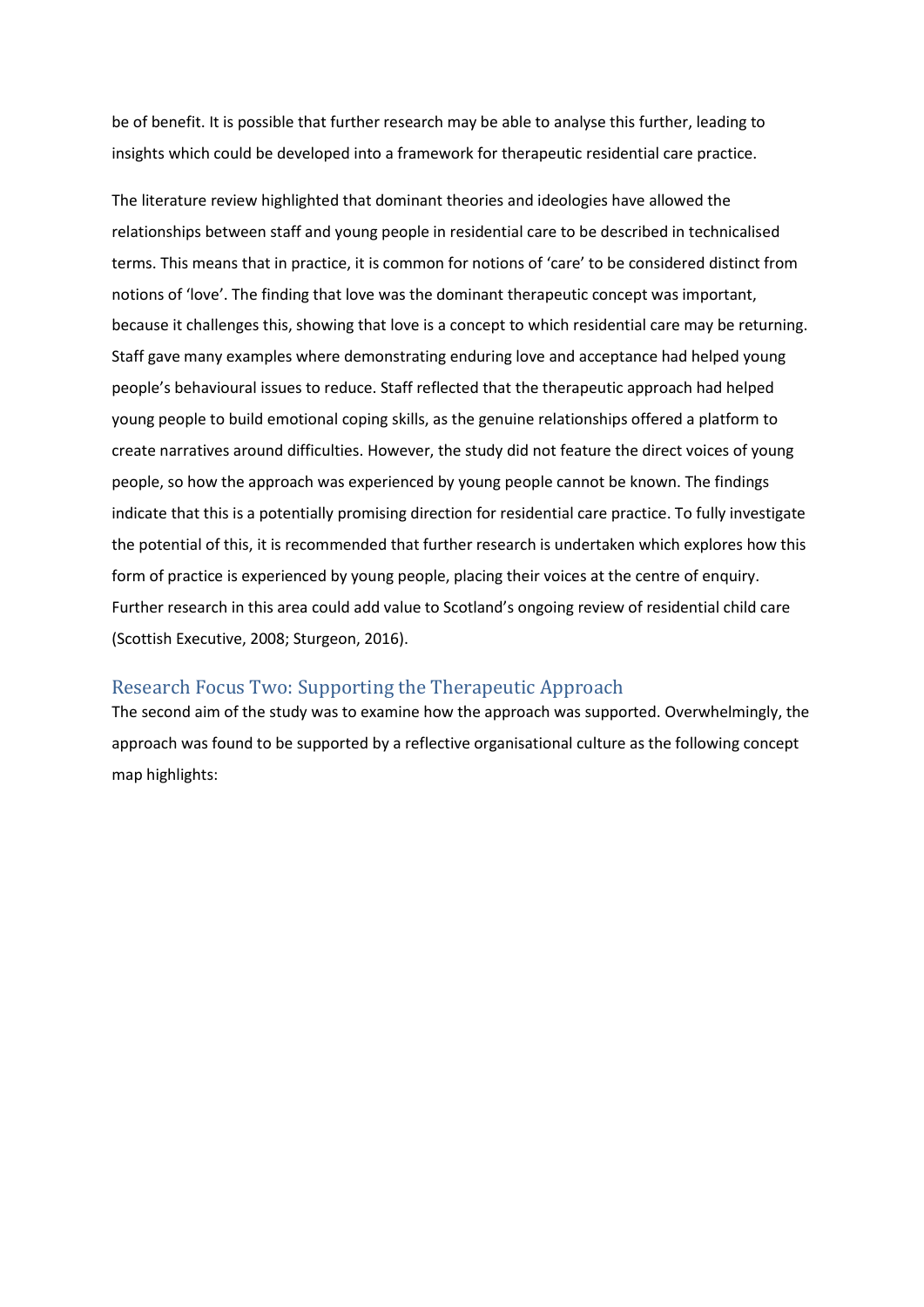

As the concept map shows, reflection was found to have a range of functions, and was supported in various ways. The following sections will critically analyse this in more depth. As shown above, the findings were consistent with much of the reviewed literature, in that reflection was the overarching support mechanism which was valued by staff (Ruch, 2007; Houston, 2010; Gallagher & Green, 2012). Within the study, reflection appeared to have two main functions: it helped staff to manage the emotional demands of the role, whilst also generating new strategies and ideas, thereby continually evolving practice.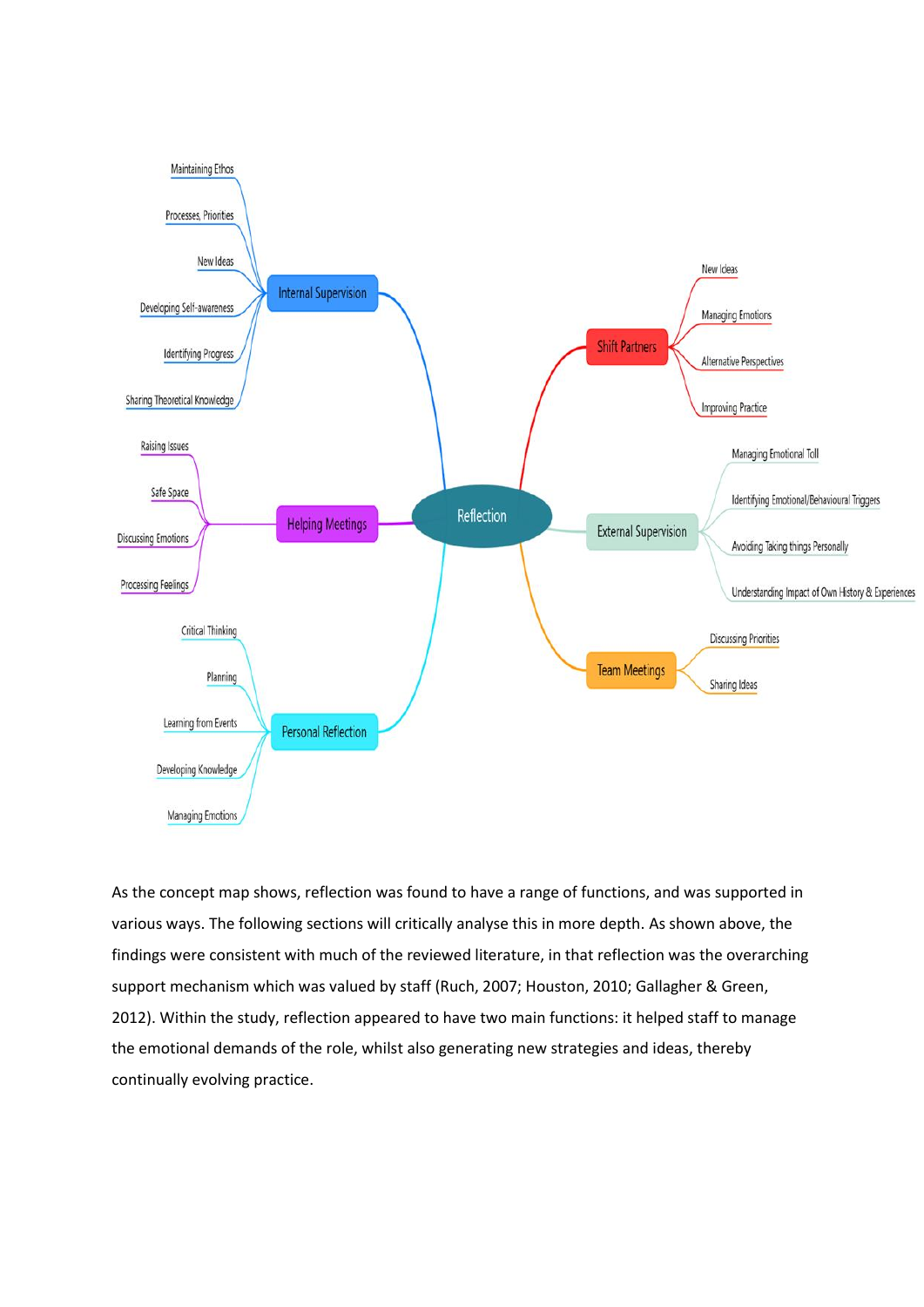#### *External Supervision & Management Support*

The theme of managing emotions emerged from the findings, and it was evident that engaging with young people on a meaningful, emotionally attuned level could be present emotional challenges for staff at times as the following example shows,

*"I think I do struggle quite a lot with… what these kids are going through. Sometimes, I wish I didn't care so much, because I do get quite emotionally involved I would say. But then, I do have the spaces to talk about it, so that's positive as well. I'm sure that there's people in this line of work who don't have that" (Lucy).*

The above quote encapsulates a key theme, where staff could recognise aspects of practice which felt emotionally challenging to them as individuals. However, in common with the above quote, staff tended to be able to identify sources of support which they could draw upon to make sense of emotions. In Ruch's (2007) study, the 'emotional containment' offered by supervision with managers was emphasised. Within the study, it became clear that supervision with managers, and external supervisors was valued by staff. This was reported to increase self-awareness. Staff described using supervision as a confidential space to explore the impact of their own histories, emotions and behavioural triggers. This was found to support staff to help them to understand why specific events had felt especially difficult, and to plan coping strategies for future situations. Staff reported that this increased their ability to stay calm in a crisis. One participant summed this finding up stating,

#### *"Reflection is part of my coping mechanism now" (Andrew).*

As the above quote shows, reflection appeared to help staff to manage difficulties. Some staff mentioned that it brought benefits across all aspects of their lives. Ruch's (2007) study confirmed these findings also, stating that reflection helped staff to increase emotional coping skills. Within the study, staff regularly related this to their ability to understand what might be going on for young people. In this way reflection was found to support staff to respond to young people's emotional needs, whilst simultaneously managing their own.

#### *Management Support*

Managers were also found to play an important role in supporting staff to maintain the therapeutic approach, as the following example highlights,

*"… the support that you get from managers, and external supervisors as well. Because there's been times where I've been struggling. My manager has sat me down and said "right, I wonder if you're struggling for this reason?" and it'll be something that I've completely not thought of but it's something that I've been holding on to… And it's not until my manager*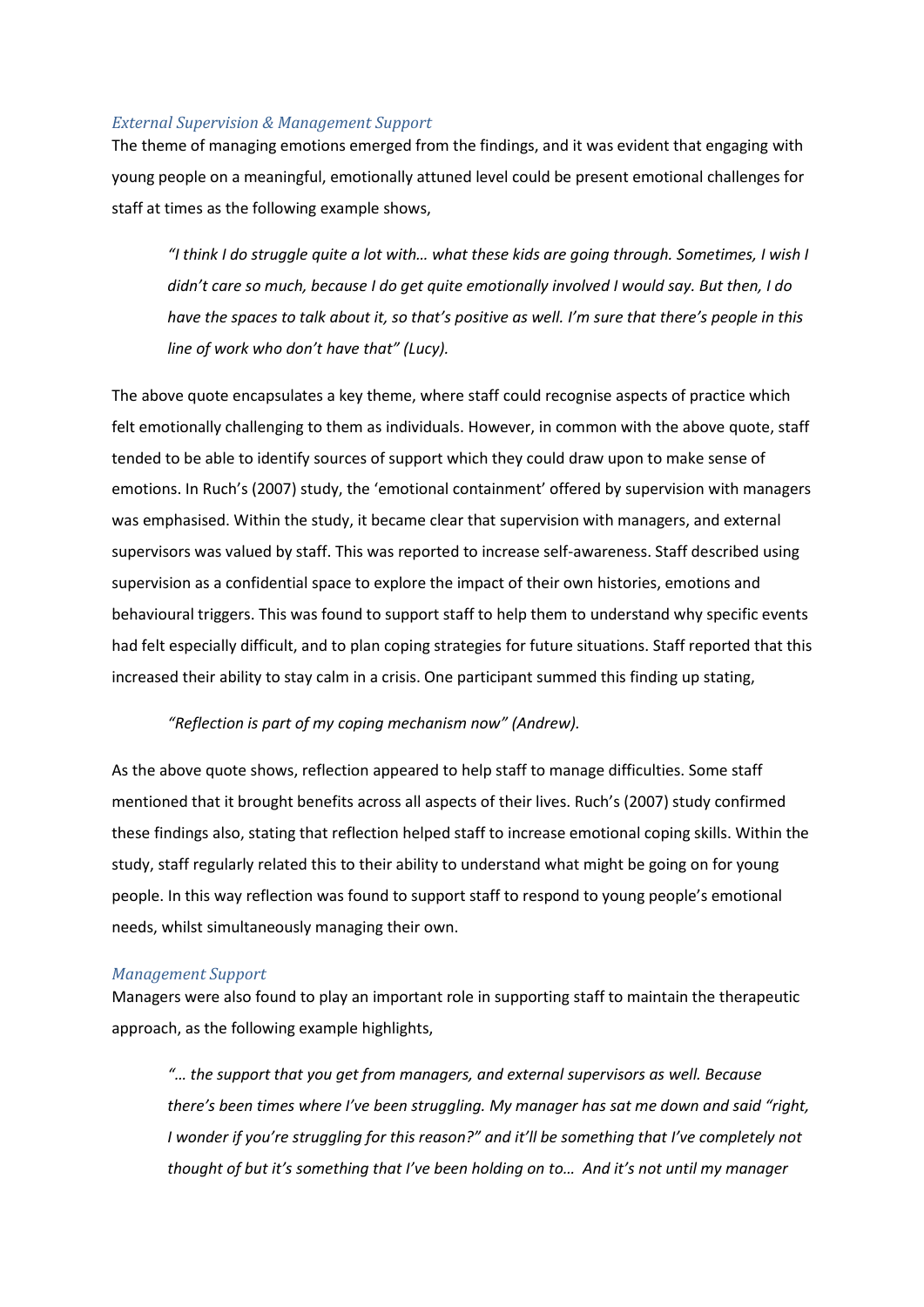*has named it for me that I've gone "No, you're absolutely right!". And that's helped me process it" (Jamie).*

The above quote is thematically consistent across much of the findings. These findings are consistent with Houston's (2010) research which emphasised the importance of managers who could help staff to understand difficulties in practice. Ruch (2007) suggested that this helped to detoxify troubling emotions. This was certainly evident within staff's accounts, as the above quotes show. However, the study found that this was also mirrored in staff's accounts of their role with young people. Staff regularly stated that it was their role to help young people to make connections between their past experiences, emotions and behaviour. This was considered central to demonstrating loving acceptance, and creating narratives around difficulties. The study found that this was echoed in the role that managers and supervisors played for staff. However, it was not clear whether staff were aware of this mirroring of roles. The study could not conclusively say what the impact would be if this mirroring was not positive. It is possible to suggest that further study which examines the impact of supervision relationships upon direct practice experiences may bring value to the field.

Additionally, staff reported that reflection created a culture of mutual learning and support. This was valued by staff, who recognised that as they learned more about themselves, they were more able to develop meaningful, positive relationships with young people. However, many participants suggested that although reflection played a supportive role, it could also be challenging. For example,

# "Even when I go home, I reflect on what I could've done better... I really should stop, because *I need to just go home and forget and switch off and come into work the next day" (Lucas)*

The above quote was thematically significant across the findings, where many staff indicated that switching off critically reflective thought processes at the end of a shift was difficult. Many staff stated that they tended to focus on things that had gone wrong, rather than celebrating positives. For some, the level of introspection was challenging, and it was clear that developing self-awareness could, for some, be an arduous process. Some participants described this as a learning curve which they adapted to with length of service as this example shows,

*"I love my supervision because reflectively looking on, and it's someone else's opinion on what's going on and it's you know, sometimes you need that… It's quite hard, but. Well that was hard to start off with, but now I've settled into the company, and the way the company works and the support that's there for you, it's good. It's really good. So, going back*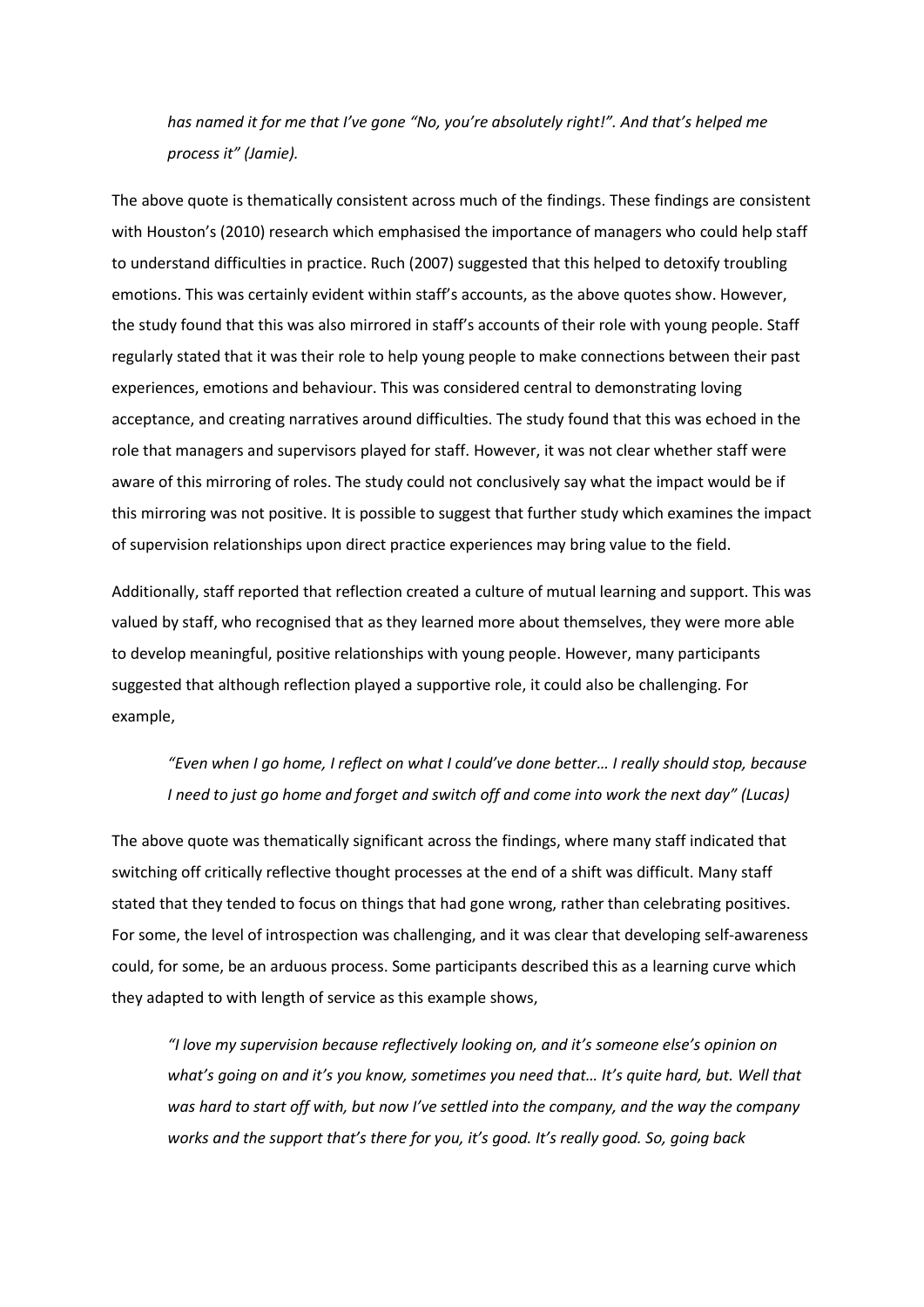*reflectively, I'm taking more positives out of everything that's happening now. Rather than thinking, "have I done that wrong?" (Andrew).*

As the above quote shows, the study began to suggest that reflection may become easier through length of service. However, study design meant that staff were not asked explicitly about length of service. Because of this, it is not possible to conclusively say whether reflection became easier through time. The literature review highlighted that residential care's problematic history has created an audit culture, where staff must account for each decision made (Smith, 2016). It is possible to speculate that this context may contribute towards difficulties in reflection, by generating fear over getting things wrong. This aspect of the findings suggests that further research which considers whether reflection requires additional support during early employment, may bring value to practice.

#### *Knowledge*

Knowledge was also found to support the therapeutic approach. It became evident however, that theories and practice were intertwined in applied ways, rather than being explicitly discussed. For example, the literature review highlighted the importance of responding to young people's emotional needs, rather than chronological age. Many staff considered this central to the ethos of the organisation, as this example shows,

*"… we were all sitting at the table, and it was totally fine. And then "Elidh" [young person – pseudonym] started to get quite hyper. And she had a cup of tea and a yoghurt, and as she was laughing she was spitting the tea out everywhere, in a very up, up hyperactive mood. And then, sort of even taking it further, because at this stage, we had all kind of stopped laughing, and we were watching her. And she took the yoghurt in her hands and started smearing it on the table. And she is sixteen, so I would say she totally regressed into toddler mode. And I think the natural reaction to that would be "You are sixteen, stop doing that, get a hold of yourself! Go and clean it up!" but I managed to recognise that this was her completely regressing. So I went through and I got a cloth, and I said "Right, come here you, you messy pup" and I started cleaning her hands. And through that I started encouraging her to clean the table herself. And then she actually did it. And then she completely calmed down after that" (Suzanne).*

Within the above account, the participant did not mention theoretical perspectives as drivers to her response. Instead, she felt that she was acting on instinct, and from reading the situation. Many staff reported that they valued opportunities which allowed young people to regress to earlier developmental stages, stating that these times were used to convey nurture and acceptance. In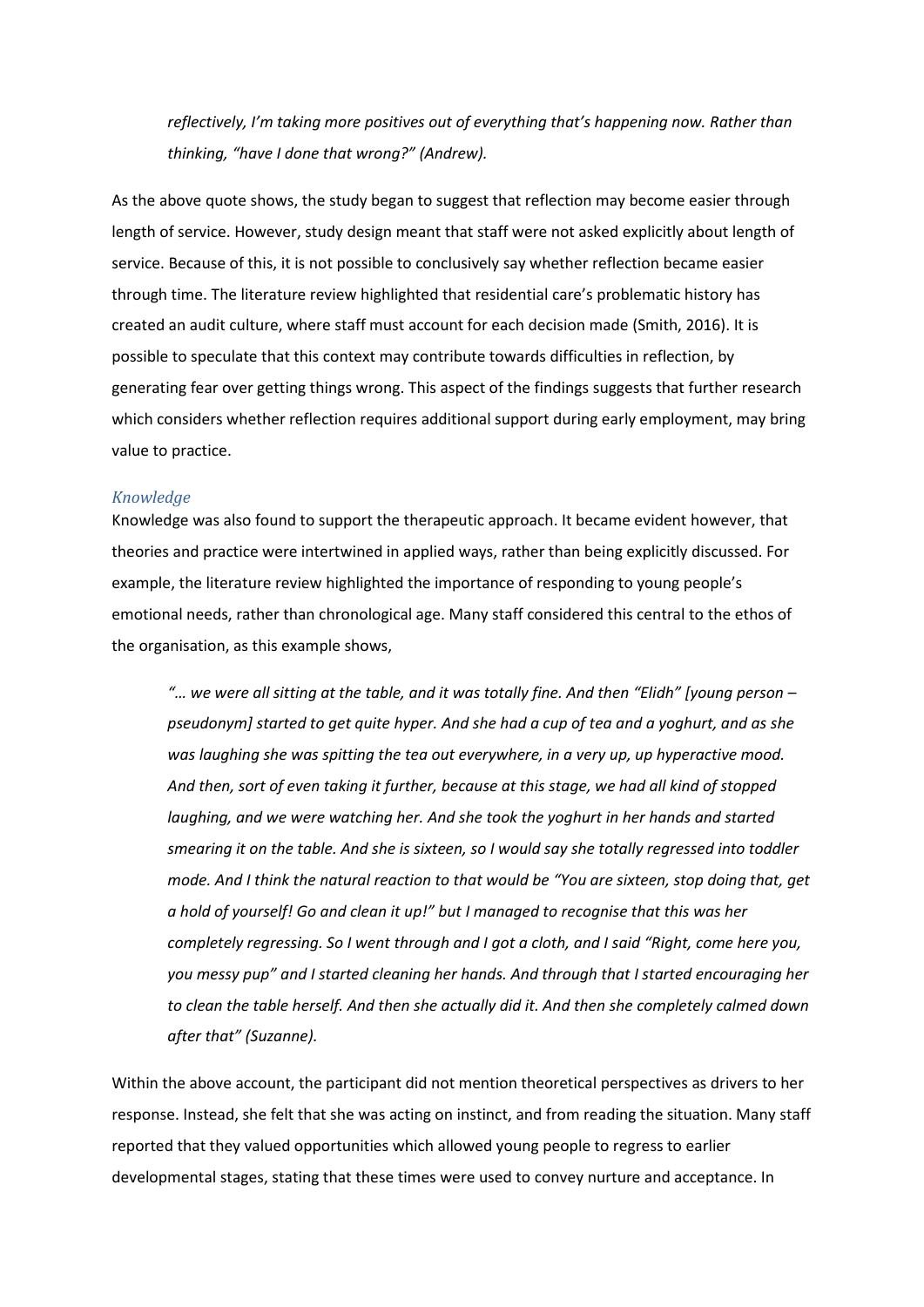theoretical terms, this links to Gordon & Archer's (2012) work, where this technique is often referred to as 'developmental reparenting'. Within the study, many staff used this term to describe similar events. Staff expressed knowledge that this helped young people to reduce anxieties and develop coping skills, alongside emotional regulation.

Interestingly however, many staff expressed that they had very limited theoretical awareness, whilst simultaneously giving practice examples like the above quote, where clear links to theories could be drawn. Closer analysis of this apparently phenomenological finding revealed that theoretical knowledge was conveyed via organisational culture and internal policies rather than being an explicit part of daily discussions. In the literature review, Houston's (2010) emphasised the importance of organisational cultures in which theoretical knowledge was cascaded down from management. He suggested that when this combined with reflection, it had the capacity to encourage flexible, creative interventions and an organisation which could tolerate the uncertainty that genuinely therapeutic approaches can bring. The findings confirm that knowledge was shared via discussions between colleagues, managers, and the managing director. In common with much of the literature, this appeared to allow practice to continually evolve and adapt to individual young people and circumstances.

#### *Discussion & Recommendations*

Despite the small scale of the research, it became evident that understanding human interactions is inherently complex. Staff reported that reflection and supervision supported them to maintain the therapeutic approach by increasing self-awareness. This also appeared to unify individual staff members with the overarching therapeutic approach. However, for many staff, this level of introspection was challenging. The study showed early indications that the ability to experience reflection as supportive and helpful may increase according to length of service. Due to the study design, it was not possible to conclusively say whether this capacity built over time. Further research which explores this is recommended. Particularly, research which identifies ways to support reflection and self-awareness in the early stages of employment could help to reduce the impact of high staff turnover within the sector (Bayes, 2009).

These findings partially answer the second research question, which was to look at the processes involved in supporting the organisation's therapeutic approach. This question was answered via a critical discussion which highlighted that knowledge and theory were interwoven within practice in an applied, implicit way. This was found to support the approach for two reasons. Firstly, it supported staff to respond in flexible, innovative ways to young people's individual needs. Secondly, knowledge was found to be regularly exchanged and discussed between managers, staff and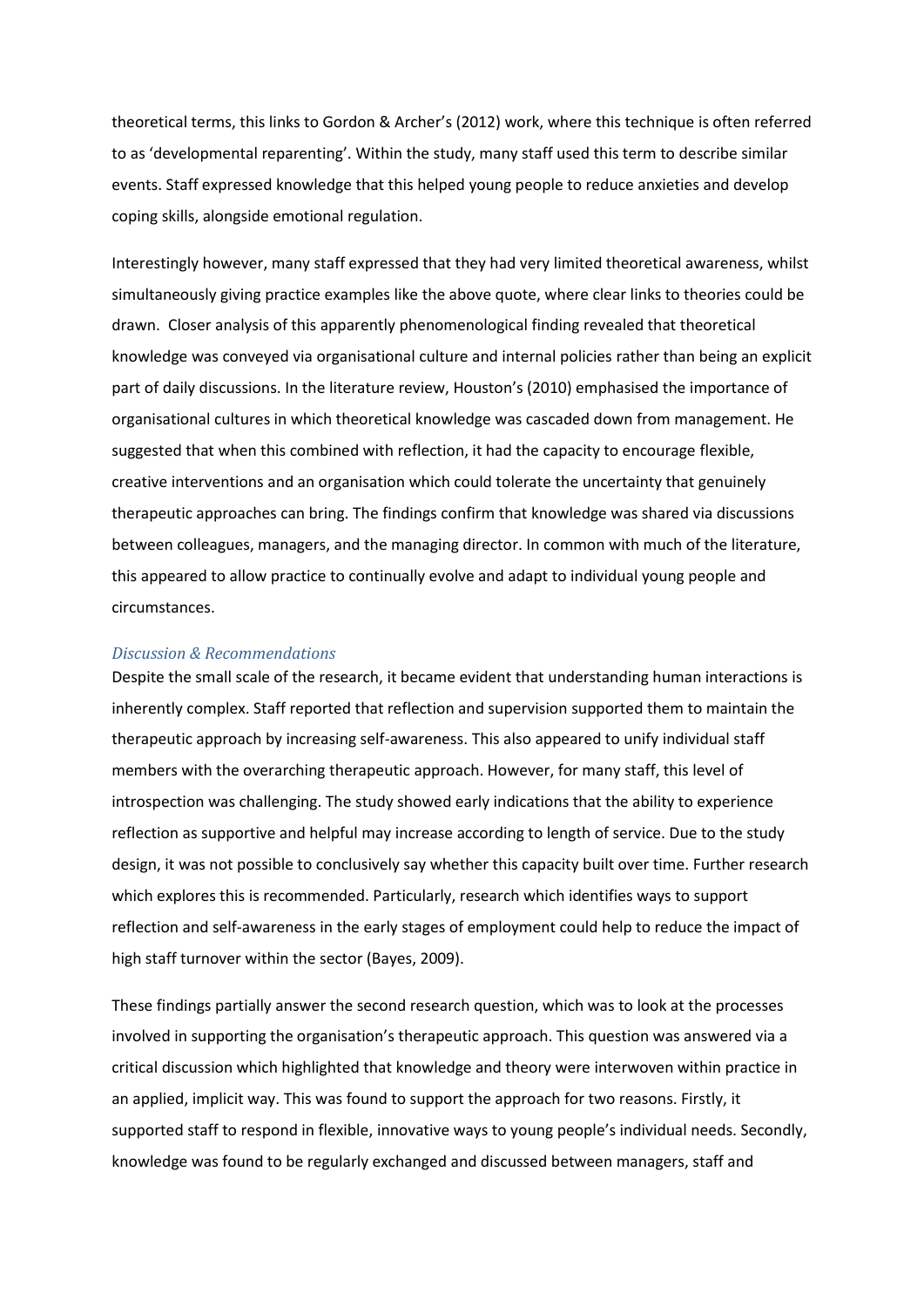colleagues, which meant that practice continually evolved. This was found to support staff to manage the anxieties inherent in working flexibly. The literature review highlighted that the specialism of residential care is rarely acknowledged (Steckley & Smith, 2011; Langland, 2009). Langland (2009) made the point that this disempowers both staff and young people. The study's findings touch upon some of the complexities inherent in practice. It is hoped that this exploration, however brief, contributes new knowledge to the sector, which encourages critical discussion on the role, scope and potential of residential care.

## <span id="page-27-0"></span>Research Focus Three: Challenges Inherent in the Therapeutic Approach

The third research question looks at the challenges involved in the approach. The study found that, staff encountered challenges on a personal, professional and structural level. The following sections discuss all three of these challenges separately, but it should be noted, that they are at times, all interlinked.

#### *Personal Challenges*

As discussed, many participants felt that being able to respond flexibly to young people's emotional needs was central to the therapeutic approach. However, the study revealed a small number of outliers, for whom this aspect of practice presented personal challenges, which were often described in 'moral' terms. Although these responses deviated from the majority, they represented an important finding within the study. For this sub-group of participants, behavioural expectations were found to link closely to young people's chronological age, and staff member's personal experiences of parenting or being parented. The below quote gives an example,

"*I mean, you wouldn't put up with that from your own child. And we are reparenting*… *there needs to be emphasis on manners and having to take stock for your behaviour… sometimes language and behaviour is unacceptable. I don't think that is sorted out enough, it's just sort of let go some of the time… and this is not an eight, nine-year-old: this is a fifteen, sixteen, seventeen-year-old" (Patricia).*

The quote above highlights that for this small sub-group of participants, the term 'reparenting' created a further dynamic. For this group, the term appeared to serve as a vehicle which connected age related behavioural expectations to staff member's own family biographies. These expectations often implicitly linked to notions of morals. For these staff members, the fact that the approach prioritised nurture over discipline created an element of ethical stress. Staff who felt this way expressed feeling that more consequences should be issued for 'poor behaviour', as the below example highlights,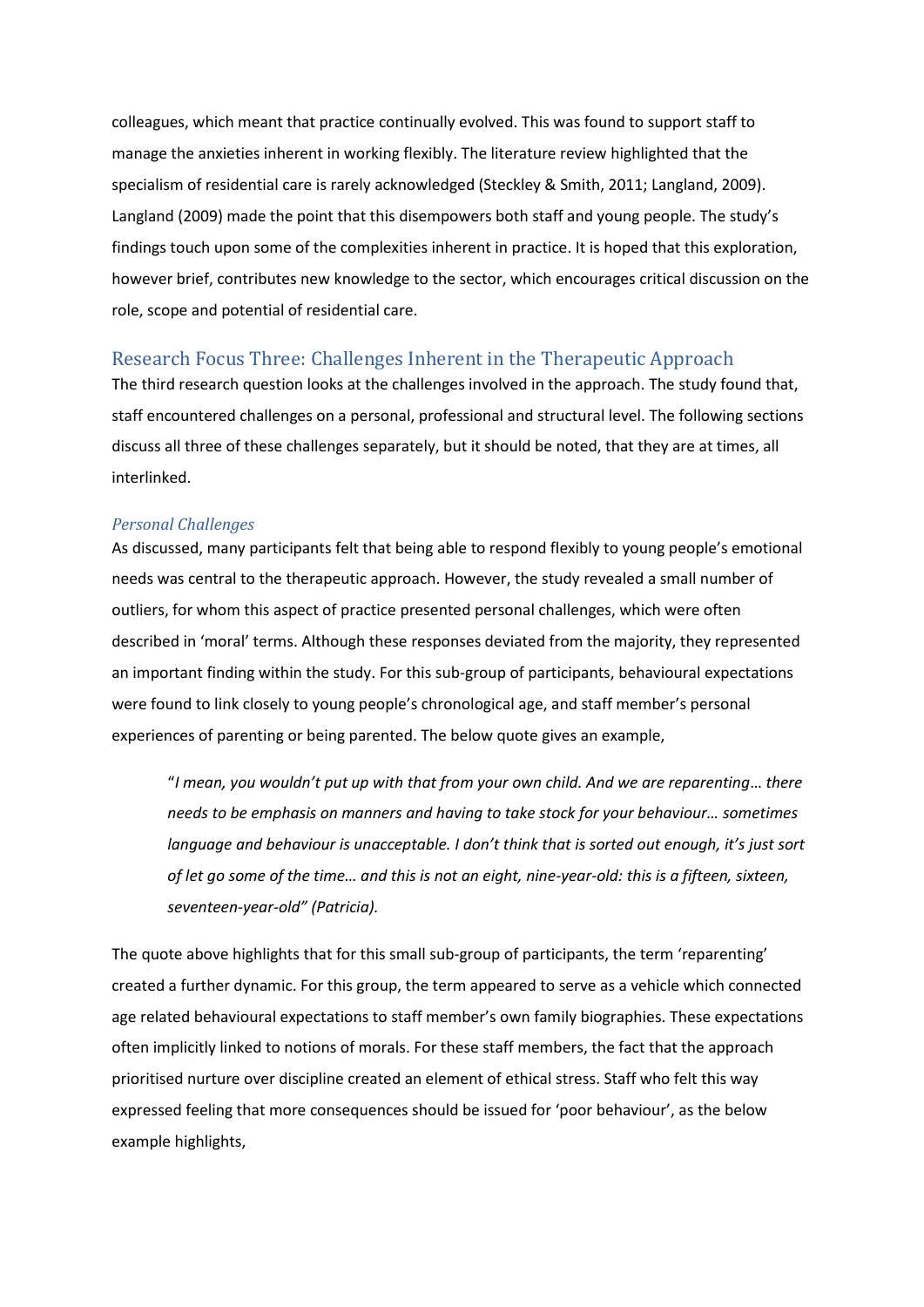*"The world is full of rules, you have to follow them. If we are a lawless community, the world would be a horrible place" (Sarah).*

This quote is an example of a theme within the sub-group of participants. These participants expressed feeling that more action should be taken for negative behaviour, to prepare young people for a world which might be less tolerant. However, despite the tensions they described, each member also expressed valuing and adhering to the therapeutic approach. Interestingly however, staff who felt this way described using emotional distance to manage the ethical stress involved for them, as the following example highlights,

#### *"And you do keep an emotional distance, professionally, you have to" (Sarah).*

Although this theme was consistent across the sub-group, it differs notably from the remainder of the findings. From analysing this, it was not possible to be conclusive about possible links between emotional distance and managing ethical stress. However, further research which examines this could be of value, especially when considering the place of love within residential care.

#### *Structural Challenges*

The study also revealed challenges on a structural level. Staff reported that most local authorities embraced the approach. However, participants mentioned that in one local authority, their relationships with young people, and the organisation's desire to offer aftercare had been viewed negatively by placing social workers. Looking to the literature review, this study raises the question about whether these findings link to ideological concerns surrounding love in residential care. The following quote gives an example of staff's perceptions about this,

#### *"they just don't get the whole love thing. They think we are weird" (Terry).*

The above quote summarises a key theme where staff recognised that providing loving care for young people was debated and frequently misunderstood by other professionals. From the findings, it was not possible to identify which specific factors had caused debates between the organisation and a local authority. It was clearly an area which staff found uncomfortable to discuss, highlighting that it may have presented further challenges in practice than the findings suggest. Many participants stated that they felt disempowered in their roles and that decisions around young people's care was often out of their hands. Although they described efforts to work in partnership with social workers, it was clear that there were tensions involved in this. The literature review highlighted that this is a common issue within residential care (Steckley & Smith, 2011; Bayes, 2009; Langland, 2009; Whittaker et al, 2009). This finding indicates that further research which explores how relationships between social workers and residential care staff could be strengthened may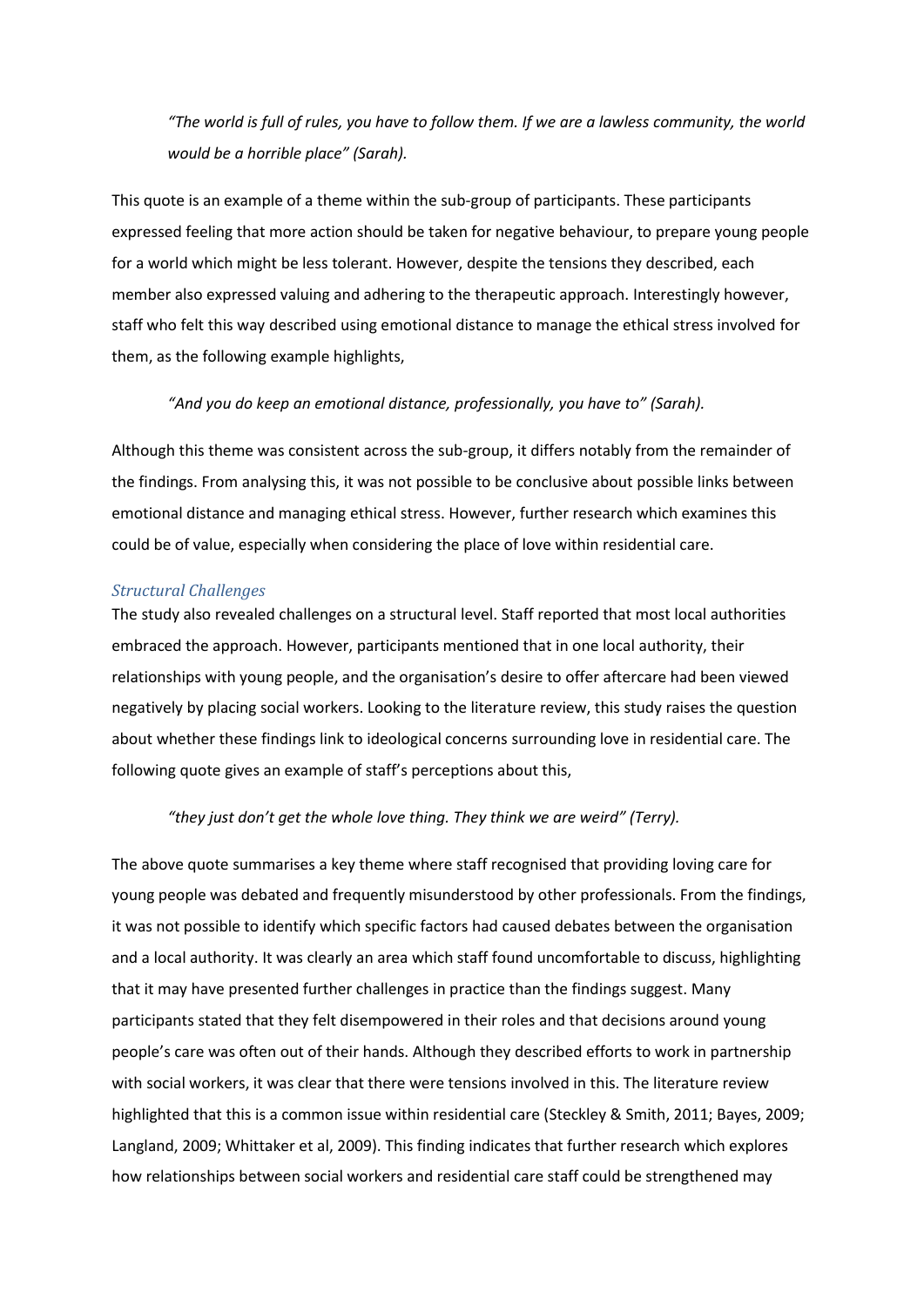bring value to the current political debates facing the sector. This is particularly significant given the emphasis on multi-professional partnerships within the Scottish context (Scottish Executive, 2008).

#### *Systemic Challenges*

From the study, it became clear that many staff found the context of care challenging, and were motivated to contribute towards systemic change. For example, many staff expressed deeply felt concern for young people's future wellbeing, and need for aftercare support. Talking about this, one participant stated,

*"… It's just so needed, all the kids would really benefit from it, and all the legislation like 'Staying put Scotland' and the new Children & Young People's act as well is all saying through care and aftercare, and I've just not seen it happening yet. And I think it's really quite sad, especially how much care and support the kids do get at [the organisation]. And I think it must be so hard to go from being so cared for, and so supported to…you know… just not" (Lucy)*

This quote highlights that for staff, keeping in touch with young people after they had left the organisation's care was a way to demonstrate that relationships had been genuine and meaningful. This, when possible, was considered to support the therapeutic aims of the approach. However, staff expressed concern that this was not universally supported by social workers across all local authorities, which staff found challenging to accept, causing ethical stress, and frustration. When we consider this finding in the context of Scottish policy and legislation which emphasises aftercare, it is possible to suggest that there may be a gap between political rhetoric, and practice realities (Scottish Government, 2013). Once again, the findings indicate that further research which considers how ethical stress is managed within residential care may bring value to practice within the sector.

#### *Discussion & Recommendations*

These findings are particularly significant given Scotland's current 'root and branch review' of residential care (Sturgeon, 2016). Policy makers are beginning to have discussions with care providers and researchers to establish how residential care can evolve to offer all young people emotional warmth, love and opportunities. This study's findings highlight that loving, emotionally informed care presents many challenges within a multi-professional system. In common with the perspectives in the literature review, the study indicates that this may require a cultural and ideological shift (Furnivall, 2011; White, 2016). Despite many policy and legislative initiatives supporting the use of love and emotional warmth, research shows that acceptance of this is not consistent across all providers, or all local authorities (Langland et al, 2009; Davidson et al, 2009; Bayes, 2009; White, 2016; Smith, 2016). The study has touched the surface of some of these issues,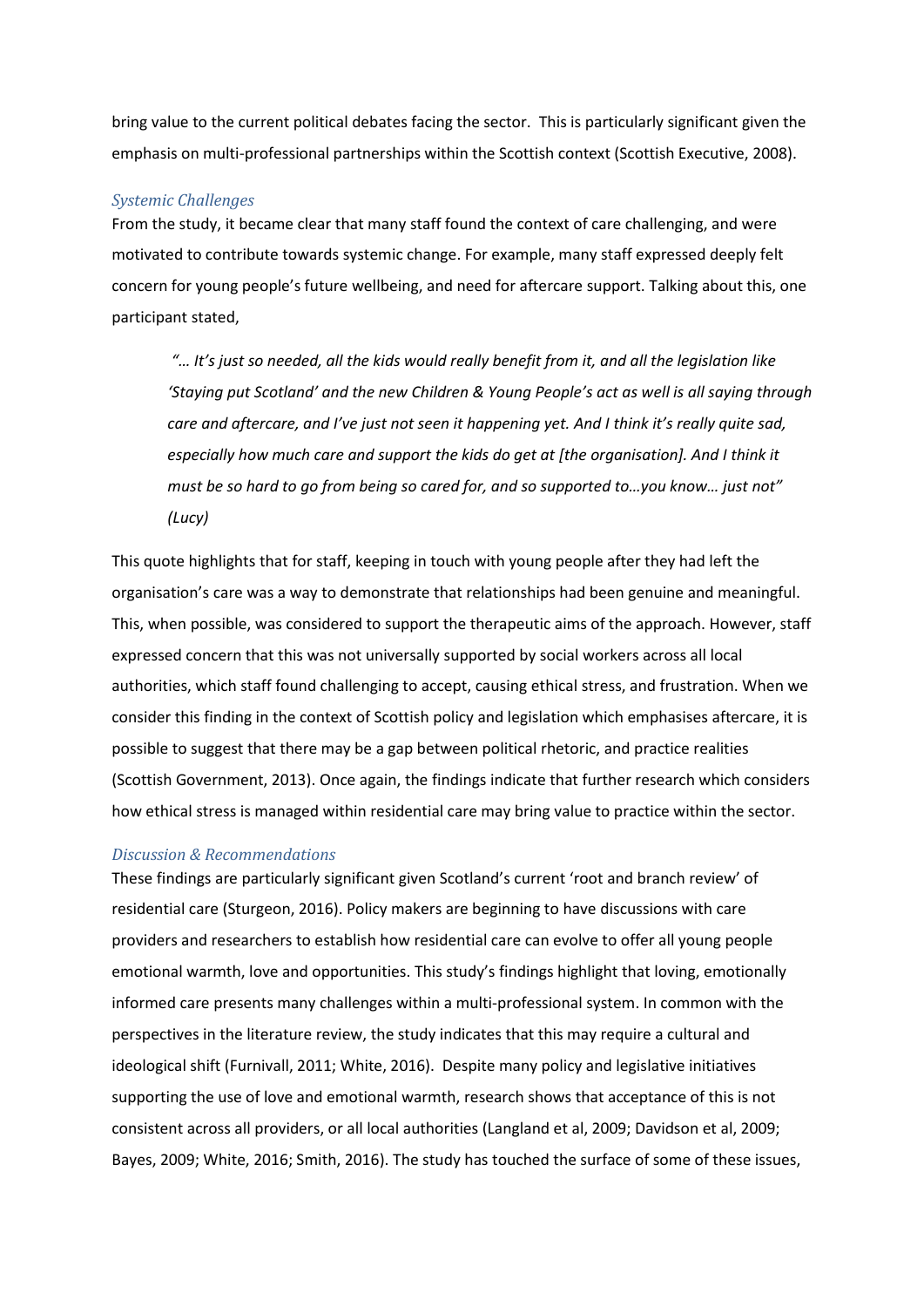but has been unable to offer a sufficient depth of analysis due to scope and remit. Therefore, it is recommended that further research is undertaken which identifies ways to equalise power imbalances within the sector, to allow meaningful platforms to discuss therapeutic approaches, and specifically the role of emotions and love within professional practice.

## **Personal Reflection**

The emergence of love as the dominant underlying principle of the therapeutic approach came as a surprise to me. Perhaps this surprise is indicative of a wider issue. As a practitioner, it is possible that despite attempts to resist, I had subconsciously come to view the social world as one in which clear, unambiguous statements could be made, and understandings sought. Despite the insights offered by a grounding in post-modernist thought and a belief in the subjectivity of both truth and experience, I had un-knowingly begun to see things in a way that could be described as 'technicalised'. This means that the messy truth of life and humanity had somehow become lost amid a heavy reliance upon grand theories such as attachment and child development. For me, the findings of this research caused some inward reflection, which had to then be located within the wider sphere of social work practice.

## <span id="page-30-0"></span>**Conclusion**

This study set out to consider how a therapeutic approach was conceptualised, by identifying underlying principles. The concept of love has been noted as a dominant principle, which infiltrated all other aspects of care. The care environment and supportive relationships between staff and managers were seen to support and maintain the approach. Knowledge was identified as a framework which influenced organisational culture, creating flexible interventions designed to meet unique needs. Knowledge was best described as applied, and although derived from theories, it was greatly supported by managers. This appeared to support staff to manage the uncertainty inherent in caring under difficult circumstances.

The study also aimed to look at how the approach was supported. Reflection was shown to be fundamental in supporting the approach. This appeared to help staff to manage their own emotional and behavioural triggers. This increased their ability to do the same for young people. In the findings, it was apparent that this increased emotional resilience and coping skills across the organisation. Concept maps have explored the ways that this was supported organisationally, offering unique findings and a basis for further discussions. This has led to insights which could contribute to wider policy and practice.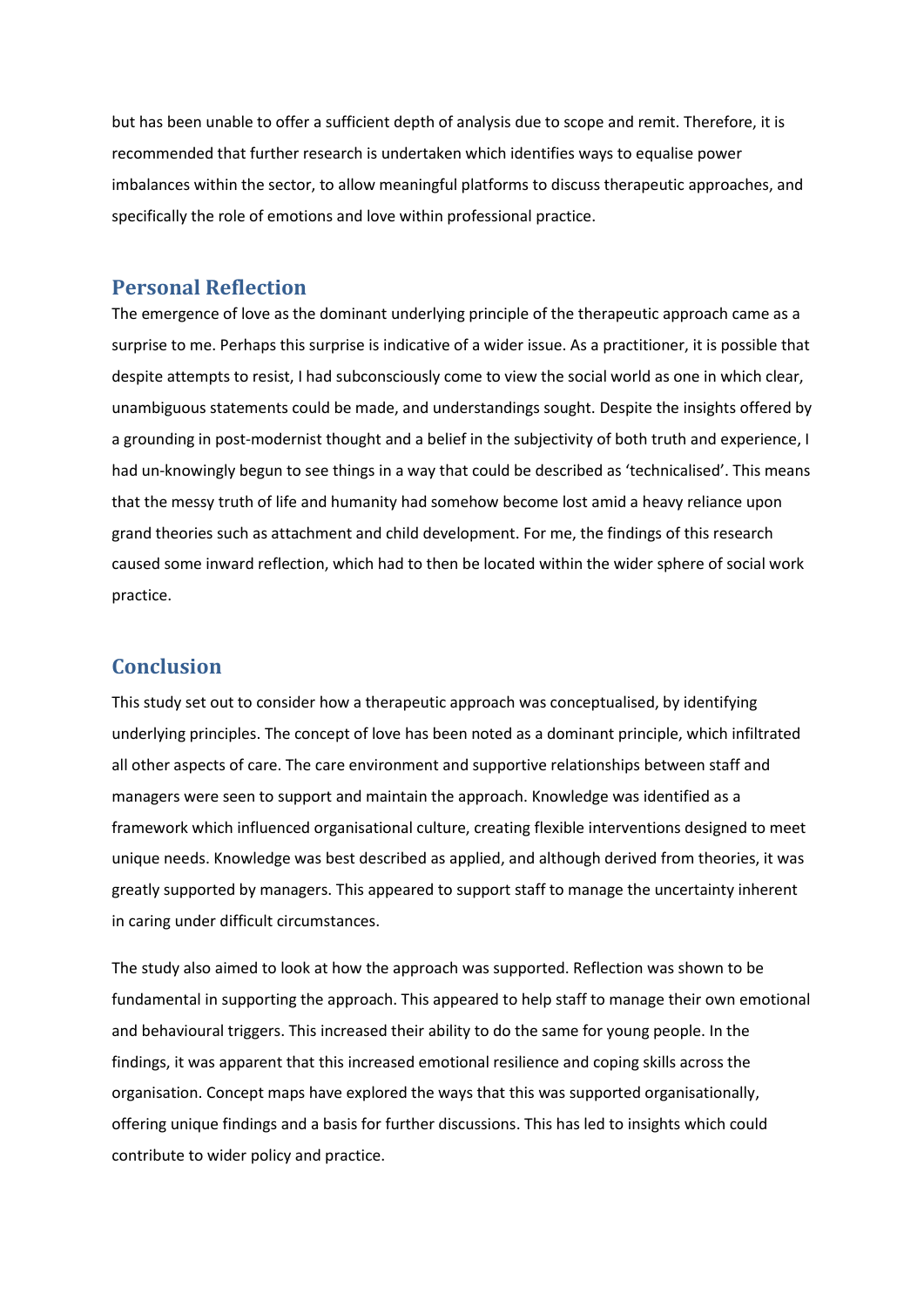The third aim of the study was to consider the challenges posed by the approach. Within this, wider culture, ideologies and fears over residential care's problematic history appeared to create friction in some local authorities in terms of their perceptions of the approach. The ability to discuss and demonstrate love through enduring relationships and tenacity caused significant challenges in how the approach was perceived by local authority social workers. A discussion around this has highlighted several areas worthy of future research.

This study has highlighted that despite political and academic interest in moving towards emotionally warm, therapeutic relationships, a further ideological and cultural shift may be required. This study has raised important questions about the humanitarian principles of love. Within families of origin, the need for young people to feel nurtured, accepted and genuinely loved are not only societally endorsed, but also enshrined within Scottish legislation (The Children & Young People (Scotland) Act 2014). Whilst this same legislation applies to young people within residential care, the study shows that there is uncertainty about offering this same love in care practice. This has highlighted a potential gap between public discourse, political rhetoric and the realities facing young people in care. This shows the need for further research to explore and develop ideas about how approaches such as this can be more widely applied. The studied approach is one which claims to be specialised and inherently therapeutic. However, it raises some question about whether, in a context where nurture, inclusion and acceptance are a child's legal right, should 'love' ever be the domain of specialist providers? This study highlights that further research into the ideological context of love in Scotland's residential care settings could be of benefit to policy direction, with the potential to drive forward practice in this field. This study has therefore highlighted several areas worthy of further investigation, and has made several recommendations to contribute towards ongoing debates around the scope and use of residential care in Scotland.

## <span id="page-31-0"></span>**References**

Bayes, K. (2009) *Higher Aspirations, Brighter Futures: Overview of the National Residential Child Care Initiative*. Glasgow: Scottish Institute for Residential Child Care. Belsky, J. and Nezworski, T.M. (2015) *Clinical implications of attachment*. London: Routledge.

Berridge, D., Biehal, N., & Henry, L. (2012) *Living in Children's Residential Homes.* London: Department for Education.

Bion, W. (1962) *Learning from Experience*. London: Heinemann.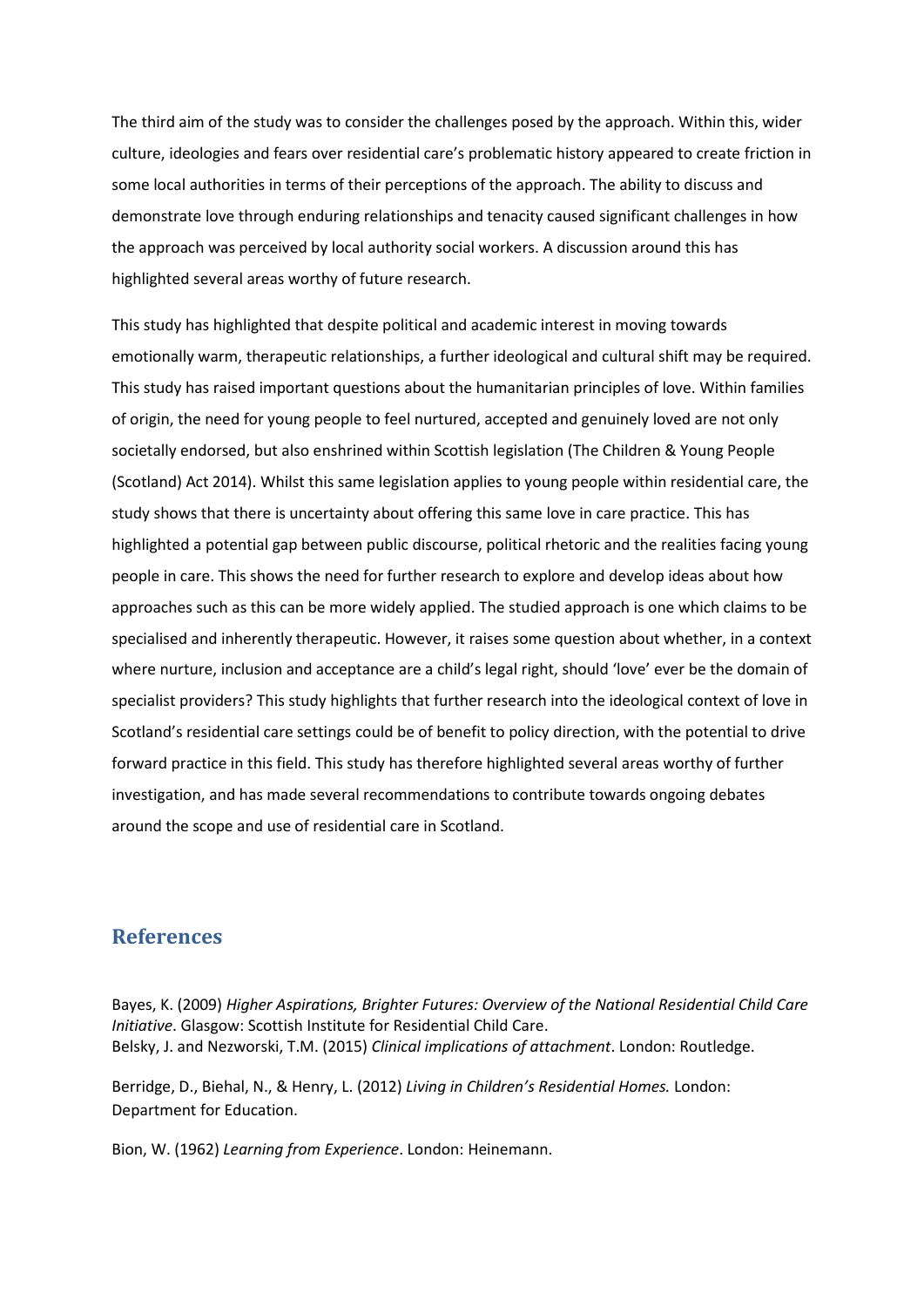Blaustein, M. E., & Kinniburgh, K. M. (2015) ' When Age Doesn't Match Stage: Challenges and Considerations in Services for Transition-Age Youth with Histories of Developmental Trauma - Focal Point: Youth, Young Adults, & Mental Health' in *Trauma-Informed Care*, Vol.29, 17-20.

Bloom, S. (2013) *Creating Sanctuary: Toward the Evolution of Sane Societies, Revised Edition.*  London: Routledge.

Bowlby, J. (1969). Attachment and Loss: Volume 1. Attachment. London: Hogarth Press.

Bryman, A. (2015) *Social research methods*. Oxford: university press.

Bullock, R. and McSherry, D. (2009) Residential care in Great Britain and Northern Ireland: Perspectives from the United Kingdom, in Courtney, M.E. and Iwaniec, D. (eds) *Residential care of children: Comparative perspectives*, Oxford: Oxford University Press.

Bywaters, P., Brady, G., Sparks, T., & Bos, E. (2014a) Child welfare inequalities: new evidence, further questions. Child & Family Social Work, doi:10.1111/cfs.12154.

Bywaters, P., Brady, G., Sparks, T., and Bos, E. (2014b) 'Inequalities in child welfare intervention rates: the intersection of deprivation and identity', *Child and Family Social Work*, online advanced access.

Bywaters, P., Brady, G., Sparks, T., Bos, E., Bunting, L., Daniel, B., Featherstone, B., Morris, K., and Scourfield, J. (2015) 'Exploring inequities in child welfare and child protection services: explaining the 'inverse intervention law'*. Children and Youth Services Review* 57, 98-105.

Bywaters, P., Brady, G., Sparks, T., Bos, E., Bunting, L., Daniel, B., Featherstone, B., Morris, K., and Scourfield, J. (2015) 'Exploring inequities in child welfare and child protection services: explaining the 'inverse intervention law'. *Children and Youth Services Review* . Vol.57, 98-105.

Cairns, K. (2007) 'Caring for the carers: Preventing and managing secondary traumatic stress' in *Responses to Traumatized Children* (pp. 186-199). Palgrave Macmillan UK.

Carey, M. (2013) *The Social Work Dissertation: Using Small-Scale Qualitative Methodology.*  Maidenhead: Open University.

Children's Hearing (Scotland) Act, 2011

Creswell, J., & Plano Clark, V. (2007). *Designing and conducting mixed methods research.* London: Sage.

Cross, R. (2010) 'Do you seek to be a specialist therapeutic residential care provider for children and young people who have complex needs? Some thoughts on the necessary criteria for practice in specialist residential services' in *Scottish Journal of Residential Child Care*. Vol.9 (1).

Davidson, J., Wilkinson, C., Docherty, B., & Anderson, M. (2009), *Higher Aspirations, Brighter Futures: National Residential Child Care Initiative Workforce Repor*t. Glasgow: Scottish Institute for Residential Child Care.

Davis, R., & Gordon, J. (2011) *Social Work and the Law in Scotlan*d. London: Palgrave.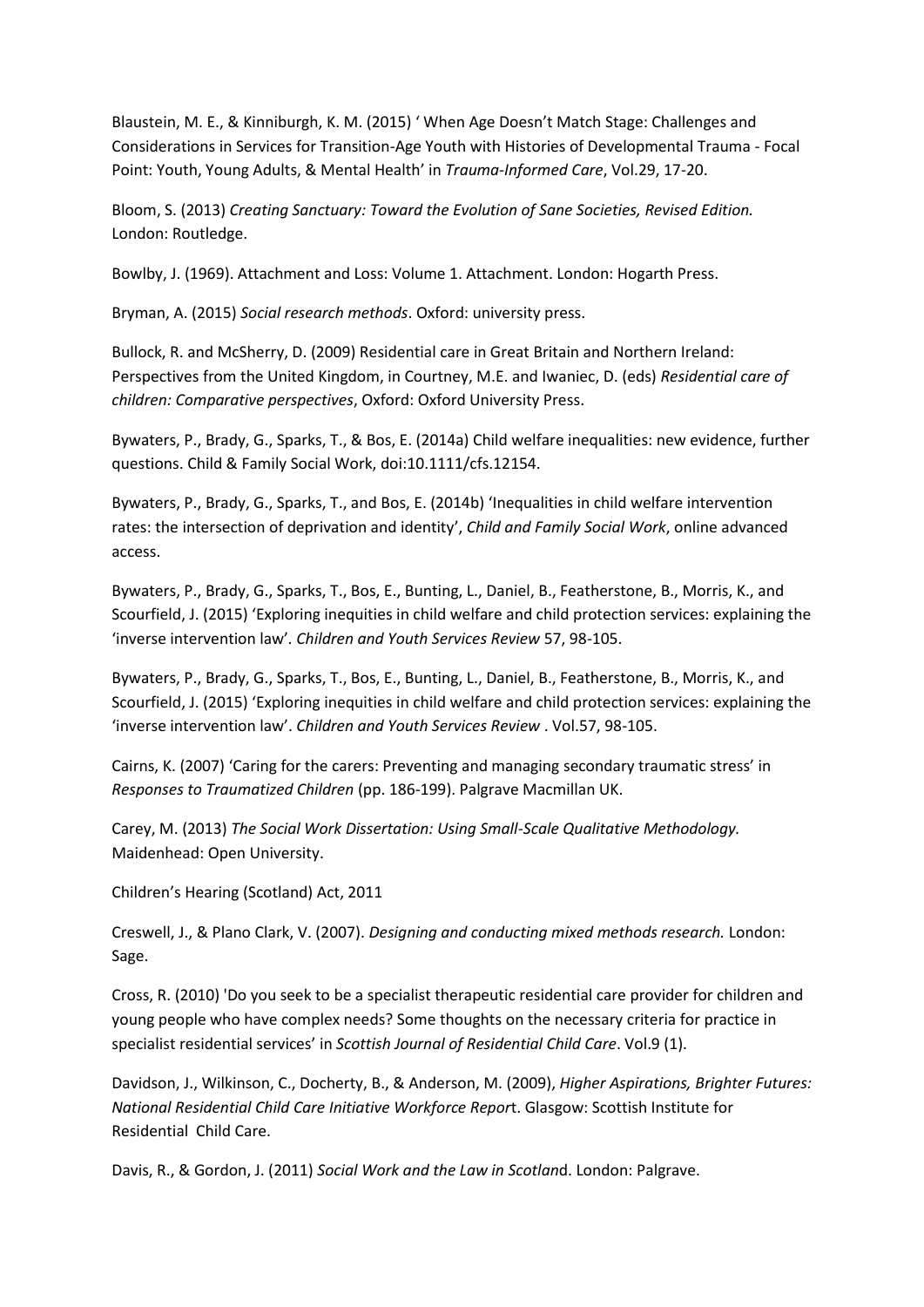Emond, R., Steckley, L., & Roesch-Marsch (2016) *A Guide to Therapeutic Child Care.* London: Jessica Kingsley.

Farrugia, B. (2016) *Looked after children statistics: Analysis of Scottish Government Social Work statistics, 2014-15.* Glasgow: Centre for Excellence for Looked After Children in Scotland.

Fowler, N. (2015) '"We're like one, big, dysfunctional family": Struggling to define the role of residential child care workers' in *Scottish Journal of Residential Child Care.* Vol. 14(3): 19-32.

Furnivall, J. (2011). *Attachment-informed practice with looked after children and young people*. IRISS Insight no. 10. Glasgow: IRISS.

Furnivall, J., McKenna, M., McFarlane, S. & Grant, E. (2012). *Attachment Matters for All – An Attachment Mapping Exercise for Children's Services in Scotland*. Glasgow: CELCIS.

Gallagher, B., Green, A. (2012) 'In, out and aftercare: young adult's views on their lives, as children, in a therapeutic residential establishment' in *Children & Youth Services Review.* Vol. 34: 437-450.

Garfat, T., Fulcher, L. C., & Digney, J. (2013) *Making moments meaningful in child and youth care practice.* Capetown: Pretext.

Giata, R. (2012). Love and teaching: Renewing a common world. Oxford Review of Education, 38(6), 761-769.

Gilligan, R. (2014). *Foreword*. In Whittaker, J.W, Del Valle, J.F. and Holmes, L. (Eds.), *Therapeutic residential care with children and youth: Developing evidence-based international practice*. London and Philadelphia: Jessica Kingsley Publishers.

Glaser, B. G., & Strauss, A. (1967). *Discovery of grounded theory: Strategies for qualitative research.* Chicago: Aldine.

Gordon, C., Archer, C. (2012) *Reparenting the Child Who Hurts: A Guide to Healing Developmental Trauma and Attachments.* London: Jessica Kingsley.

Gordon, K. S., & Hughes, D. (2012) *Creating Loving Attachments: Parenting with PACE to Nurture Confidence and Security in the Troubled Child.* London: Jessica Kingsley.

Hanlon, N. (2007) 'An equality perspective on residential care' in *Scottish Journal of Residential Child Care.* Vol.(1): 23-31.

Houston, S. (2010). 'Building resilience in a children's home: Results from an action research project' in *Child & Family Social Work*. Vol.*15*(3): pp 357-368.

Kendrick, A. (2013) Relations, relationships and relatedness: residential child care and the family metaphor. *Child & Family Social Work*, *18*(1), pp.77-86.

Langland, R., Bayes, K., Davidson, J. (2009) *Higher Aspirations, Brighter Futures: Overview of the National Residential Childcare Initiative.* Glasgow: Scottish Institute for Residential Child Care.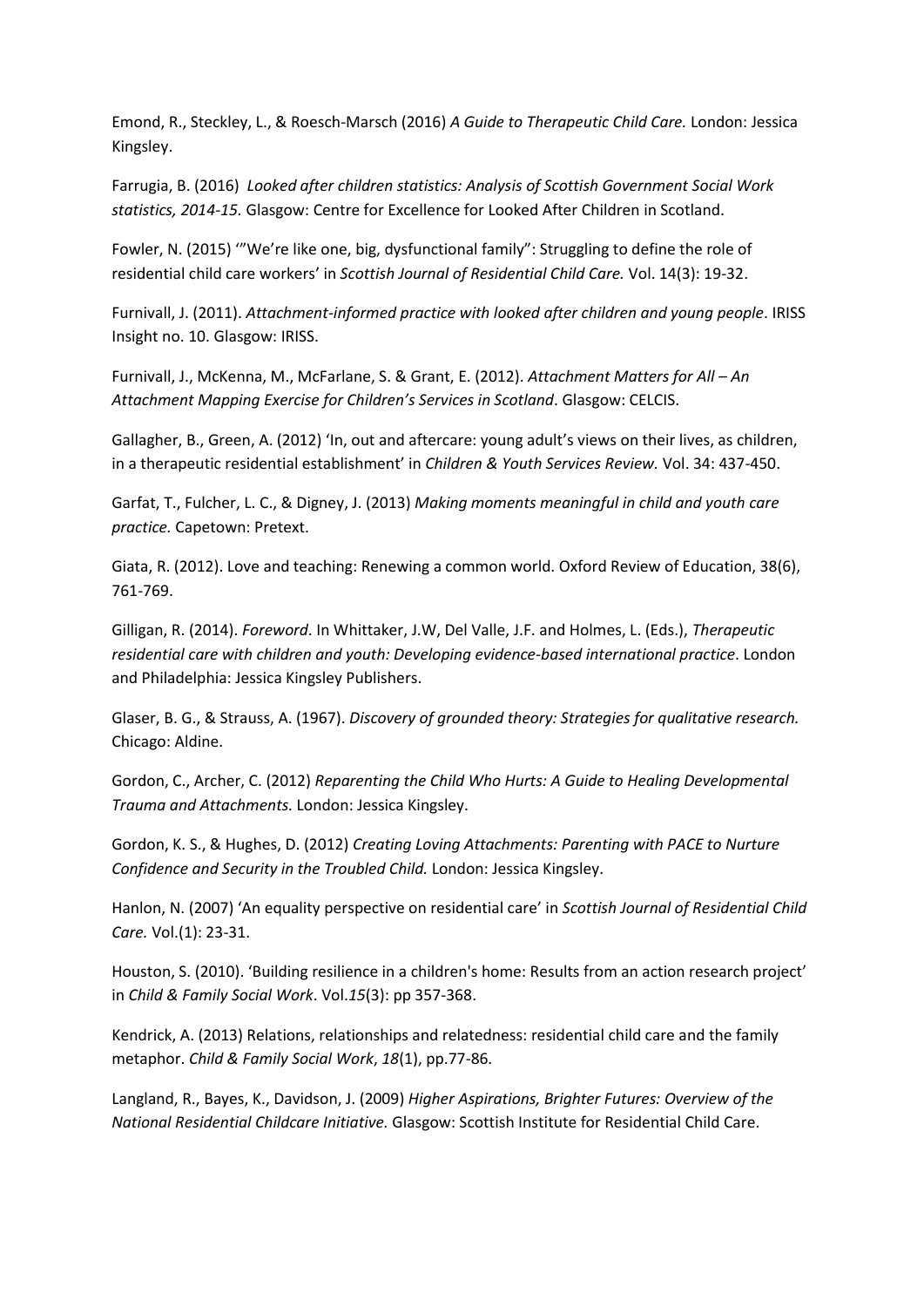Lee, B.R., & Barth, R.P. (2014). Improving the research base for therapeutic residential care. Logistical and analytic challenges meet methodological innovations. In Whittaker, J.W, Del Valle, J.F., & Holmes, L. (Eds.), *Therapeutic residential care with children and youth: Developing evidence-based international practice (pp. 231–245).* London and Philadelphia: Jessica Kingsley Publishers.

Loreman, T. (2011) *Love as pedagogy*. Rotterdam: Sense Publishers.

Määttä, K., & Uusiautti, S. (2013). *Many faces of love.* Rotterdam: Sense Publishers.

Macdonald, G., & Millen, S. (2012a) *Therapeutic approaches to social work in residential child care settings Literature review.* London: Social Care Institute for Excellence.

Macdonald, G., Millen, S., McCann, M., Roscoe, H. and Ewart-Boyle, S. (2012b) *[Evaluation of](http://www.scie.org.uk/publications/reports/report58/index.asp)  [therapeutic approaches to social work in residential child care settings \(Report 58\).](http://www.scie.org.uk/publications/reports/report58/index.asp)* London: Social Care Institute for Excellence.

Matos, M., Pinto‐Gouveia, J. and Costa, V., (2013) 'Understanding the importance of attachment in shame traumatic memory relation to depression: The impact of emotion regulation processes' in *Clinical Psychology & Psychotherapy*, *20*(2), pp.149-165.

McKnorrie, K. (2013) *Children's Hearings in Scotland.* Edinburgh: W. Green.

O'Higgins, A., J Sebba, J., & Luke, N. (2015)*What is the relationship between being in care* Onwuegbuzie, A. J., & Frels, R. (2016) *Seven Steps to a Comprehensive Literature Review: A Multimodal and Cultural Approach.* London: Sage.

Perry, B, D. (2009) 'Examining Child Maltreatment Through a Neurodevelopmental Lens: Clinica Applications of the Neurosequential Model of Therapeutics' in *Journal of Loss and Trauma.* Vol. 14: 240-255.

Rogers, C. R. (1980). *A way of being*. New York: Houghton Mifflin.

Ruch, G. (2007) 'Reflective practice in contemporary child-care social work: The role of containment' in *British Journal of Social Work*, *37*(4): pp.659-680.

Schore, A.N., 2015. *Affect regulation and the origin of the self: The neurobiology of emotional development*. Routledge.

Scottish Executive (2008) *Looked after children & young people: we can and must do better.*  Edinburgh: Scottish Executive.

Scottish Executive (2008) *These are our bairns.* Edinburgh: Scottish Executive.

Scottish Government (2007) www.gov.scot/Topics/People/Young-People /protecting/lac/residential care, accessed 15<sup>th</sup> January, 2017.

Scottish Government (2009). *Getting it right for every child: Values and principles*. Edinburgh: Scottish Government.

Scottish Government (2013) *Staying Put Scotland Providing care leavers with connectness and belonging.* Edinburgh: Scottish Government.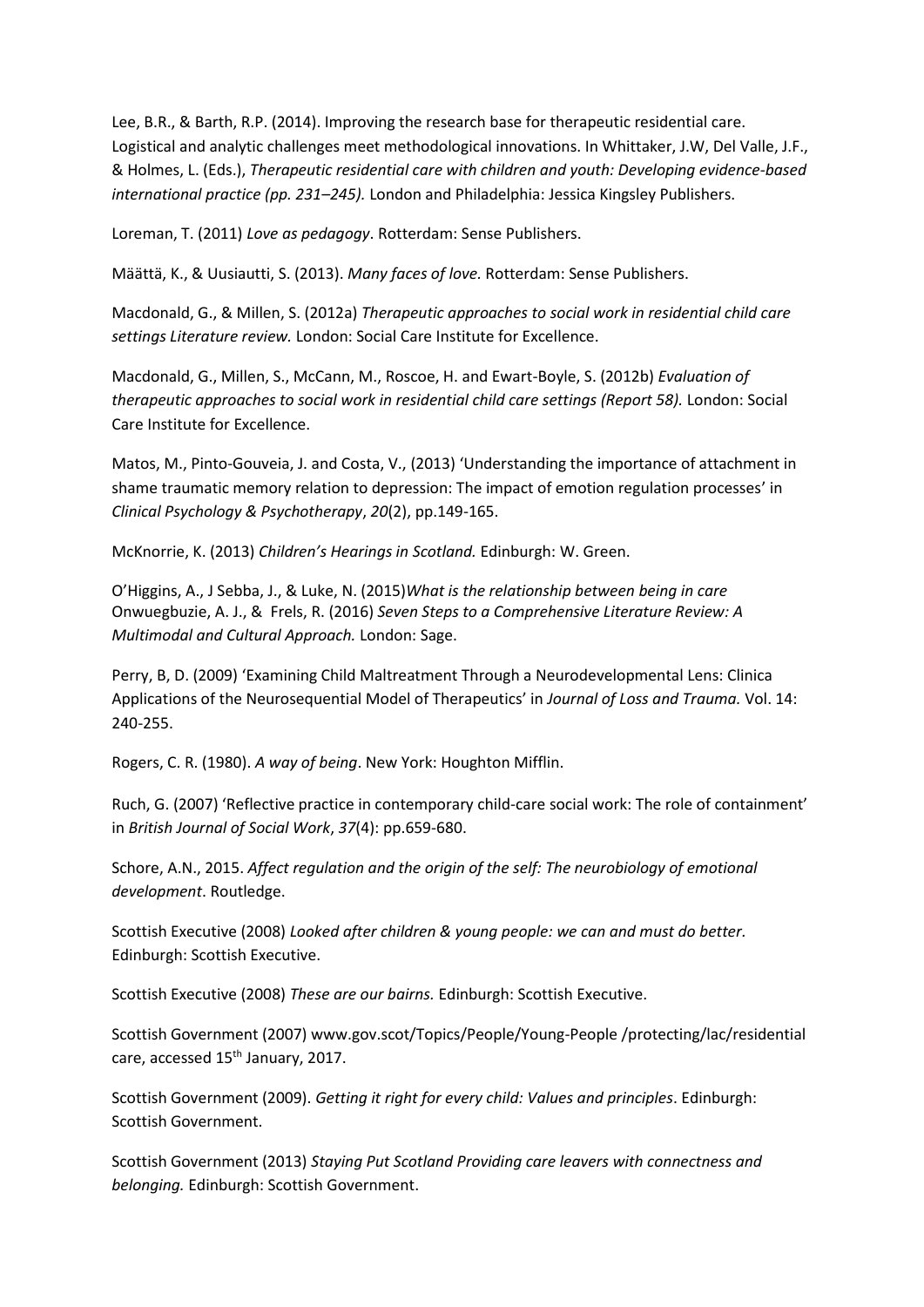Scottish Government (2017) [http://www.gov.scot/Topics/People/Young-](http://www.gov.scot/Topics/People/Young-People/protecting/lac/residentialcare)[People/protecting/lac/residentialcare;](http://www.gov.scot/Topics/People/Young-People/protecting/lac/residentialcare) accessed 10 January 2017.

Silverman, D. (200*6) Interpreting qualitative data: Methods for analyzing talk, text and interaction.* London: Sage.

Smith, M. (2009) *Rethinking Residential Child Care.* Bristol: Policy Press.

Smith, M. (2011). Love and the child and youth care relationship. Relational Child and Youth Care Practice, 24(1-2), 189-192.

Steckley, L. & Smith, M. (2011) 'Care ethics in residential child care: a different voice' in *Ethics and Social Welfare*. Vol 5(2): 181-195.

Sturgeon, N. (2016) speec[h http://www.snp.org/nicola\\_sturgeon\\_address\\_to\\_snp16;](http://www.snp.org/nicola_sturgeon_address_to_snp16) accessed 19 December, 2016.

The Children & Young People (Scotland) Act, 2014.

The Children (Scotland) Act 1995.

Vincent, J. (2016). Perspectives on love as a component of professional practice. [Joint Special Issue, Love in Professional Practice] Scottish Journal of Residential Child Care, 15(3) and International Journal of Social Pedagogy, 5(1), 6-21.

Wheeldon, J. (2010) 'Mapping mixed methods research: Methods, measures, and meaning' in *Journal of Mixed Methods Research*. Vol.4(2): 87-102.

White, K. (2016) 'The growth of love' in *Scottish Journal of Residential Child Care, 15(3) and International Journal of Social Pedagogy*. Vol.5(1), 22-33.

Whittaker, J. K., Holmes, L., del Valle, J. F., Ainsworth, F., Andreassen, T., Anglin, J., Bellonci, C., Berridge, D., Bravo, A., Canali, C., Courtney, M., Currey, L., Daly, D., Gilligan, R., Grietens, H., Harder, A., Holden, M., James S., Kendrick, A., Knorth, E., Lausten, M., Lyons, J., Martin, E., McDermid, S., McNamara, P., Palareti, L., Ramsey, S., Sisson, K., Small, R., Thoburn, J., Thompson, R., Zeira, A. (2016) 'Therapeutic Residential Care for Children and Youth: A Consensus Statement of the International Work Group on Therapeutic Residential Care', *Residential Treatment for Children & Youth*, Vol. 33(2): 89-106.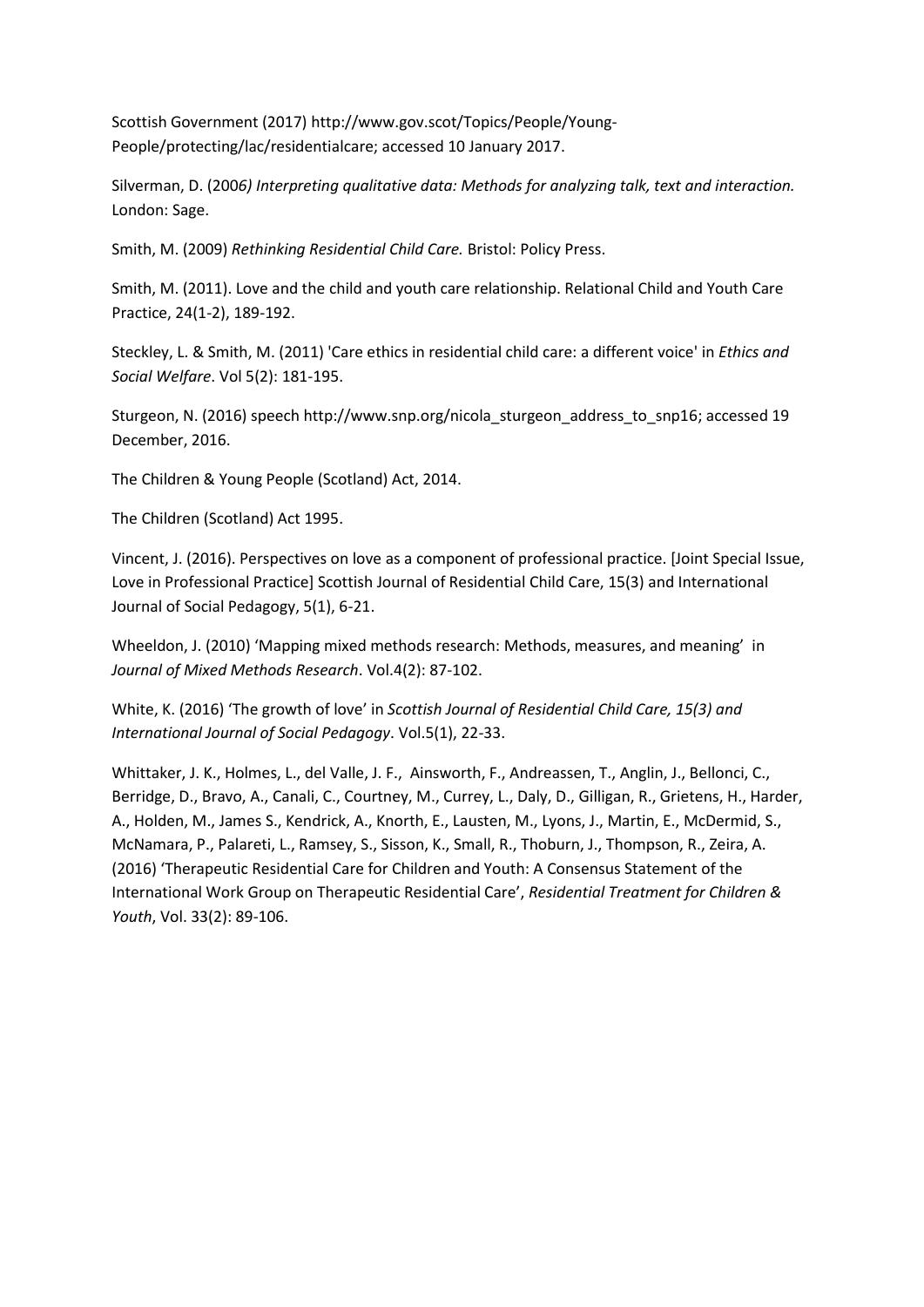# <span id="page-36-0"></span>**Appendices**

<span id="page-36-1"></span>Appendix i *Ethical Approval Proposal – Accepted December 2016* **SECTION B: Project details**

**B1. Project title:** *"It's about connecting with people in a way that they've never really connected before":* An exploration of a therapeutic approach to residential child care

## **B2. Proposed start date: 09/01/2017 Proposed completion date: 14/04/2017**

### **B3. Project description**

This research aims to address gaps in existing literature, by offering an idiosyncratic exploration of a model of therapeutic residential care for young people. Whittaker et al's (2016) research recognises that although aspects of shared language exists around the concepts of 'therapeutic residential childcare', there is very limited research upon the principles which underpin this in practice. There appears to be some consensus within literature that more research about the processes involved in models of therapeutic residential childcare would be of value (Whittaker, 2016; Green & Gallagher, 2012; MacDonald & Mullen, 2012; Boyd, 2007).

This research aims to fill this gap by providing an in-depth exploration of practitioner's conceptualisations of their organisation's approach to therapeutic childcare. The research will consist of one to one semi-structured interviews with practitioners.

The study aims to identify which elements of the approach are considered important, and what factors support or challenge the approach. A range of policy and research will be analysed alongside interview data, to identify immerging key themes. This will help to analyse the extent to which the approach shares similarities with existing literature, and will identify whether unique aspects of the practice model exist.

Whittaker et al (2016) suggest that research which captures data on the idiosyncrasies of therapeutic approaches is useful as it holds the potential to lead to promising and/or innovative new practice models. Therefore, within this idiosyncratic exploration, a further aim of the research is to establish whether future study within this field could lead to insights which could impact upon policy and practice. It is hoped that this research will elicit data which will identify whether further study of this model could contribute towards a framework for future practice in this field.

### **References:**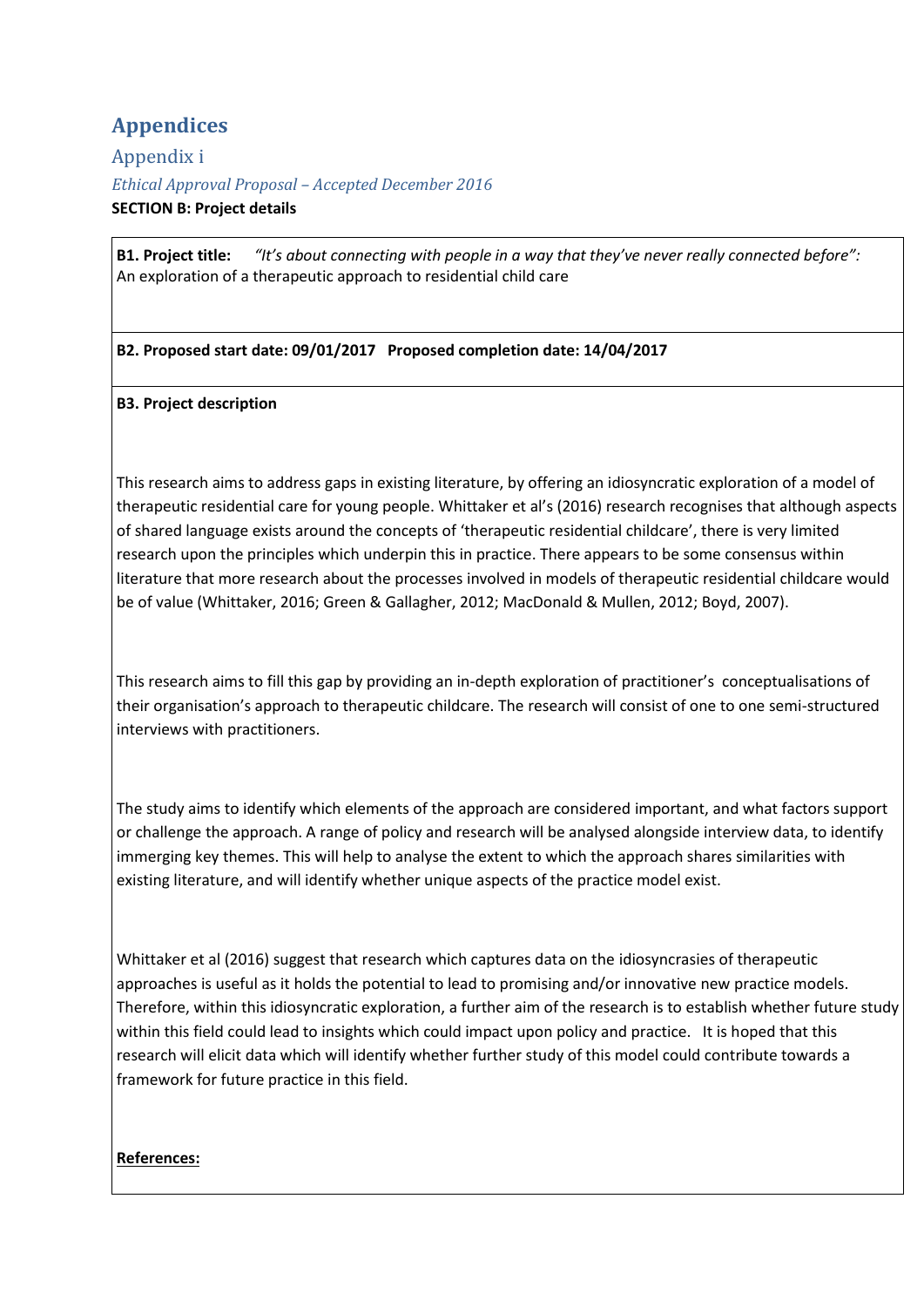Boyd, A.S., Einbinder, S.D., Rauktis, M.E. and Portwood, S.G. (2007) 'Building research capacity in residential treatment centers: An approach for empirical studies' in *Child and Youth Care Forum*. Vol. 36 (1): 43-58).

Green, A., Gallagher, B. (2012) 'In, out and aftercare: young adult's views on their lives, as children, in a therapeutic residential establishment' in *Children & Youth Services Review.* Vol. 34: 437-450.

Macdonald, G., & Millen, S. (2012) *Therapeutic approaches to social work in residential child care settings* 

*Literature review.* London: Social Care Institute for Excellence.

Whittaker, J. K., Holmes, L., del Valle, J. F., Ainsworth, F., Andreassen, T., Anglin, J., Bellonci, C., Berridge, D., Bravo, A., Canali, C., Courtney, M., Currey, L., Daly, D., Gilligan, R., Grietens, H., Harder, A., Holden, M., James S., Kendrick, A., Knorth, E., Lausten, M., Lyons, J., Martin, E., McDermid, S., McNamara, P., Palareti, L., Ramsey, S., Sisson, K., Small, R., Thoburn, J., Thompson, R., Zeira, A. (2016) 'Therapeutic Residential Care for Children and Youth: A Consensus Statement of the International Work Group on Therapeutic Residential Care', *Residential Treatment for Children & Youth*, Vol. 33(2): 89-106.

## **SECTION C: Ethical considerations**

Does your proposed dissertation project involve any of the following?

| C1. Research involving living participants<br>If YES, please answer the following, if NO proceed to C6.                                                    | Yes       |
|------------------------------------------------------------------------------------------------------------------------------------------------------------|-----------|
| C2. Research involving vulnerable groups (e.g. children and young people under the<br>age of 18, those with a learning disability or cognitive impairment) | <b>No</b> |
| C3. Research which would induce psychological stress, anxiety or humiliation or<br>cause more than minimal pain                                            | Yes       |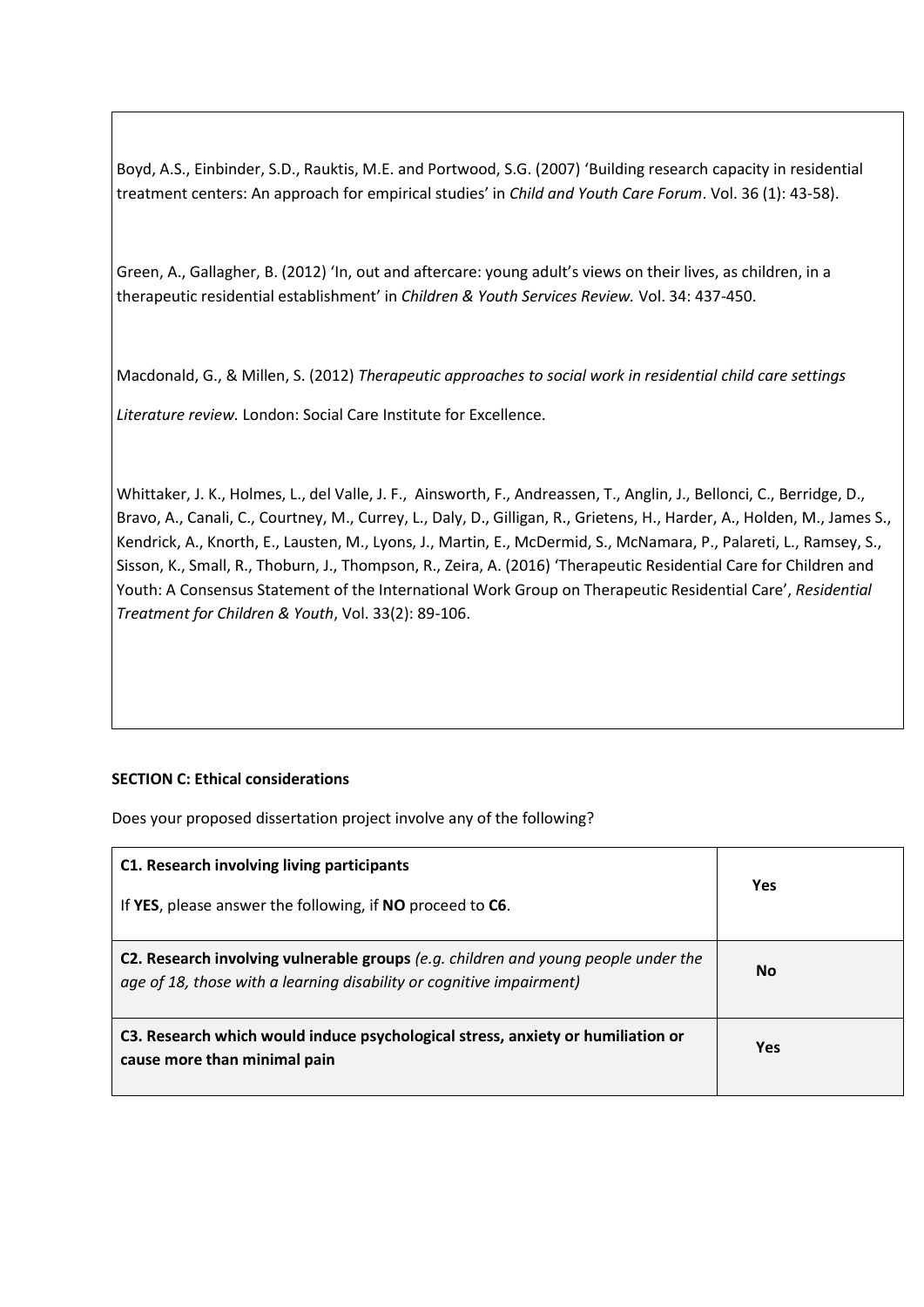| C4. Research involving intrusive interventions which participants would not<br>encounter in the course of their everyday lives (e.g. taking samples, administering<br>drugs)            | <b>No</b>                  |
|-----------------------------------------------------------------------------------------------------------------------------------------------------------------------------------------|----------------------------|
| C5. Research involving deception, concealment or covert observation which is<br>conducted without participants' full and informed consent                                               | <b>No</b>                  |
| C6. Recording or use of audio-visual material (e.g. oral history research)                                                                                                              | <b>Yes</b>                 |
| C7. Remote acquisition of data from or about human participants using the<br>internet and its associated technologies                                                                   | Yes $\square$<br><b>No</b> |
| C8. Research where there are issues of safety for the researcher and/or<br>participant(s) (e.g. lone working, international research) Will this apply to you?                           | <b>Yes</b>                 |
| C9. Research involving sensitive topics (e.g. sexual activity, illegal behaviour,<br>experience of violence, abuse or exploitation, mental health) Will this apply to your<br>research? | <b>No</b>                  |
| C10. Research involving access to records of personal or confidential information<br>concerning identifiable individuals                                                                | <b>No</b>                  |
| C11. Activities which could temporarily or permanently damage or disturb the<br>environment, or archaeological remains and artefacts?                                                   | <b>No</b>                  |

If you have answered **YES** to any of the above, please complete **SECTION D**. Otherwise proceed to **SECTION E**.

## **SECTION D: Ethical considerations**

Please provide details of arrangements in relation to the following areas:

| <b>D1. Consent procedures</b> |                                                                                                                                                                                                                                                                                                                                                                                                                                                                                                                                                                                        |
|-------------------------------|----------------------------------------------------------------------------------------------------------------------------------------------------------------------------------------------------------------------------------------------------------------------------------------------------------------------------------------------------------------------------------------------------------------------------------------------------------------------------------------------------------------------------------------------------------------------------------------|
|                               | The study will involve the collection of qualitative data via one to one<br>interviews with practitioners and managers within the chosen agency.<br>Consent will be achieved in writing and verbally. The attached<br>information and consent form will explicitly detail the type of<br>information that will be collected, how it will be used and how it will<br>be stored. Participants will be asked to sign this consent form prior to<br>interviews commencing. A copy of the consent form will be provided<br>to participants prior to the date of the interview to allow each |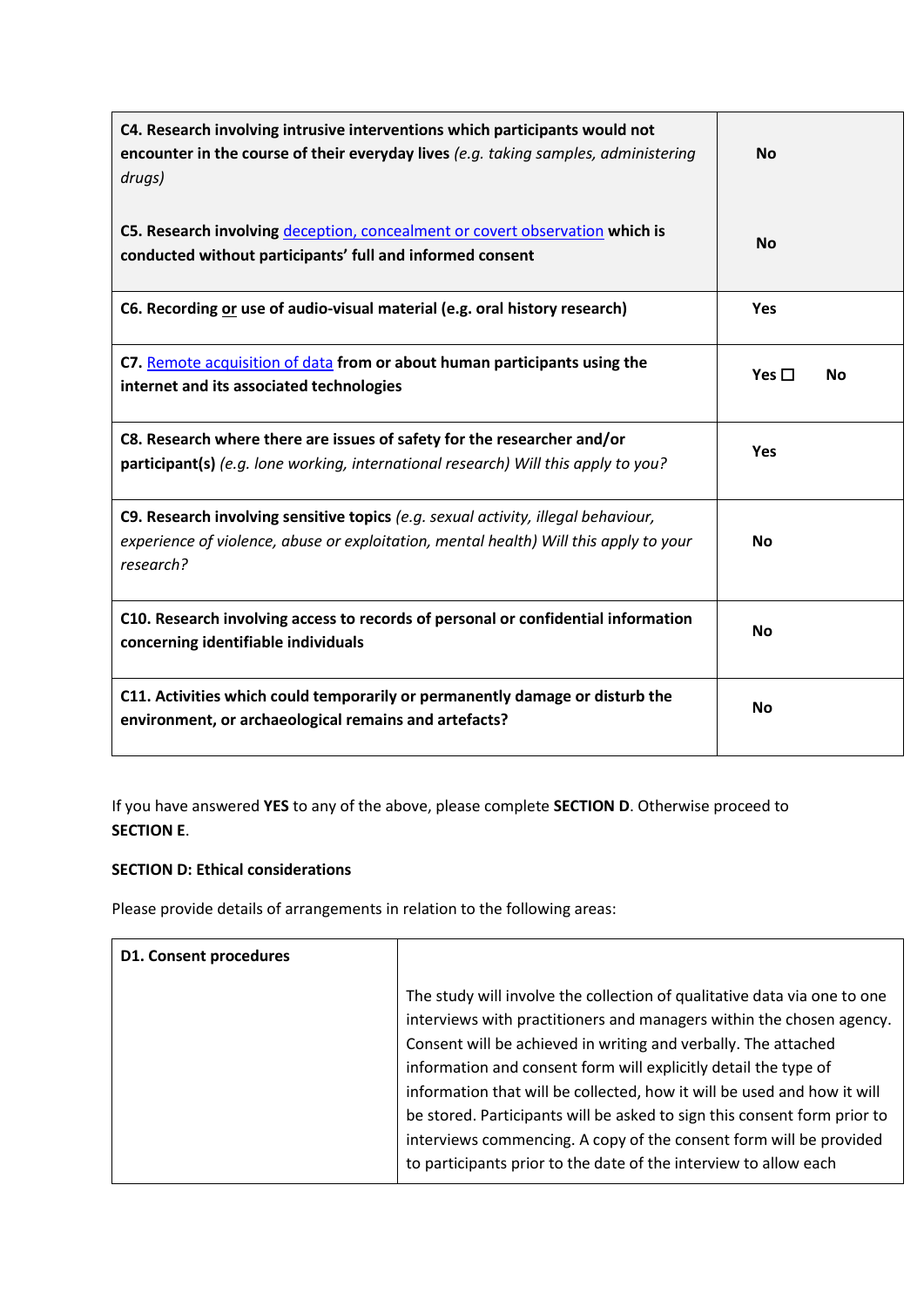|                           | participant to make an informed choice as to whether to participate.<br>In addition, consent will be explicitly discussed at the beginning of<br>interviews. This will include a discussion about the procedures that<br>the researcher will be required to follow if a disclosure occurs which<br>indicates that a participant or another individual is at potential risk of<br>harm.                                                                                                                             |
|---------------------------|--------------------------------------------------------------------------------------------------------------------------------------------------------------------------------------------------------------------------------------------------------------------------------------------------------------------------------------------------------------------------------------------------------------------------------------------------------------------------------------------------------------------|
| D2. Access to respondents | I have engaged in tentative, informal discussions with [organisation].<br>It would appear that the agency is a learning organisation, which is<br>open to potential researchers.                                                                                                                                                                                                                                                                                                                                   |
|                           | Once ethical approval has been granted, I will engage in formal<br>discussions with the agency. The agency have highlighted that once<br>this has occurred, the next step will be for me to attend a<br>management meeting to discuss my proposed research with the<br>management team. At this stage, I will give the attached consent and<br>information sheets to managers to aid them to have informed<br>discussions with practitioners.                                                                      |
|                           | Once this consultation has occurred between practitioners and<br>management, I will attend a team meeting where both managers and<br>practitioners will be present. This will allow an open, transparent<br>discussion about the research aims. It is hoped that this will provide<br>potential participants with clarity as to what is being asked of them if<br>they decide to participate. At this point, I will make it very clear that<br>the decision to participate rests with the individual participants. |
|                           | I aim to avoid the risk of coercion by ensuring that potential<br>participants understand that there will be no consequences if they<br>decide not to participate. I will also make it clear at the start of<br>interviews that if a participant decides to withdraw their consent and<br>opt out of the research, they retain the right to do this at any time.                                                                                                                                                   |
|                           | Should an individual consent to participation and subsequently decide<br>to retract their contribution, they will retain the right to opt out for a                                                                                                                                                                                                                                                                                                                                                                |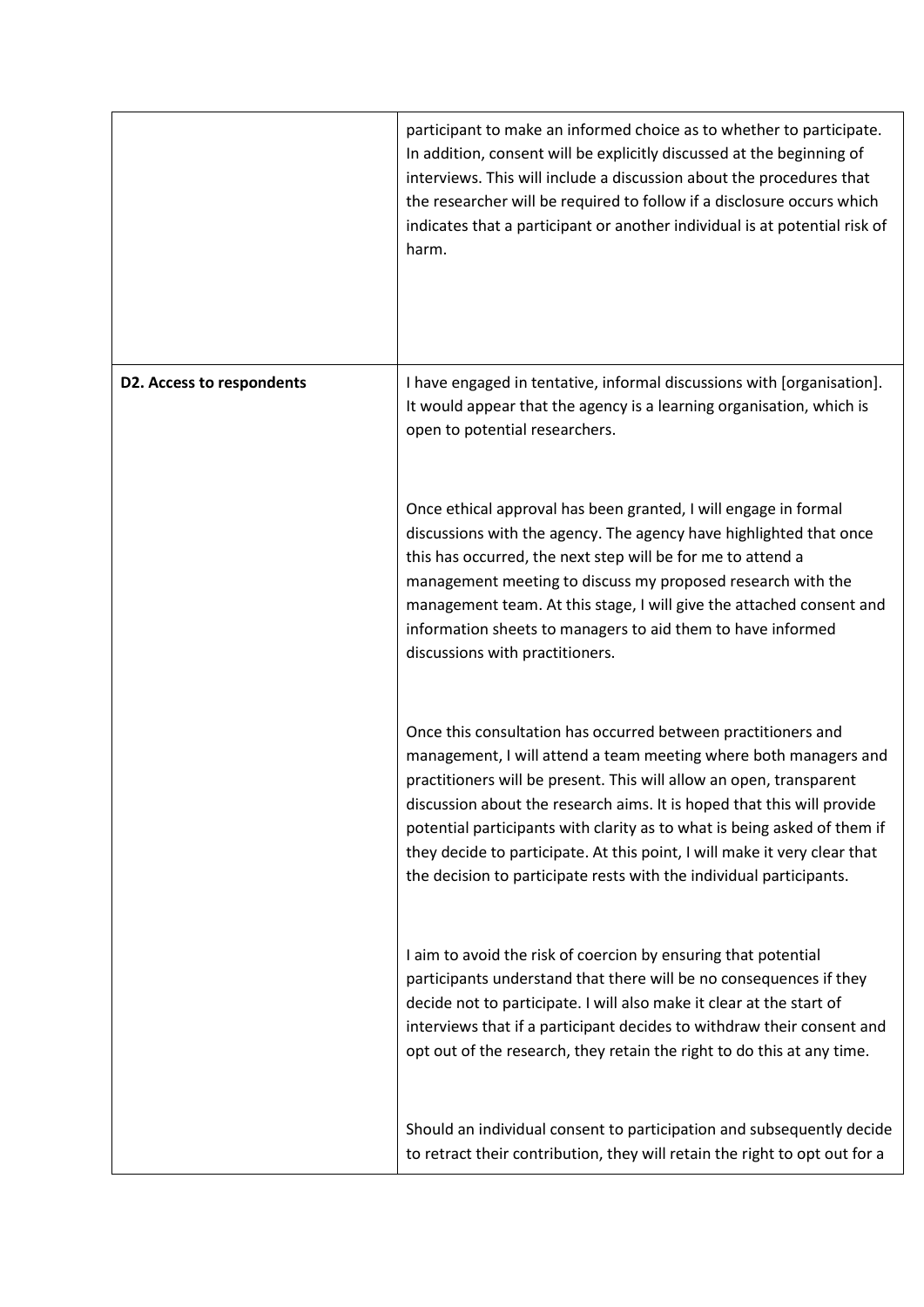|                     | cooling off period of two weeks. I will provide contact details to allow<br>participants to retract their contribution if required. I will use a coding<br>system within anonymised notes, transcripts and audio recordings to<br>identify participants. This will allow me to identify each individual's<br>contribution, to ensure that I am able to act upon instruction to<br>retract contributions with immediate effect.                                                                                                                                                                                                                                                                                                                                                                                                                                                       |
|---------------------|--------------------------------------------------------------------------------------------------------------------------------------------------------------------------------------------------------------------------------------------------------------------------------------------------------------------------------------------------------------------------------------------------------------------------------------------------------------------------------------------------------------------------------------------------------------------------------------------------------------------------------------------------------------------------------------------------------------------------------------------------------------------------------------------------------------------------------------------------------------------------------------|
|                     | Once respondents have informed me of their decision to participate<br>at the team meeting, I will arrange a suitable interview date. I will also<br>provide my contact details to allow participants to decide to<br>participate without the knowledge of their colleagues if required, to<br>protect each individual's right to confidentiality within his/her<br>workplace.                                                                                                                                                                                                                                                                                                                                                                                                                                                                                                        |
| D3. Confidentiality |                                                                                                                                                                                                                                                                                                                                                                                                                                                                                                                                                                                                                                                                                                                                                                                                                                                                                      |
|                     | All collected data will be anonymized via the use of pseudonyms.<br>Within the written dissertation report, no distinction will be made in<br>terms of job role, to avoid identifiable data. However, it is<br>acknowledged that due to the size of the proposed agency, it is<br>possible that some of the elicited voices may be recognizable to<br>readers. Every step will be taken to avoid this eventuality. To minimize<br>the likelihood of this issue, all personally identifiable features will be<br>removed, and direct quotes will be minimized where possible.<br>Participants will be made aware of the potential risk of colleagues<br>recognizing their opinions from the research prior to the<br>commencement of interviews. It is hoped that this will allow the<br>participant to make informed decisions about whether or not to take<br>part in the research. |
|                     | The researcher commits to adopting the practice of using the<br>University of Stirling's secure email server to transfer requested data<br>to Prof. Brigid Daniels (Dissertation Supervisor). As an added measure<br>to ensure that participant confidentiality is not compromised, all data<br>will be anonymized prior to any form of data transfer.                                                                                                                                                                                                                                                                                                                                                                                                                                                                                                                               |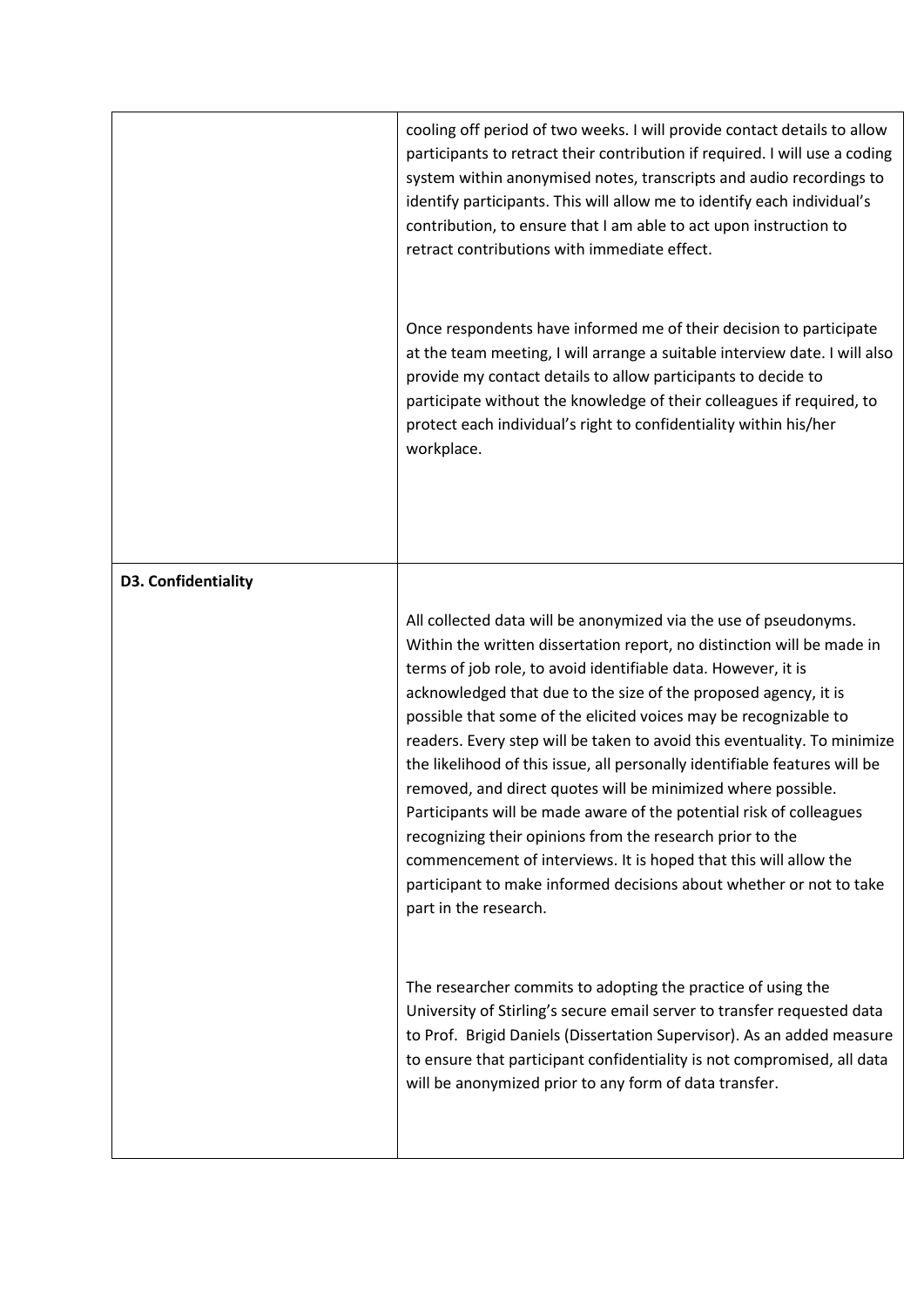|                                                | All information will be collected, maintained and stored in accordance<br>with the principles and guidelines detailed within the data protection<br>act 1998.                                                                                                                                                                                                                                                                                                                                                                        |
|------------------------------------------------|--------------------------------------------------------------------------------------------------------------------------------------------------------------------------------------------------------------------------------------------------------------------------------------------------------------------------------------------------------------------------------------------------------------------------------------------------------------------------------------------------------------------------------------|
|                                                |                                                                                                                                                                                                                                                                                                                                                                                                                                                                                                                                      |
| D4. Data storage, archiving<br>and destruction | An audio recording device will be used to record interviews. The<br>purpose of this will be explained fully to participants both verbally and<br>within the attached consent form.                                                                                                                                                                                                                                                                                                                                                   |
|                                                | Immediately after the recording has been made, it will be uploaded<br>into an audio file and will be stored securely on the Student's<br>password protected University of Stirling secure server account. The<br>data will then be transcribed into a word file, which will also be stored<br>on the Student's password protected University of Stirling server<br>account. The original collected data such as transcripts, notes and<br>audio recordings will be destroyed three months after the dissertation<br>has been graded. |
|                                                | The finished dissertation will be stored in the University of Stirling's<br>library and copies will be made available upon request.                                                                                                                                                                                                                                                                                                                                                                                                  |
|                                                | The researcher's aim is to create insights which may inform future<br>research, which could in turn create knowledge transfer to strengthen<br>policy and practice in this area. Therefore, dissemination permissions<br>will be sought from participants and the participating agency before<br>the study commences (see attached consent form). If results of this<br>study are subsequently published or presented, individual names and<br>other personally identifiable information will not be used.                           |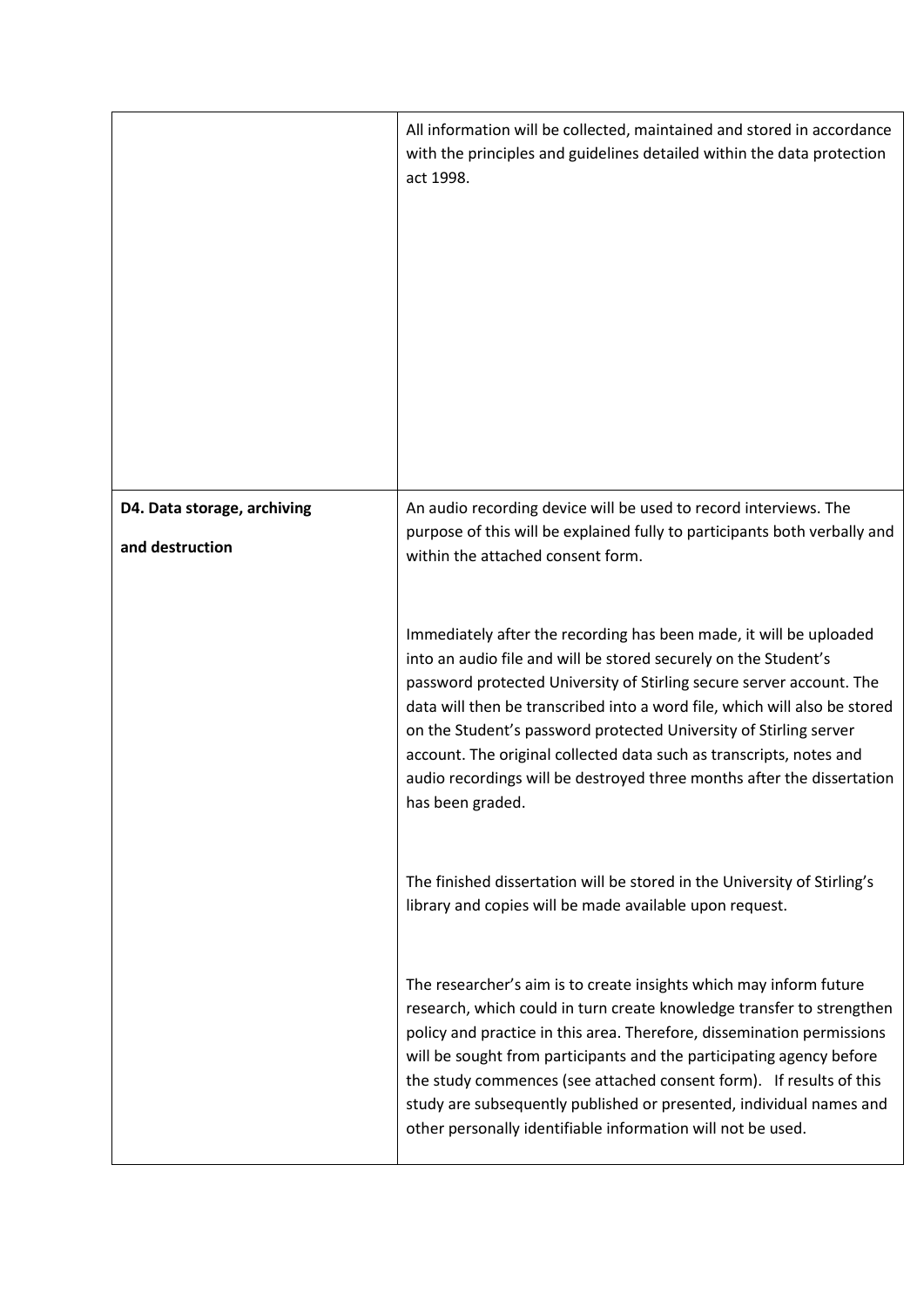| D5. Prevention of harm/ distress to<br>respondents or the environment | The research aim is to elicit practitioner perspectives on their specific<br>model of therapeutic childcare. Therefore, interviews will be<br>conducted with practitioners only and will not feature any form of<br>discussion with children or young people. To avoid disruption to<br>children and young people, the research will take place during school<br>hours at times specifically chosen when no young people will be<br>present. This precaution will be taken to show respect for the children<br>and young people's home environment and to avoid any potential for<br>disruption to their routines and/or privacy.                                                                                                                                     |
|-----------------------------------------------------------------------|-----------------------------------------------------------------------------------------------------------------------------------------------------------------------------------------------------------------------------------------------------------------------------------------------------------------------------------------------------------------------------------------------------------------------------------------------------------------------------------------------------------------------------------------------------------------------------------------------------------------------------------------------------------------------------------------------------------------------------------------------------------------------|
|                                                                       | However, in the interests of transparency, the researcher will request<br>that practitioners make children and young people aware of the<br>proposed research, to allow children/young people to ask<br>practitioners questions, thereby avoiding the risk of collateral<br>damage. During initial team consultations about the forthcoming<br>research (which will take place once ethical approval has been<br>granted), practitioners will be encouraged to share the details of the<br>attached information sheet with children/young people in age<br>appropriate ways. It is hoped that this will reduce the likelihood of the<br>research causing any distress, anxiety for the children and young<br>people who live within the proposed residential setting. |
|                                                                       | In the unforeseen event that a child/young person returns to the<br>residential cottages whilst the researcher is conducting interviews,<br>interviews will be terminated and resumed at a later date. Whilst the<br>researcher is present in the environment, she will in no way be<br>considered responsible for the care or safety of children/young<br>people. Nor will the researcher engage in any form of covert                                                                                                                                                                                                                                                                                                                                               |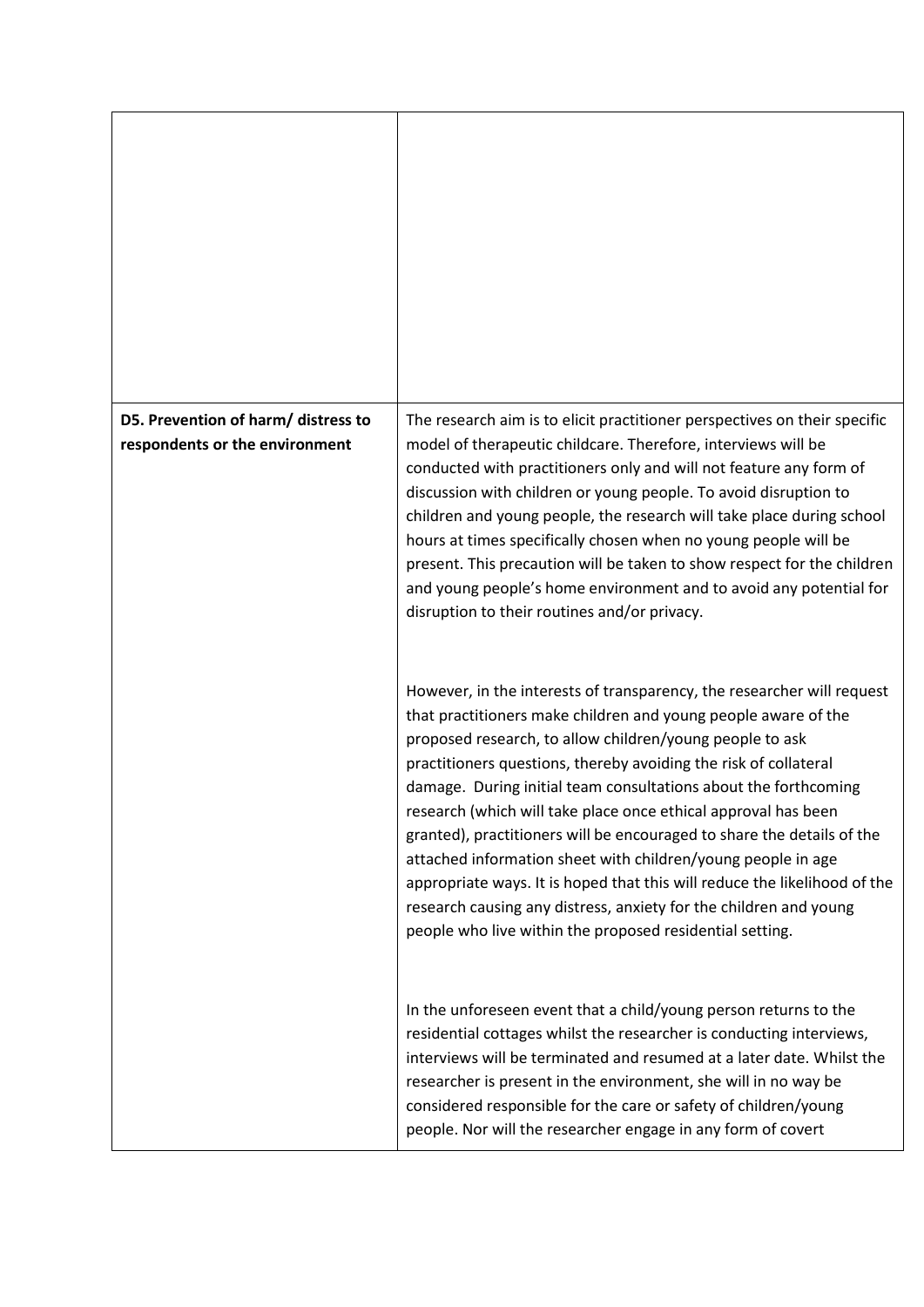observation, or questioning which falls out-with the scope of this ethics proposal.

The researcher will interview practitioners only. She will not ask questions which require respondents to disclose personal data. However, in the unlikely event that questions inadvertently cause distress, the researcher will encourage the participant to seek appropriate support from the individual's workplace supervisor. In the unlikely event of potential or actual distress, the researcher will engage in discussion with Brigid Daniel, dissertation supervisor.

The researcher will take steps to manage the risks that research may pose to participants due to the small size of the agency. The researcher recognises that it is possible that her presence may influence interactions within the environment. To avoid the risk of practitioners feeling under scrutiny, the researcher will aim to be highly transparent about research aims and process. It is hoped that open discussions about the research aims and the interview process will provide clarity, thereby reducing the impact of the researcher's presence. It is hoped that the attached information sheet will also help to limit possible disruptions to the environment.

During tentative discussions about possible research, [the managing director, of the organisation] has stated that if research goes ahead, she would encourage participants to use reflective team groups to discuss their experiences of having taken part in the research. Once ethical approval has been granted, the researcher will engage in formal discussions about this and will request that reflective groups be offered on an opt-in basis after the research has been concluded to ensure that participants are able to obtain support without any impact upon the study results. It is felt that the proposed reflective groups would allow participants the opportunity to engage in a supportive de-brief with their colleagues, thereby reducing any potential disruption to service provision. In the unlikely event that issues are raised which evoke emotions, all staff members will be offered additional supervision and/or consultations with external counsellors.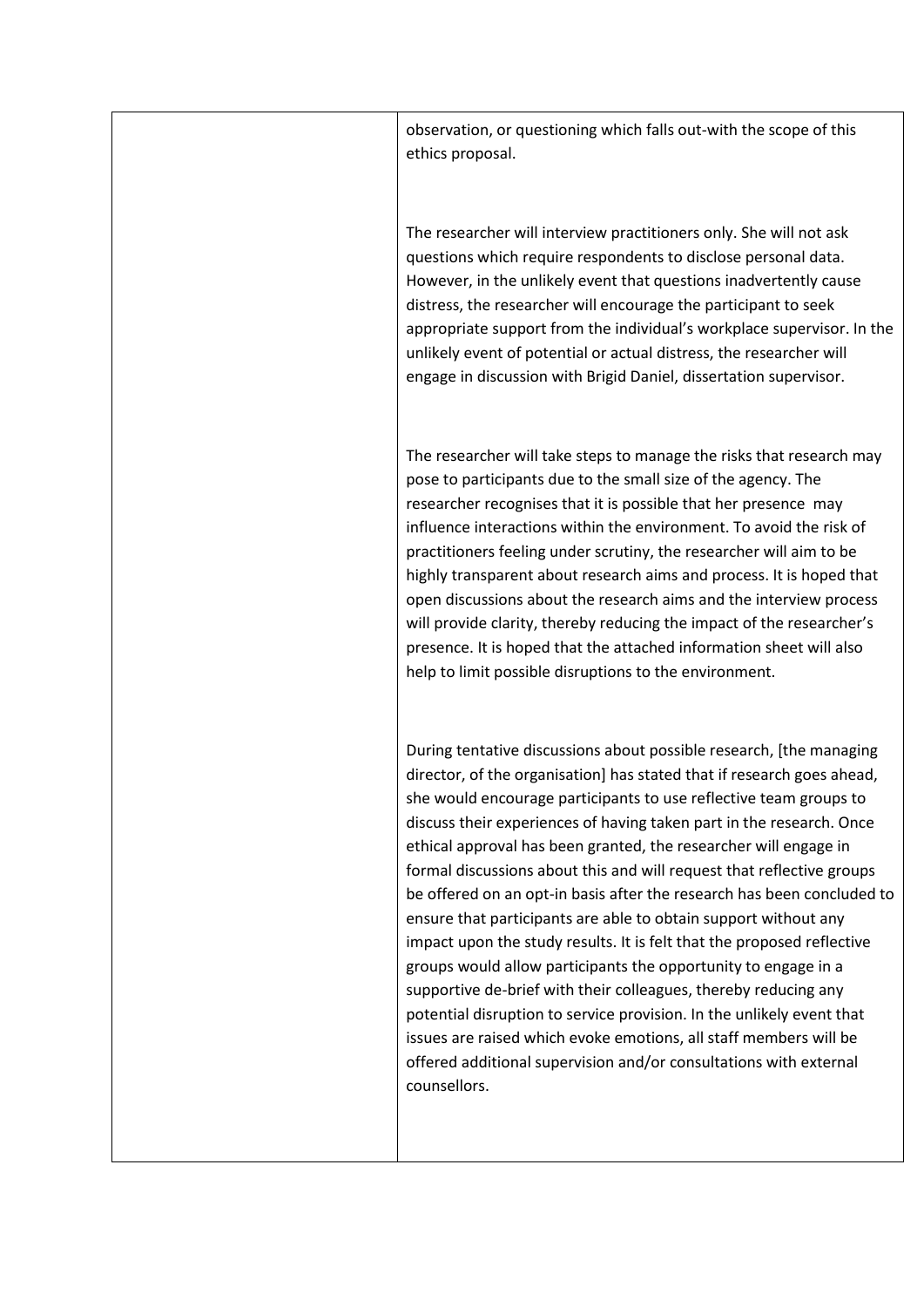| D6. Safety of researcher and<br>participants | The subject area is about professional practice. Therefore, discussions<br>are considered unlikely to evoke a heated emotional response.<br>However, the researcher will consider the dynamic nature of risk and<br>will respond to any situations pertaining to safety immediately. In the<br>unlikely event that a participant's response appears emotionally<br>fuelled, the researcher will in the first instance, use crisis de-<br>escalation skills. The participant will be offered a break and if<br>necessary, the interview will be terminated. Participants at all stages<br>will be reminded of their right to opt out of the research. |
|----------------------------------------------|------------------------------------------------------------------------------------------------------------------------------------------------------------------------------------------------------------------------------------------------------------------------------------------------------------------------------------------------------------------------------------------------------------------------------------------------------------------------------------------------------------------------------------------------------------------------------------------------------------------------------------------------------|
|                                              | Should any disclosures be made in which the participant, researcher,<br>or another individual is considered to be at risk of harm, the<br>researcher will inform relevant persons immediately. This procedure<br>will be detailed within the attached consent form.                                                                                                                                                                                                                                                                                                                                                                                  |
|                                              | The researcher proposes to conduct interviews within a private room<br>within each of the organisation's three residential cottages. Interviews<br>will be conducted when there are no children or young people<br>present within the building (to avoid disruption to the environment<br>and to manage risks). It is likely that although the interviews will be<br>conducted in a private office room, other staff members will be<br>present elsewhere in the building during the interviews. Therefore,<br>lone working procedures are not considered relevant.                                                                                  |
|                                              | The interview room will be carefully chosen to protect participant<br>confidentiality. If a participant expresses concern over confidentiality,<br>an option of a private office room within the organisation's<br>headquarters will be offered as an alternative.                                                                                                                                                                                                                                                                                                                                                                                   |
|                                              | Despite the presence of other professionals at each proposed<br>location, the researcher will take a further preventative safety<br>measure. The researcher will check in with the organisation's<br>managing director before and after the interviews by using mobile<br>phone technology. The researcher will ensure that her planned daily<br>schedule is known by the aforementioned person.                                                                                                                                                                                                                                                     |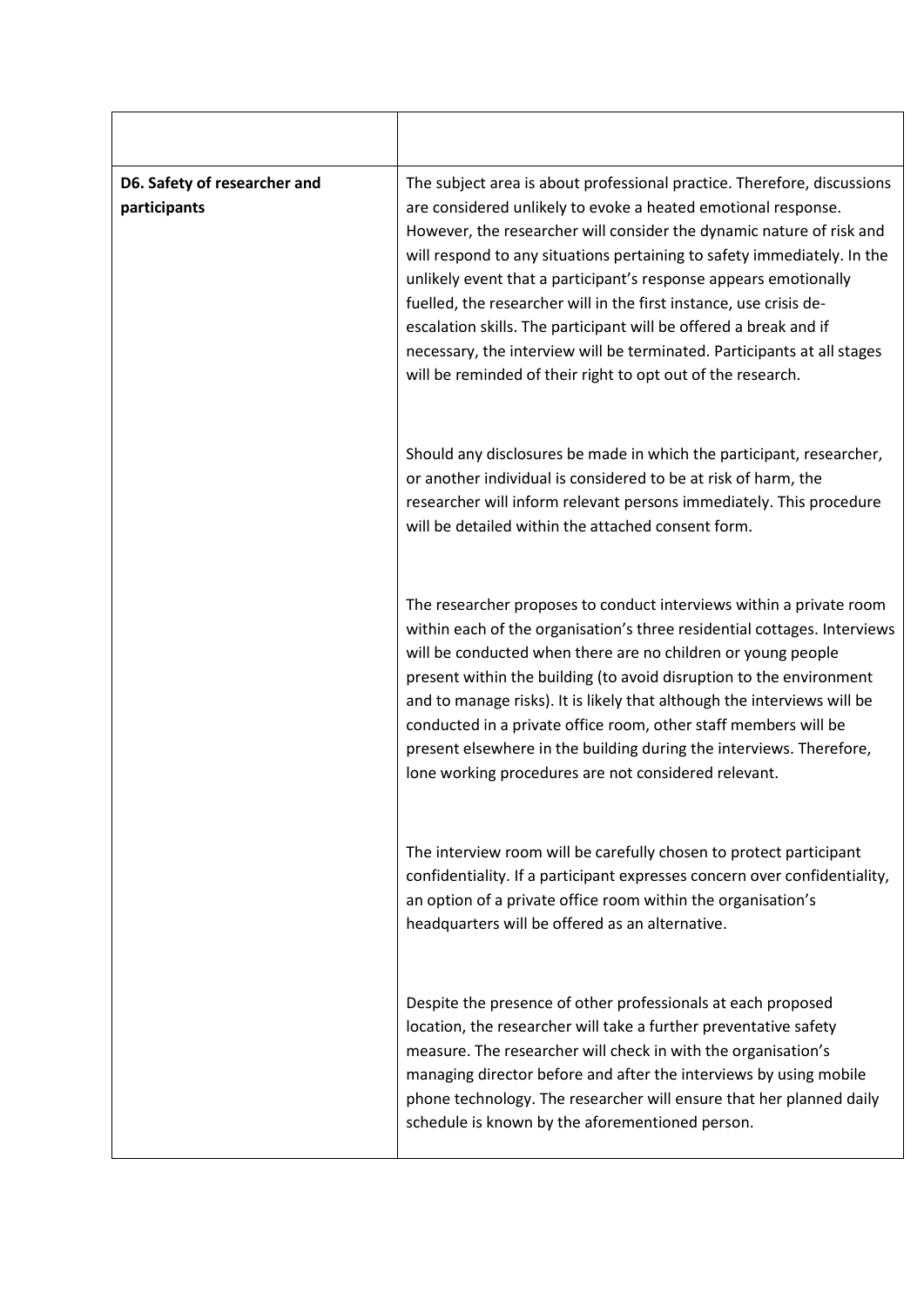|                                                              | In the unlikely event of any threats to the safety of the researcher, she<br>agrees to contact Prof. Brigid Daniel (Dissertation Supervisor)<br>immediately to discuss.<br>If the research evokes emotions for the student researcher, she will<br>contact Brigid Daniels (Dissertation Supervisor) to de-brief.                                                                                                                                                                                                |
|--------------------------------------------------------------|-----------------------------------------------------------------------------------------------------------------------------------------------------------------------------------------------------------------------------------------------------------------------------------------------------------------------------------------------------------------------------------------------------------------------------------------------------------------------------------------------------------------|
| D7. Disclosure Scotland and other<br>relevant issues         | n/a as the researcher will not have contact with children, young<br>people or vulnerable adults during the course of the research project.<br>However, in the unexpected event that children or young people<br>return to the residential setting during interviews, the researcher will<br>not have unaccompanied contact, as this is outwith the scope of the<br>proposed study.<br>However, the researcher has an up to date PVG membership and SSSC<br>membership which can be made available upon request. |
| D8. Details of any external ethical<br>approval to be sought | It is not anticipated that the proposed agency has a specific ethics<br>approval procedure or committee. However, once ethical approval<br>has been granted with the University, the researcher will be invited to<br>attend a formal meeting with the agency's management team, where<br>proposals will be outlined. It is hoped that formal approval to conduct<br>the research will be granted by the agency at this stage.                                                                                  |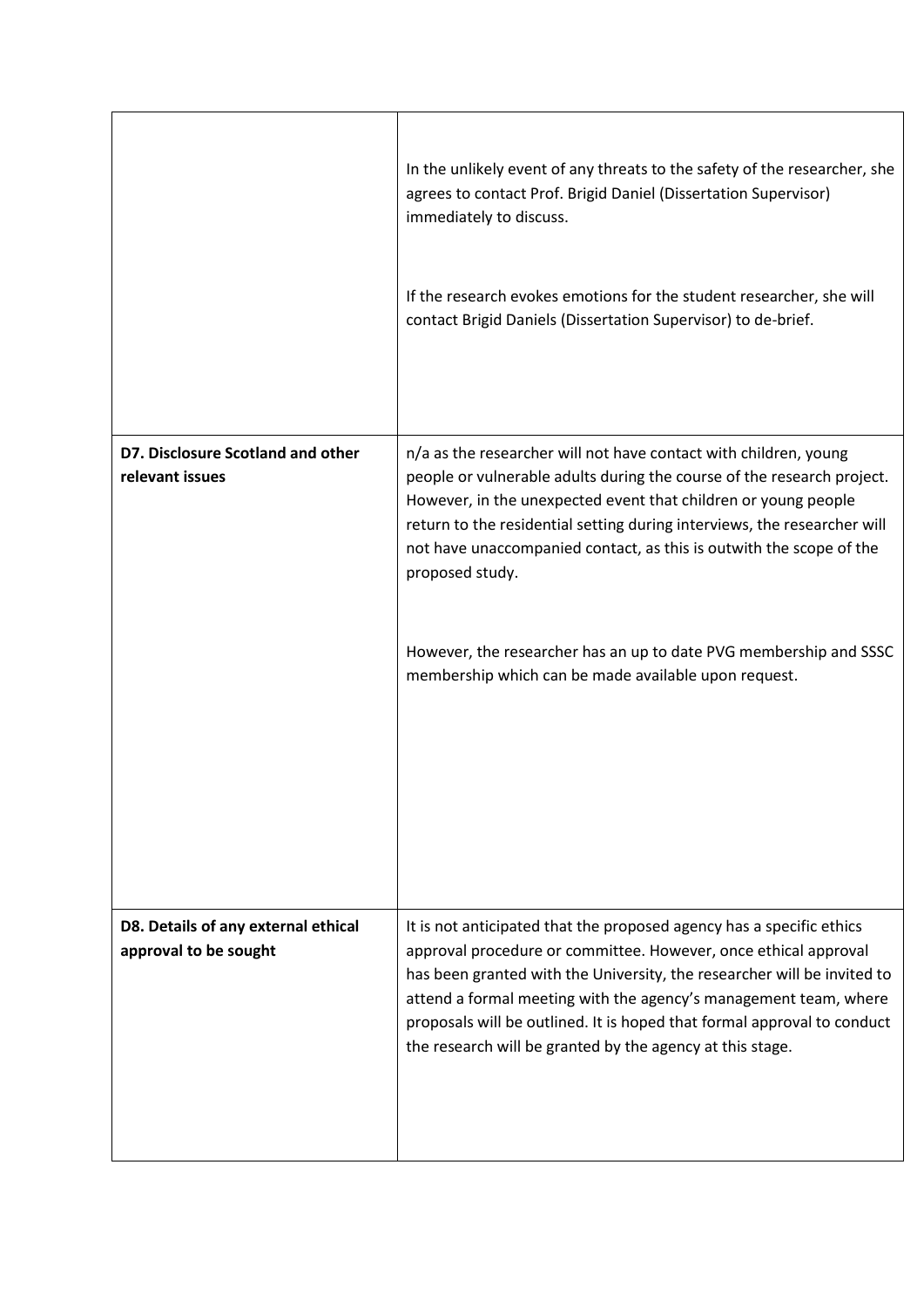### **Statement of ethical research practice**

I agree to conform to these ethical procedures and to inform participants in any fieldwork that the research forms part of a degree programme. In addition, if further ethical issues arise during the conduct of my research, I will raise these with my supervisor.

I have consulted the following ethical guidelines:

University of Stirling Faculty of Social Sciences Ethical Guidelines

Scottish Social Services Council Codes of Practice

All of the above.

I agree to abide by the principles of ethical practice detailed within these guidelines.

#### **SECTION E: Signatures**

By signing below (digital signatures accepted), you certify that the information provided is true and correct to the best of your knowledge.

**Student's signature:** Tracey McQuillian **Date**: 08/11/2016

**FOR SUPERVISORS:** Please sign below (digital signatures accepted) to confirm that you are happy with the arrangements detailed above and recommend this project for approval.

**Supervisor's signature: Date:** 08/11/2016

Brigid Daniel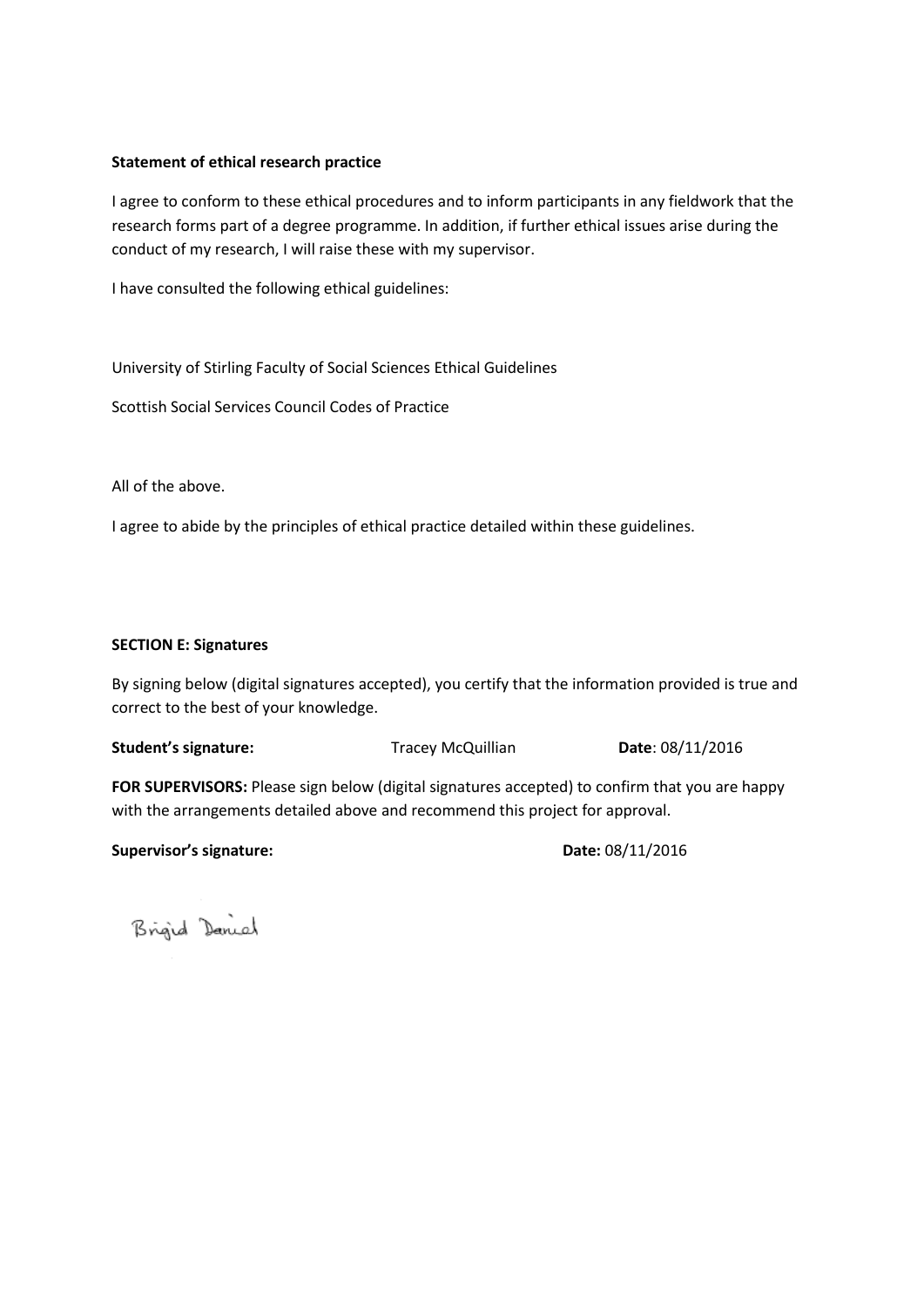

#### <span id="page-47-0"></span>**PARTICIPANT INFORMED CONSENT FORM**

**Project Name:** *"It's about connecting with people in a way that they've never really connected before": An exploration of a therapeutic approach to residential child care.*

**Purpose:** The purpose of this study is to explore therapeutic approaches to residential childcare with children and young people who have experienced difficult beginnings. I hope to use what I learn from the study to provide insights which benefit those working children and young people.

**Research Description:** This research will consist of one to one semi-structured interviews which will explore your experiences of engaging therapeutically with children and young people. Interview questions will cover the following areas:

- a. How you would describe the approach that is used by your agency
- b. Your views on the challenges involved in the approach
- c. Your views on the benefits of the approach

**Confidentiality:** Information gathered in this research will be kept in a strictly confidential way. It will be stored in a secure place in keeping with the Data Protection Act 1998 and any personal data stored will be destroyed after the thesis is examined. Participant names and identifying details will be changed to protect the identity of individuals in any subsequent publications or reports. The researcher will not talk to anyone else about what participants have said, unless she is concerned about the risk of someone being harmed.

**Your Participation:** If you sign this form you are stating that you have agreed to the researcher interviewing you and recording what you have said on an audio recorder.

You are agreeing to the researcher using your comments in reports and journals which she may produce in the future, with the agreement that she will change your name and any identifying details to protect your identity.

**Acknowledgement:** I have read the above description of the research. Anything I did not understand was explained to me by Tracey McQuillian. I had all of my questions answered to my satisfaction. I agree to participate in this research and I know how to contact the researcher if I have questions about the research in the future.

| <b>Participant Signature:</b> | Date: |
|-------------------------------|-------|
|-------------------------------|-------|

| Print name here: |  |
|------------------|--|
|------------------|--|

**Researcher's Signature:\_\_\_\_\_\_\_\_\_\_\_\_\_\_\_\_\_ Date:\_\_\_\_\_\_**